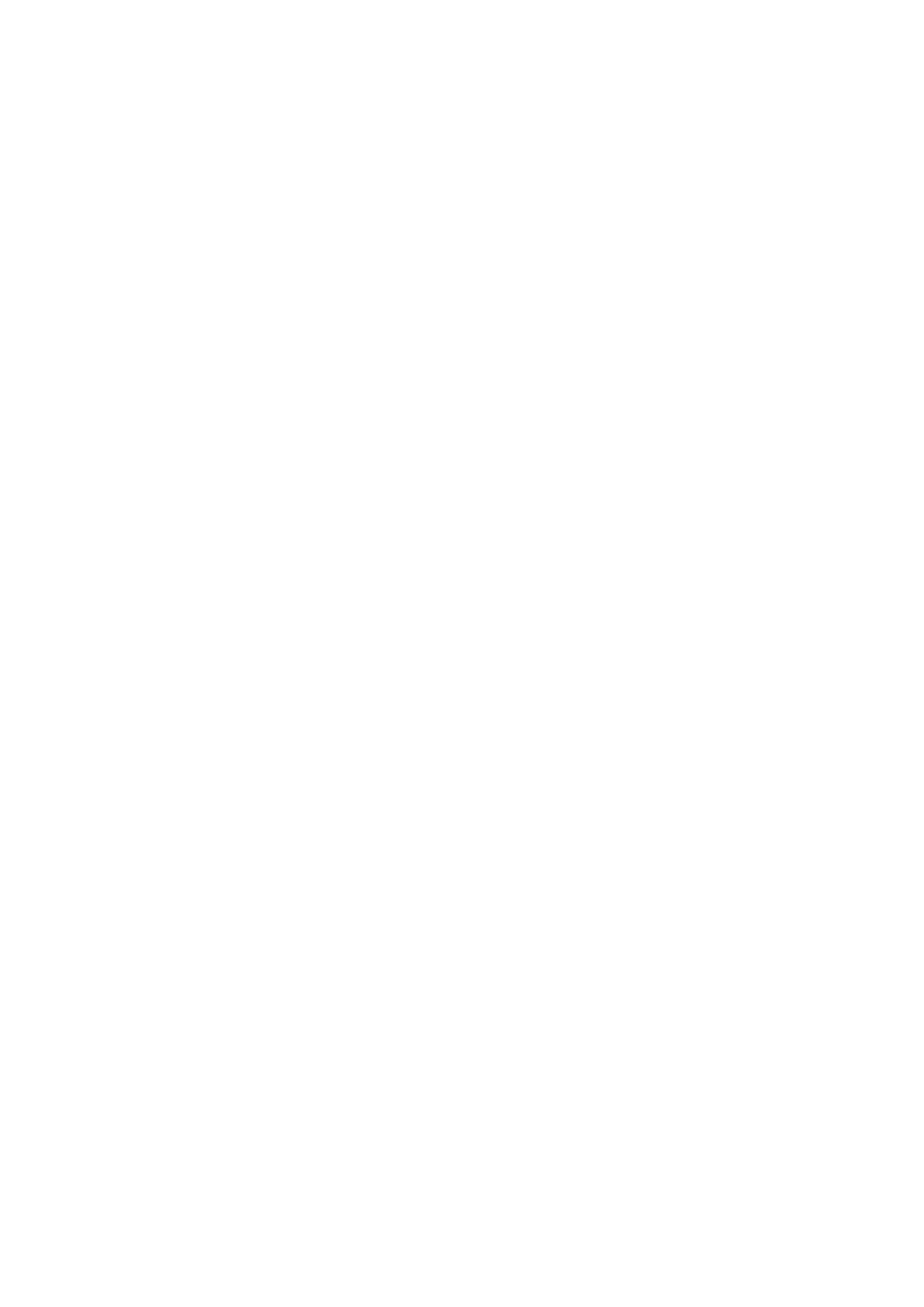Western Australia

# **Architects Act 2004**

# **Contents**

# **Part 1 — Preliminary**

| 1.  | Short title                                        | $\overline{2}$ |
|-----|----------------------------------------------------|----------------|
| 2.  | Commencement                                       | $\overline{c}$ |
| 3.  | Objects of Act                                     | $\frac{2}{2}$  |
| 4.  | Terms used                                         |                |
|     | <b>Part 2 — The Architects Board</b>               |                |
|     | Division 1 — Establishment of Board                |                |
| 5.  | Board established                                  | 5              |
| 6.  | Board not agent of Crown                           | 5              |
|     | Division 2 — The Board                             |                |
| 7.  | Membership of Board                                | 5              |
| 8.  | Constitution and proceedings                       | 6              |
| 9.  | Remuneration and allowances                        | 6              |
|     | Division $3$ — Functions and powers                |                |
| 10. | <b>Functions</b>                                   | 6              |
| 11. | Powers                                             | 7              |
| 12. | Powers of investigation and investigator           | 8              |
| 13. | Incriminating information, questions, or documents | 10             |
| 14. | Failure to comply with investigation               | 11             |
| 15. | Obstruction of investigator                        | 12             |
| 16. | Delegation                                         | 12             |
|     | Division 4 – Registrar and other staff             |                |
| 17. | Registrar                                          | 13             |
| 18. | Other staff and contractors                        | 13             |
| 19. | Use of government staff etc.                       | 13             |

As at 29 Mar 2022 Version 01-b0-01 page i Published on www.legislation.wa.gov.au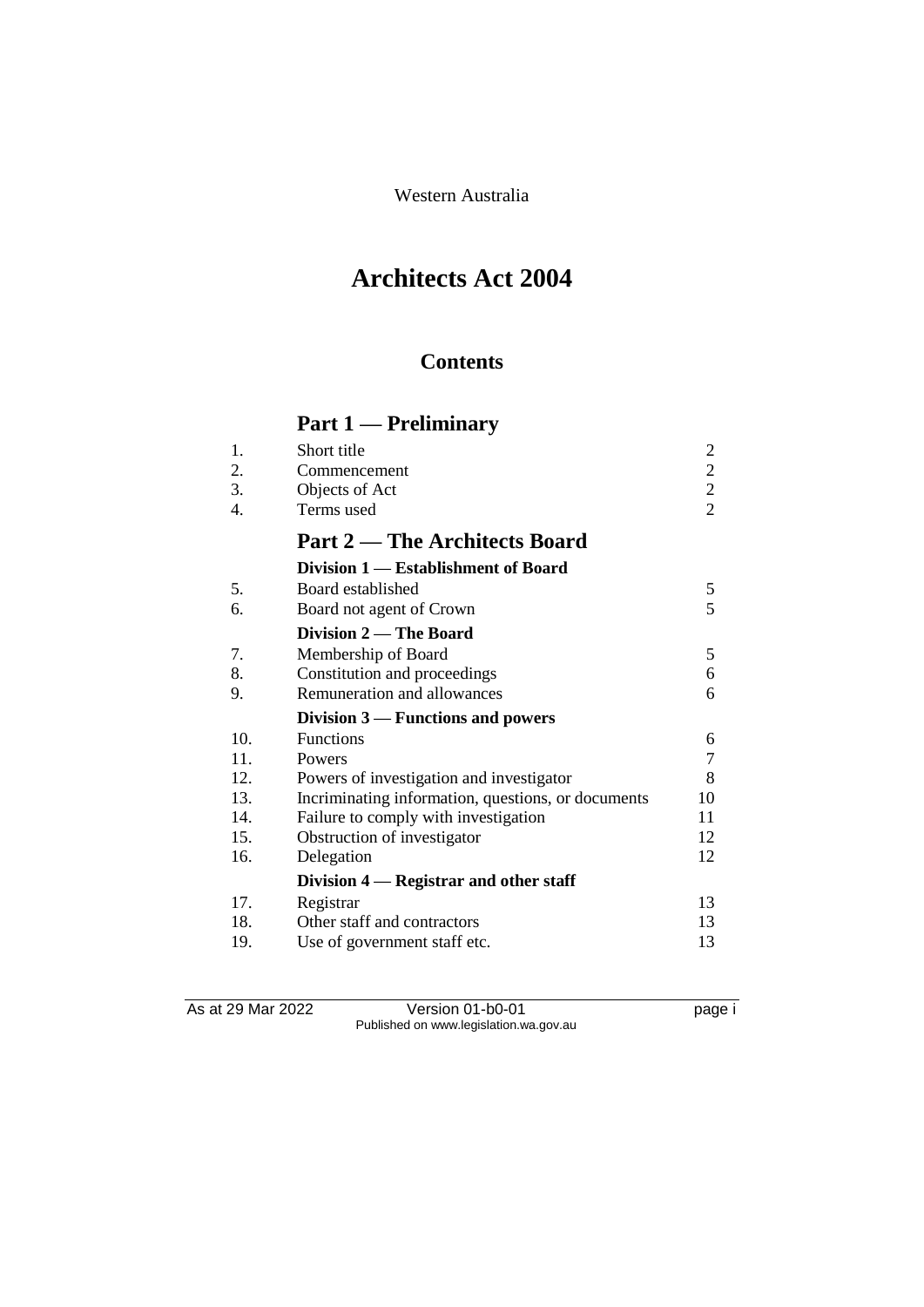#### **Contents**

|            | Division 5 — Relationship of Board with the         |          |
|------------|-----------------------------------------------------|----------|
| 20.        | <b>Minister</b><br>Minister may give directions     | 14       |
| 21.        | Minister to have access to information              | 15       |
|            | Division 6 — General                                |          |
| 22.        | Protection from liability                           | 16       |
| 23.        | Common seal of, and execution of documents by,      |          |
|            | <b>Board</b>                                        | 16       |
| 24.        | Duty not to make improper use of information        | 17       |
|            | Part 3 – Finance and reports                        |          |
| 25.        | <b>Funds of Board</b>                               | 18       |
| 26.        | Accounts                                            | 18       |
| 27.        | Audit                                               | 18       |
| 28.        | Annual report and other reports                     | 19       |
|            | Part 4 — Registration and licensing                 |          |
|            | of architects                                       |          |
|            | Division 1 — Registration, licensing and<br>renewal |          |
| 29.        | Registration of natural persons                     | 21       |
| 30.        | Conditions on registration or renewal of            |          |
|            | registration                                        | 21       |
| 31.        | Licensing of corporations                           | 21       |
| 32.        | Conditions on grant of licences or renewal of       |          |
|            | licences                                            | 22       |
| 33.        | Applications for registration and licences          | 22       |
| 34.        | Effect of registration and licensing                | 23       |
| 35.        | Duration of registration and licences               | 23       |
| 36.        | Renewal of registration and licences                | 24       |
| 37.<br>38. | Fees for renewal of registrations and licences      | 25<br>26 |
| 39.        | Certificates of registration<br>Licence documents   | 27       |
| 40.        | Suspension or cancellation of licences              | 27       |
| 41.        | Suspension of registration or licence: effect       | 29       |
| 42.        | Surrender of certificates of registration, licence  |          |
|            | documents                                           | 29       |
|            | Division $2$ — The register                         |          |
| 43.        | The register                                        | 30       |
|            |                                                     |          |

page ii Version 01-b0-01 As at 29 Mar 2022 Published on www.legislation.wa.gov.au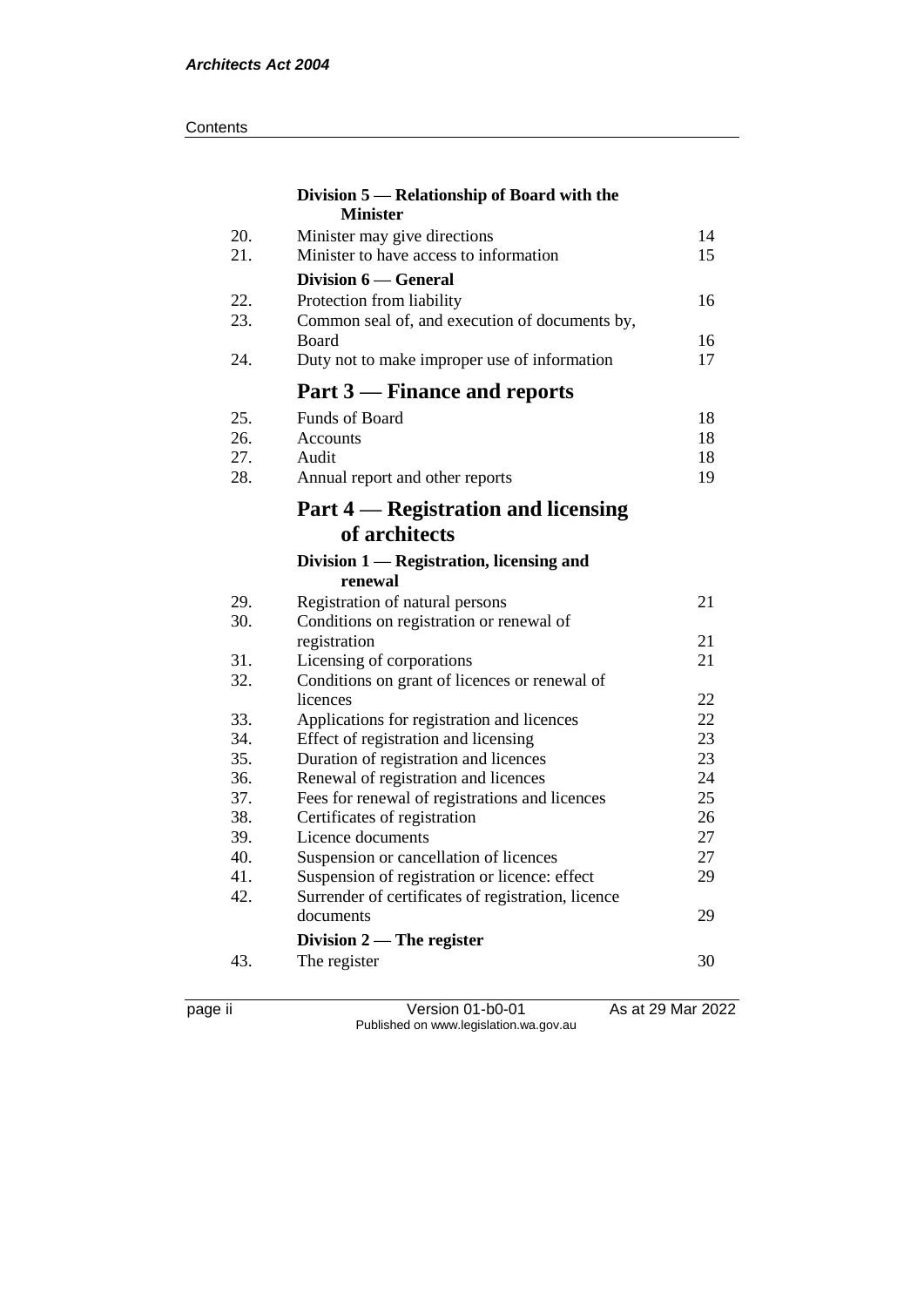| 44.        | Inspection and publication of register                       | 31       |
|------------|--------------------------------------------------------------|----------|
| 45.        | Amendment of particulars                                     | 31       |
| 46.        | Amendment to ensure accuracy                                 | 31       |
| 47.        | Voluntary removal from register                              | 32       |
| 48.        | Removal of names of deceased persons and                     |          |
|            | defunct corporations                                         | 32       |
| 49.        | Removal of name of person without up to date                 |          |
|            | skills who has not practised for 5 years or who has          |          |
|            | lost qualifications                                          | 32       |
| 50.        | Effect of removal of name from register                      | 33       |
| 51.        | Restoration of name to register                              | 33       |
|            | Division 3 – Notifications to Board                          |          |
| 52.        | Change of address                                            | 34       |
| 53.        | Loss of qualifications                                       | 34       |
| 54.        | Information about insurance                                  | 34       |
| 55.        | Corporations: advice as to intention to amend                |          |
|            | constitution etc.                                            | 35       |
|            | Part 5 — Disciplinary proceedings                            |          |
|            |                                                              |          |
|            | Division $1$ — Disciplinary action                           |          |
| 56.        |                                                              | 36       |
| 57.        | Causes for disciplinary action<br>Taking disciplinary action | 37       |
| 58.        | Failure to comply with disciplinary action                   | 38       |
|            | Division 2 — Conciliation                                    |          |
| 59.        |                                                              | 39       |
| 60.        | Conciliation process<br>Action if conciliation fails         | 40       |
|            | <b>Part 6 — Notifications and review</b>                     |          |
|            |                                                              |          |
| 61.<br>62. | Notice of decisions to affected persons                      | 42       |
| 63.        | Publication and records<br>Review                            | 42<br>43 |
|            | Part 7 — Offences                                            |          |
|            |                                                              |          |
| 64.        | False descriptions; pretending to be architect               | 44       |
| 65.        | Name in which practice may be carried on; use of             |          |
|            | names                                                        | 44       |
| 66.        | Making or publishing certain statements or<br>documents      | 45       |

As at 29 Mar 2022 Version 01-b0-01 page iii Published on www.legislation.wa.gov.au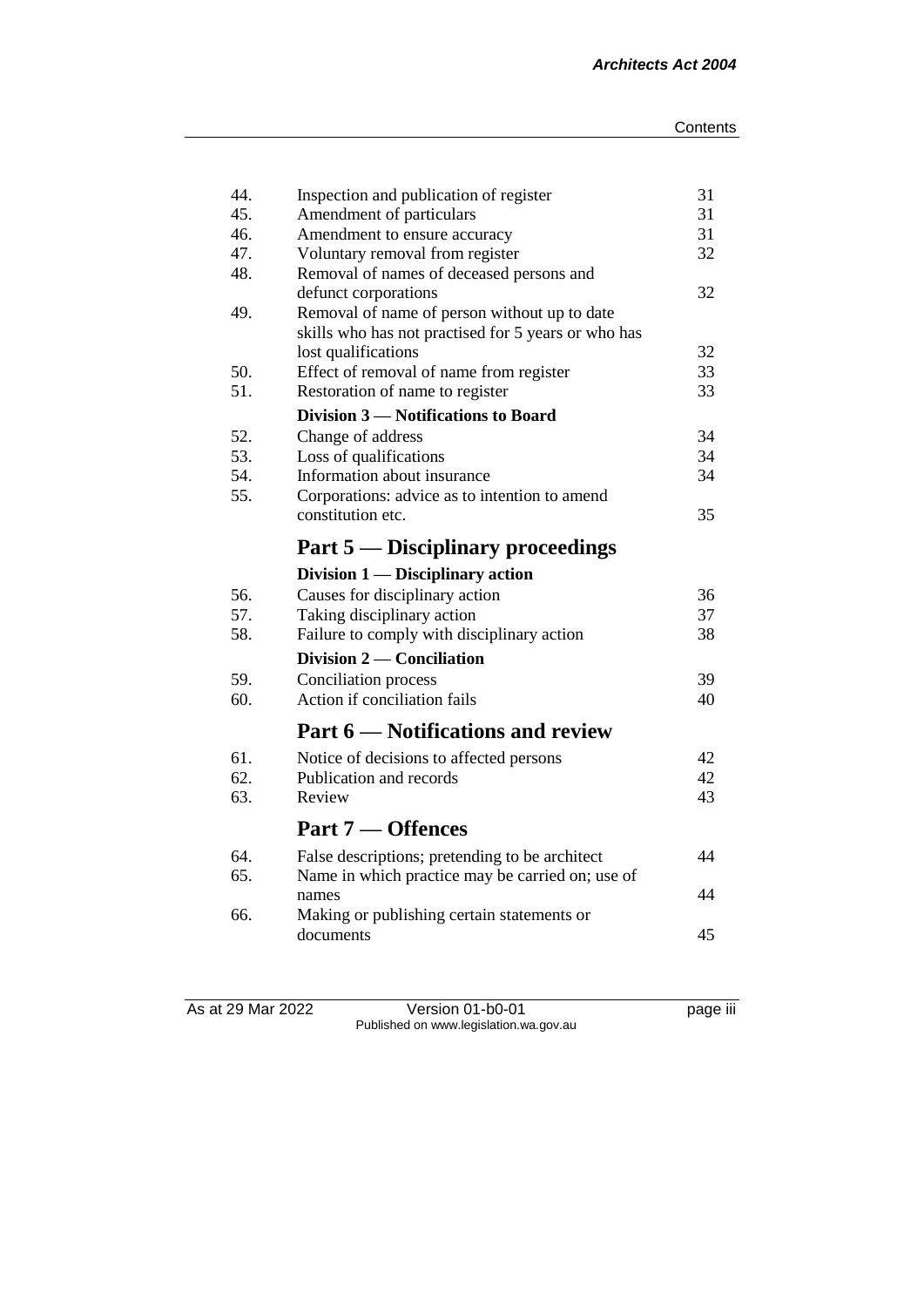| 67.        | Falsely representing that work will be done by       |          |
|------------|------------------------------------------------------|----------|
|            | architect                                            | 45       |
| 68.        | Certain conduct not in breach of this Act            | 47<br>48 |
| 69.<br>70. | False or misleading information                      |          |
|            | False representations                                | 49       |
|            | Part 8 – Regulations and rules                       |          |
| 71.        | Regulations                                          | 50       |
| 72.        | Rules                                                | 51       |
|            | <b>Part 9 – Miscellaneous</b>                        |          |
| 73.        | Recovery of fees                                     | 53       |
| 74.        | Evidentiary                                          | 53       |
| 75.        | Legal proceedings                                    | 53       |
| 76.        | Liability of certain officers of body corporate:     |          |
|            | offences                                             | 54       |
| 77.        | Liability of partners: offences                      | 55       |
| 78.        | Repeal of Architects Act 1921, savings and           |          |
|            | transitional provisions                              | 56       |
| 81.        | Review of Act                                        | 56       |
|            |                                                      |          |
|            | Schedule 1 — Constitution and                        |          |
|            | proceedings of the Board                             |          |
|            | Division $1$ — General provisions                    |          |
| 1.         | Terms of office of Board members                     | 58       |
| 2.         | Vacancy in office of elected member                  | 58       |
| 3.         | Resignation, removal etc.                            | 58       |
| 4.         | Chairperson and deputy chairperson                   | 59       |
| 5.         | Leave of absence                                     | 60       |
| 6.         | Board member temporarily unable to act               | 60       |
| 7.         | Saving                                               | 60       |
| 8.         | Calling of meetings                                  | 61       |
| 9.         | Presiding officer                                    | 61       |
| 10.        | General procedures                                   | 61       |
| 11.        | Quorum                                               | 61       |
| 12.        | Voting                                               | 61       |
| 13.        | <b>Minutes</b>                                       | 62       |
| 14.        | Resolution without meeting                           | 62       |
| 15.<br>16. | Holding meetings remotely<br>Committees of the Board | 62<br>62 |

page iv Version 01-b0-01 As at 29 Mar 2022 Published on www.legislation.wa.gov.au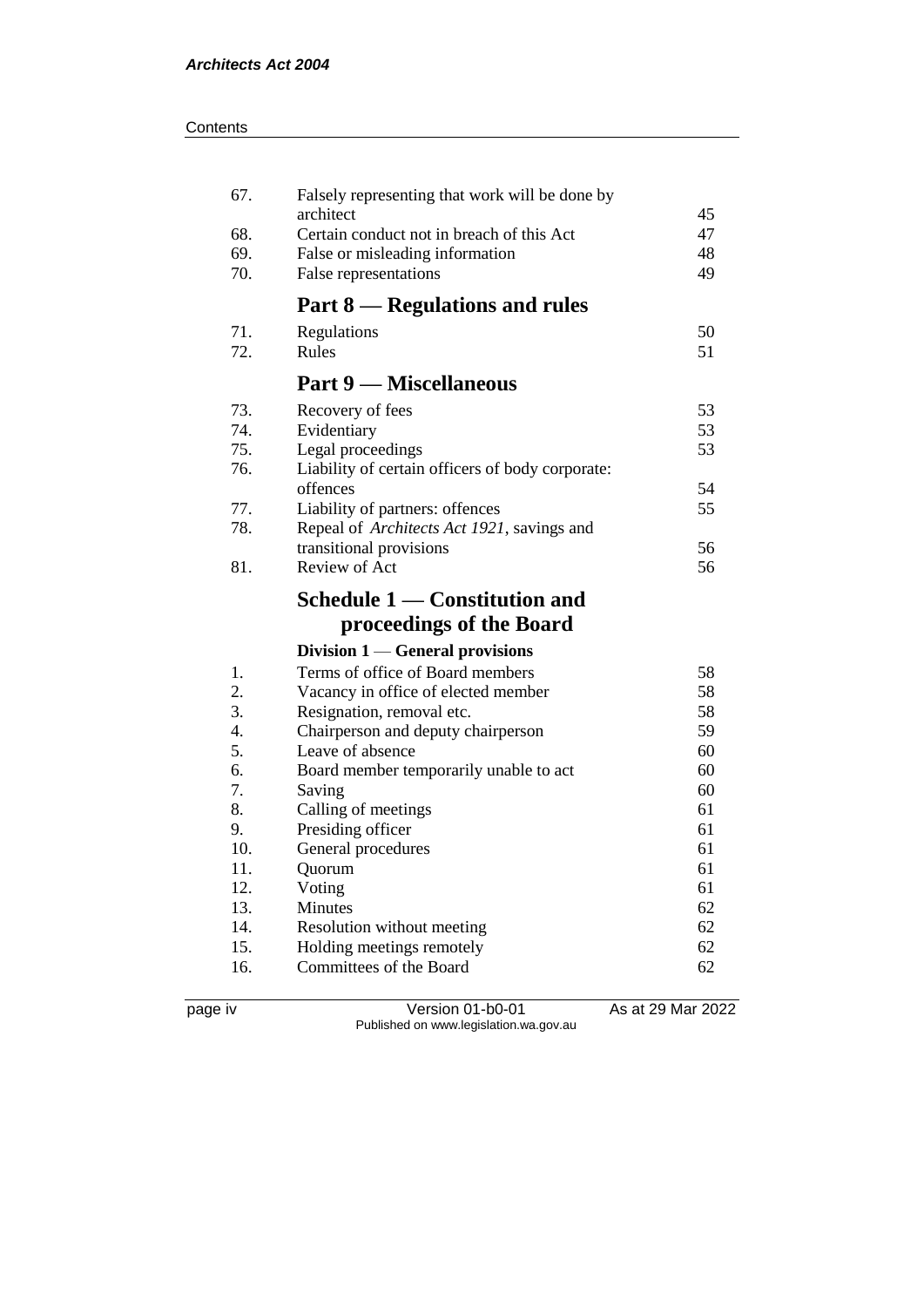|     | Division $2$ — Disclosure of interests, etc.  |    |
|-----|-----------------------------------------------|----|
| 17. | Term used: member                             | 62 |
| 18. | Disclosure of interests                       | 62 |
| 19. | Voting by interested members                  | 63 |
| 20. | Clause 19 may be declared inapplicable        | 63 |
| 21. | Quorum where clause 19 applies                | 63 |
| 22. | Minister may declare clauses 19 and 21        |    |
|     | inapplicable                                  | 64 |
|     | Schedule 2 — Savings and                      |    |
|     | transitional provisions                       |    |
| 1.  | Terms used                                    | 65 |
| 2.  | Interpretation Act 1984 not affected          | 65 |
| 3.  | Board (body corporate) continues              | 65 |
| 4.  | Membership of new Board                       | 66 |
| 5.  | Registrar and other staff                     | 67 |
| 6.  | Persons registered under repealed Act         | 67 |
| 7.  | Register                                      | 68 |
| 8.  | Certificates under repealed Act               | 68 |
| 9.  | Transitional provision as to applications for |    |
|     | registration                                  | 68 |
| 10. | First annual report                           | 69 |
| 11. | Powers in relation to transitional provisions | 69 |
|     | <b>Notes</b>                                  |    |
|     | Compilation table                             | 70 |
|     | Uncommenced provisions table                  | 70 |
|     | Other notes                                   | 70 |
|     |                                               |    |

# **Defined terms**

As at 29 Mar 2022 Version 01-b0-01 page v Published on www.legislation.wa.gov.au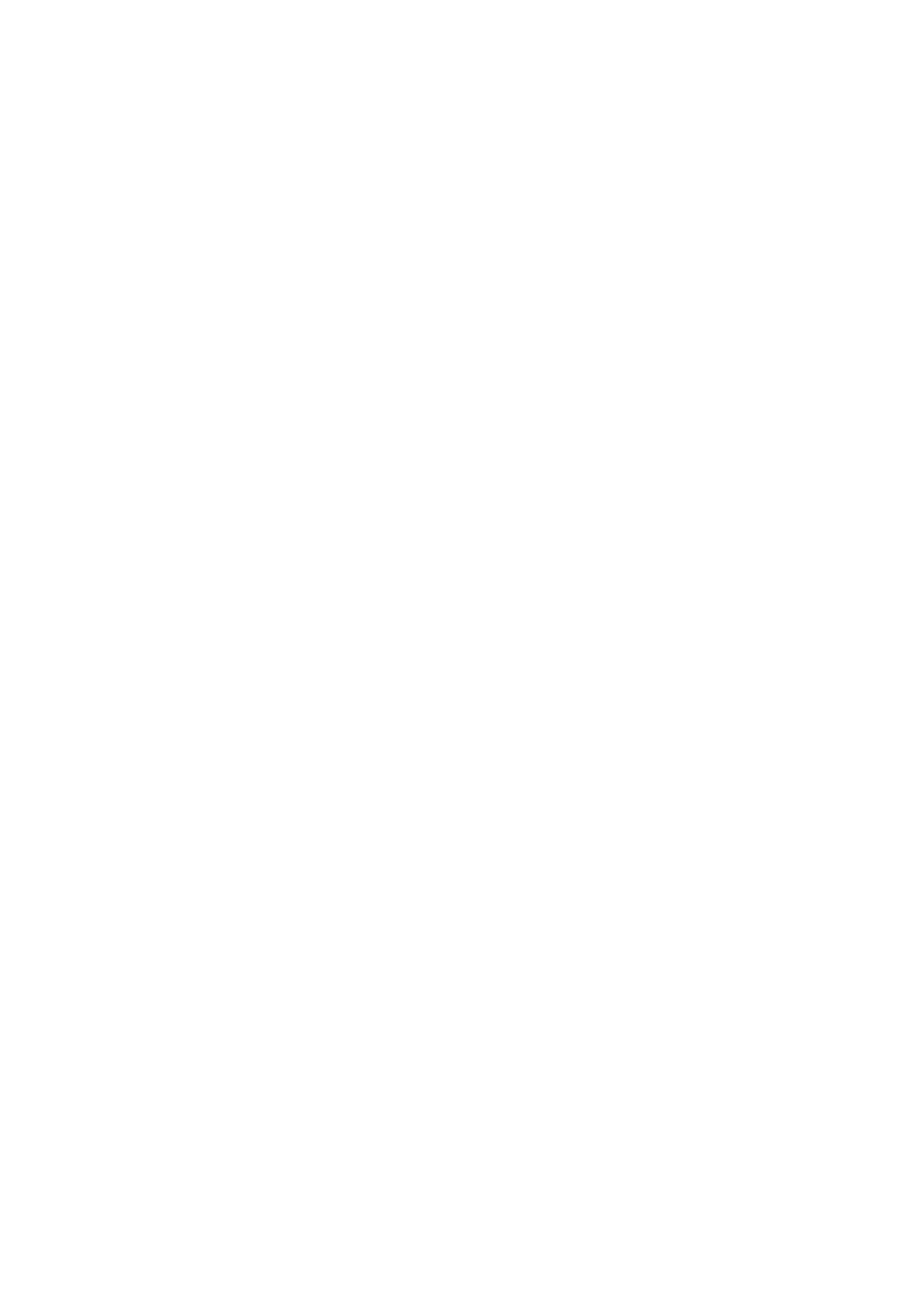Western Australia

# **Architects Act 2004**

**An Act —**

- **• to provide for the registration of natural persons, and the licensing of corporations, as architects;**
- **• to provide for the regulation of the practice of architecture by those persons;**
- **• to repeal the** *Architects Act 1921***;**
- **• to consequentially amend the** *Constitution Acts Amendment Act 1899* **and the** *Sentencing Act 1995* <sup>1</sup> **,**

**and for related purposes.**

As at 29 Mar 2022 Version 01-b0-01 Page 1 Published on www.legislation.wa.gov.au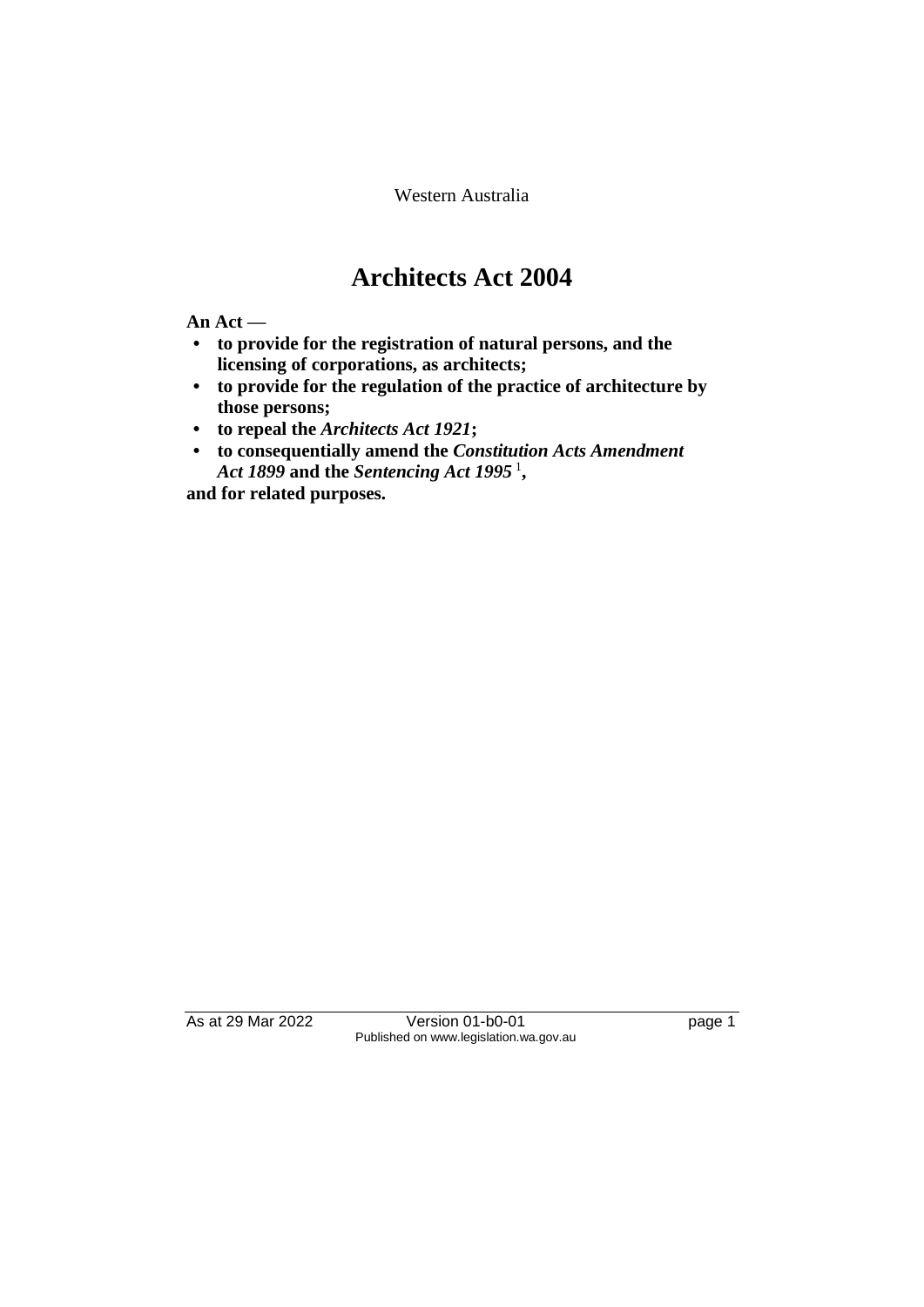**s. 1**

# **Part 1 — Preliminary**

#### **1. Short title**

This Act may be cited as the *Architects Act 2004* <sup>1</sup> .

#### **2. Commencement**

- (1) Subject to subsection (2), this Act comes into operation on a day fixed by proclamation<sup>1</sup>.
- (2) This Act is not to come into operation before the *State Administrative Tribunal (Conferral of Jurisdiction) Amendment and Repeal Act 2004* Part 2 Division 8 has come into operation.

## **3. Objects of Act**

The objects of this Act are —

- (a) to ensure that only properly qualified and competent persons are identified as architects or as persons who practise architecture and to regulate the practice of architecture by those persons; and
- (b) to establish, maintain and promote suitable standards of knowledge and skills among architects,

for the purpose of protecting the consumers of architectural and related services in Western Australia.

## **4. Terms used**

(1) In this Act, unless the contrary intention appears —

*Board* means the Architects Board of Western Australia established under section 5;

*certificate of registration* means a certificate of registration issued under section 38;

*committee* means a committee of the Board appointed under Schedule 1 clause 16;

*condition* includes restriction;

page 2 Version 01-b0-01 As at 29 Mar 2022 Published on www.legislation.wa.gov.au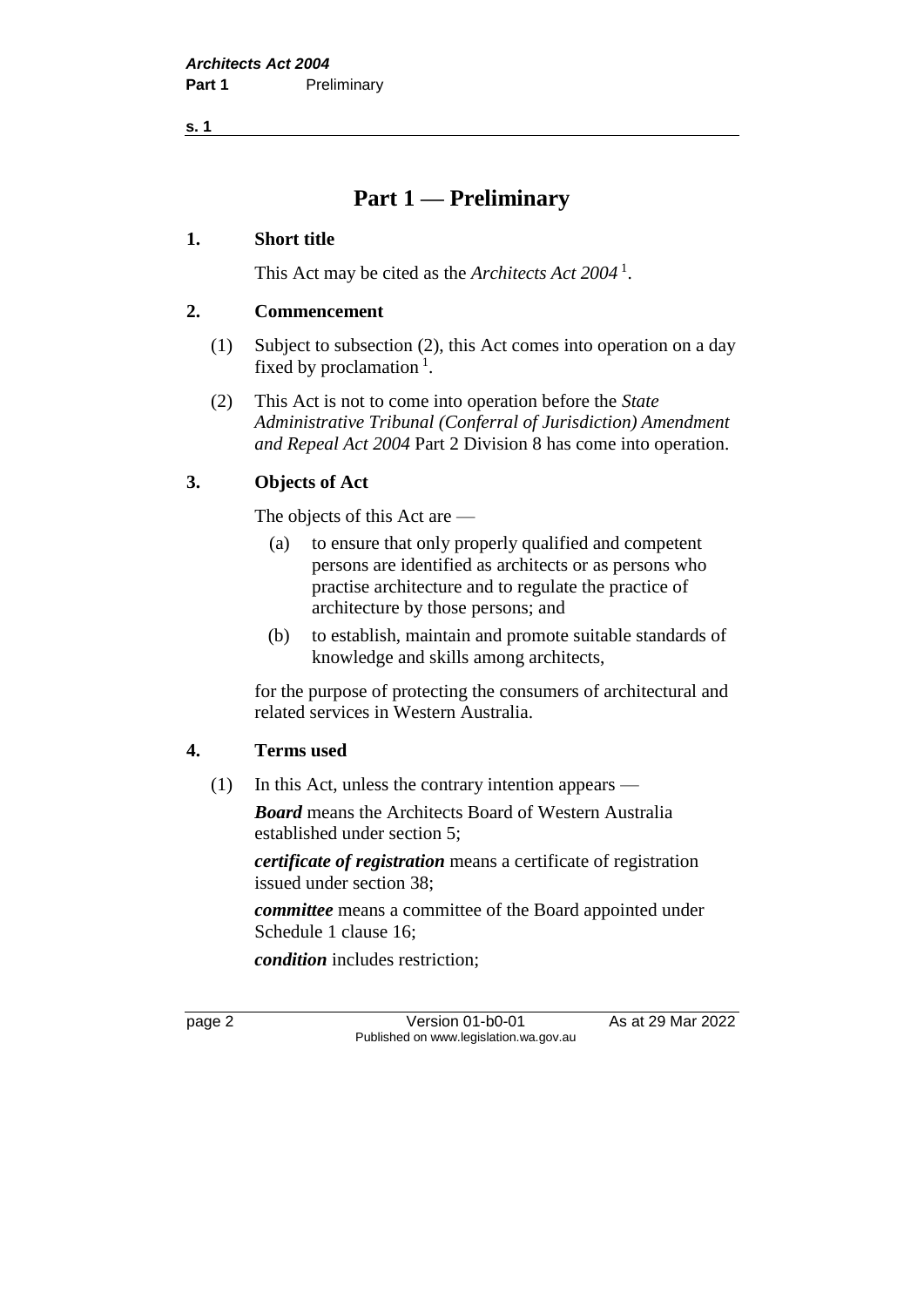*corporation* means —

- (a) a company as defined in the Corporations Act; or
- (b) any other body corporate, or body corporate of a kind, prescribed by the regulations;

*Corporations Act* means the *Corporations Act 2001* of the Commonwealth;

*disciplinary action* means action that can be the subject of an order under section 57(2);

*firm* means an unincorporated body of persons, whether consisting of natural persons or corporations or partly of natural persons and partly of corporations;

*licence* means a licence granted under Part 4;

*licence document* means a licence document issued under section 39;

*licensed* means licensed under Part 4;

*officer*, in relation to a body corporate, has the meaning given to "officer of a corporation" in the Corporations Act but does not include an employee of the body corporate unless the employee is concerned in the management of the body corporate;

*public company* has the meaning given to that term in the Corporations Act;

*register* means the register referred to in section 43;

*registered* means registered under Part 4;

*registrar* means the person appointed to be registrar under section 17;

*regulations* means regulations made under section 71;

*restricted word* means —

- (a) "architect", "architects", "architectural" or "architecture": or
- (b) any abbreviation or derivative of a word in paragraph (a); or

As at 29 Mar 2022 Version 01-b0-01 Page 3 Published on www.legislation.wa.gov.au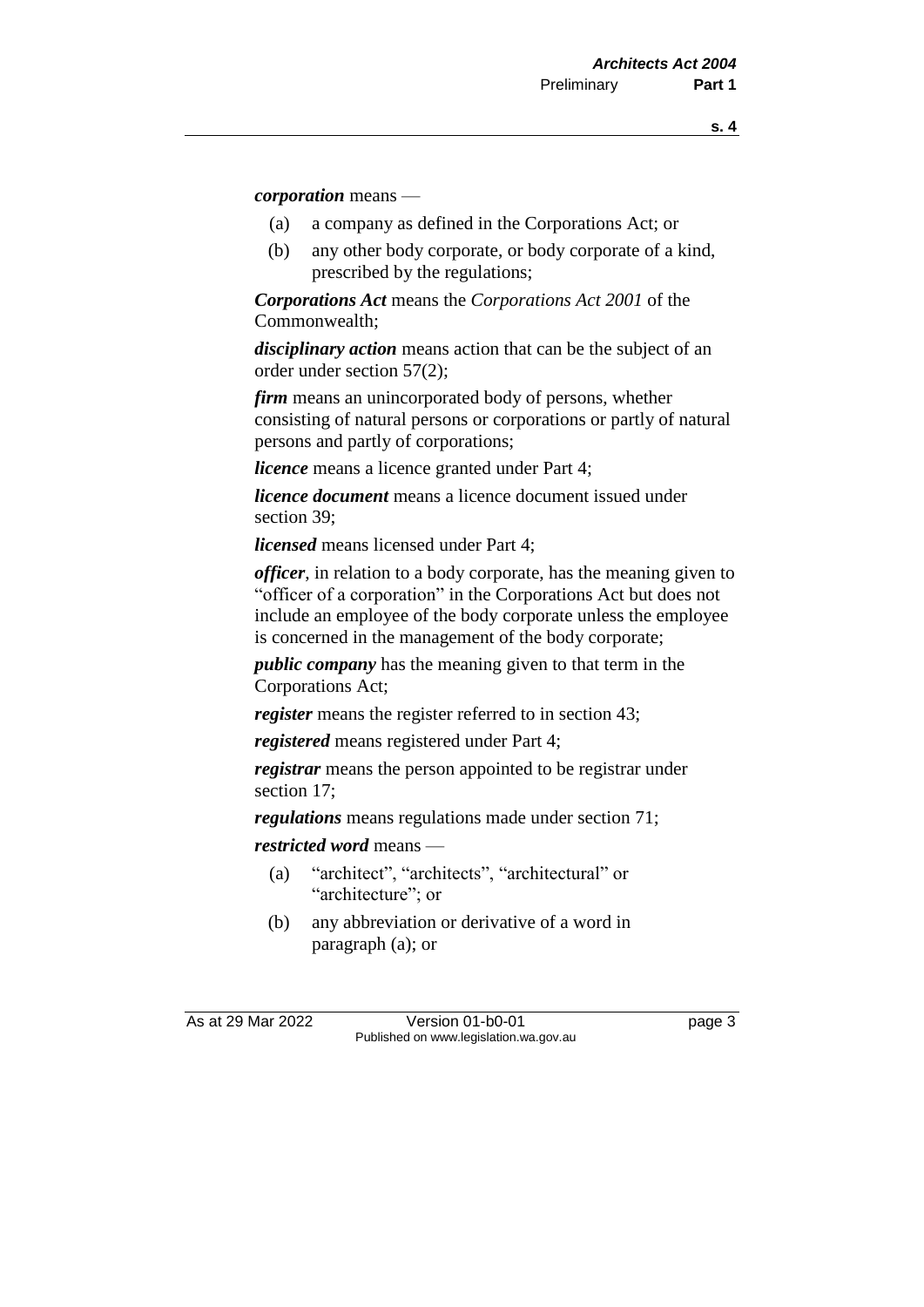#### **s. 4**

- (c) any other word or combination of letters that sounds or looks like a word in paragraph (a).
- (2) Notes in this Act are provided to assist understanding and do not form part of the Act.

page 4 Version 01-b0-01 As at 29 Mar 2022 Published on www.legislation.wa.gov.au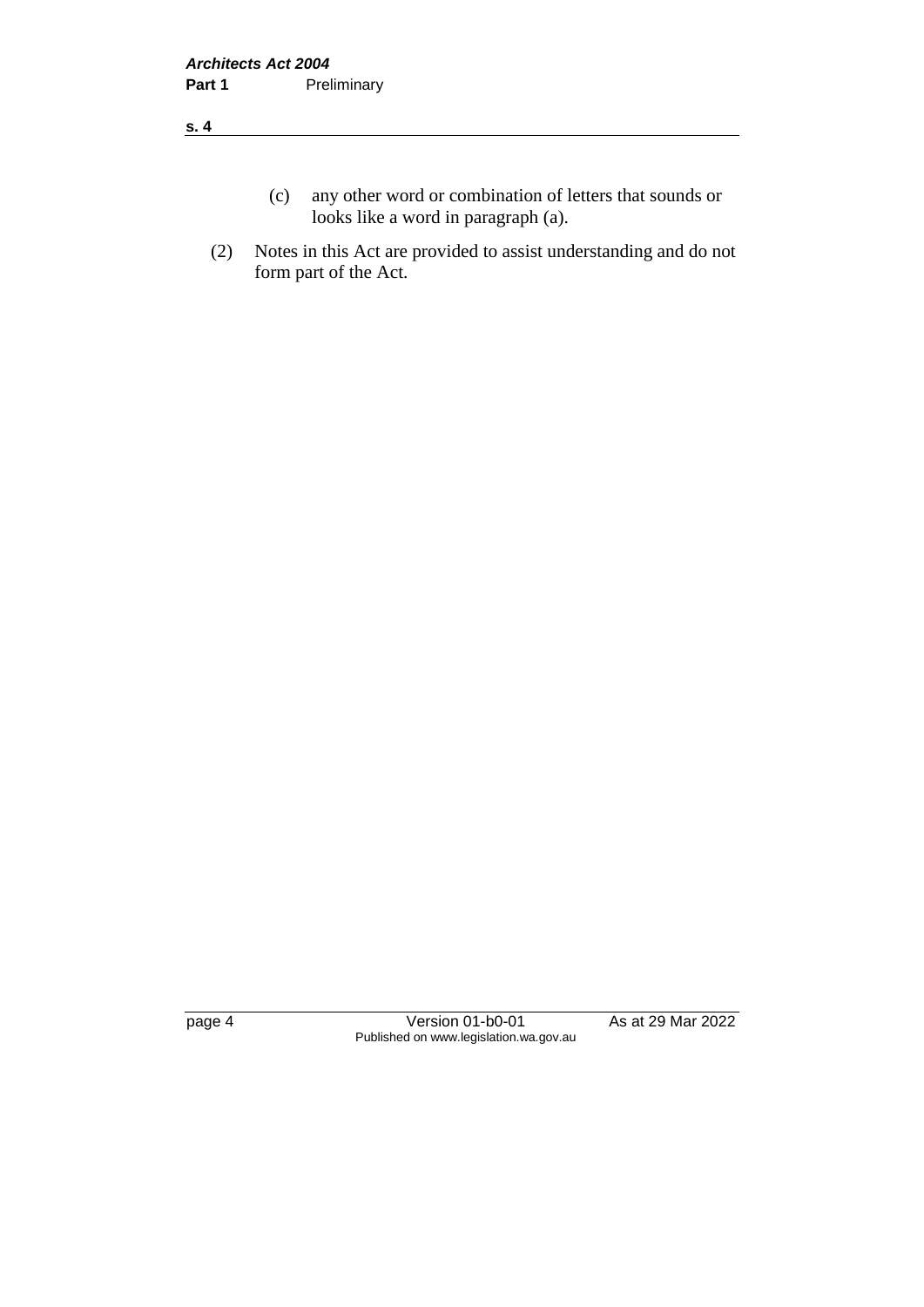# **s. 5**

# **Part 2 — The Architects Board**

## **Division 1 — Establishment of Board**

## **5. Board established**

- (1) The Architects Board of Western Australia is established.
- (2) The Board
	- (a) is a body corporate; and
	- (b) has perpetual succession and a common seal; and
	- (c) may sue and be sued in its corporate name.

## **6. Board not agent of Crown**

The Board does not represent, and is not an agent of, the Crown.

## **Division 2 — The Board**

## **7. Membership of Board**

- (1) The Board consists of 10 natural persons, of whom
	- (a) 4 persons are to be appointed by the Minister as persons having knowledge of, and experience in representing, community or consumer interests; and
	- (b) 2 are to be appointed by the Minister, on the nominations of bodies that are prescribed by the regulations, as persons having knowledge of, and experience in, matters relating to the profession or practice of architecture; and
	- (c) 4 are to be registered persons who are elected by registered persons in accordance with the regulations.
- (2) Each body prescribed for the purposes of subsection (1)(b) is to provide to the Minister at least 2 nominations from which the Minister is to choose the persons to be appointed under subsection  $(1)(b)$ .

As at 29 Mar 2022 Version 01-b0-01 Page 5 Published on www.legislation.wa.gov.au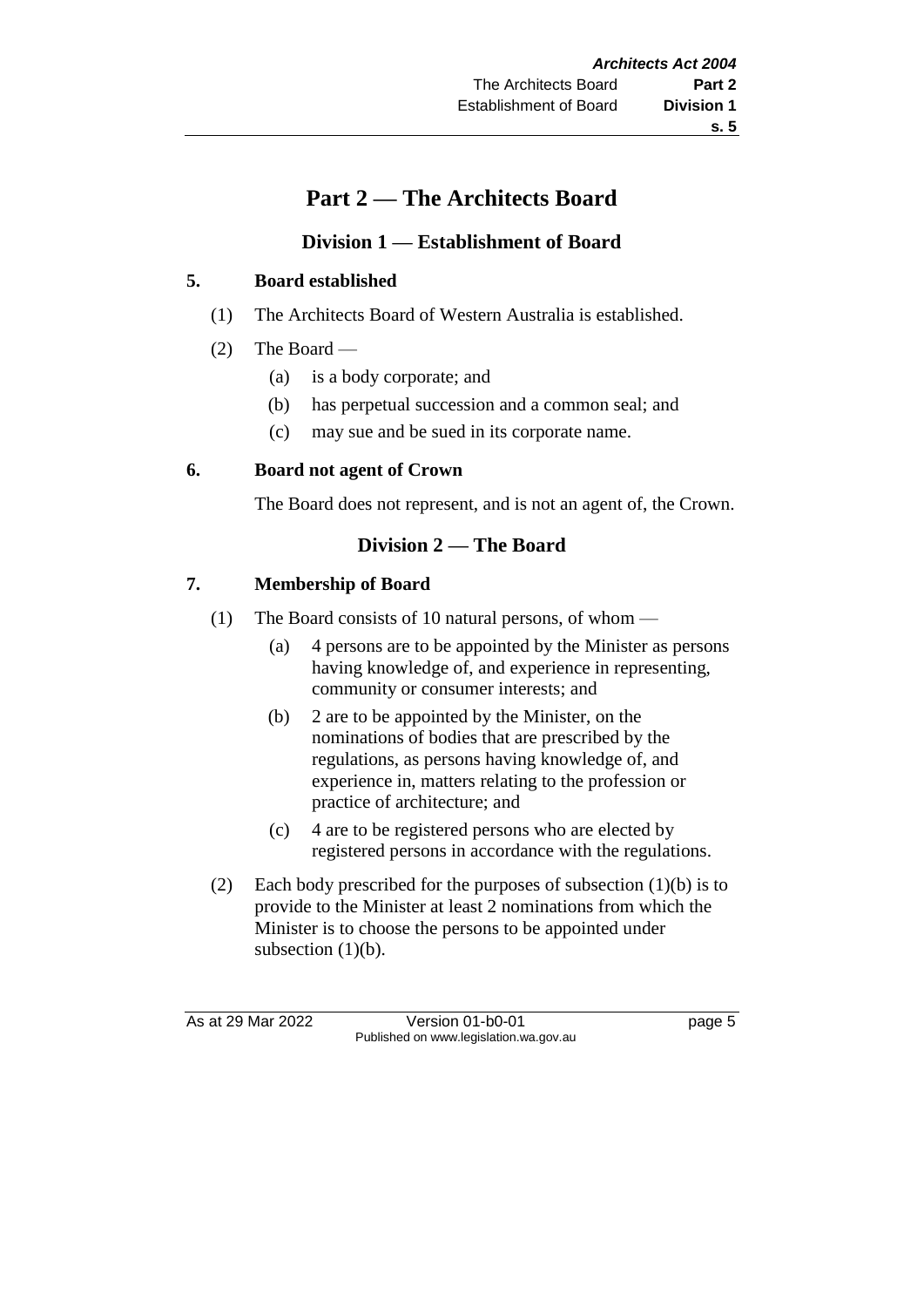- (3) If, within 30 days of being requested in writing to do so, a body referred to in subsection (2) has not provided at least 2 nominations, the Minister is to make the appointments from nominations of the other bodies.
- (4) If, within 30 days of being requested in writing to do so, none of the bodies referred to in subsection (2) has provided at least 2 nominations, the Minister is to make the appointments at the Minister's discretion and the persons so appointed are to be regarded as having been nominated under subsection (1)(b).
- (5) A registered person is not eligible for election under subsection  $(1)(c)$  unless —
	- (a) the person belongs to a category of registered persons who are required to pay fees for registration and renewal of registration; and
	- (b) the person is not in arrears in respect of those fees.

## **8. Constitution and proceedings**

Schedule 1 has effect with respect to the Board and members of the Board and its committees.

## **9. Remuneration and allowances**

Any remuneration or allowances of a member of the Board or of a committee are to be those determined by the Minister on the recommendation of the Public Sector Commissioner.

*[Section 9 amended: No. 39 of 2010 s. 89.]*

## **Division 3 — Functions and powers**

## **10. Functions**

The functions of the Board are as follows —

(a) to administer the scheme of registration and licensing under Part 4;

page 6 Version 01-b0-01 As at 29 Mar 2022 Published on www.legislation.wa.gov.au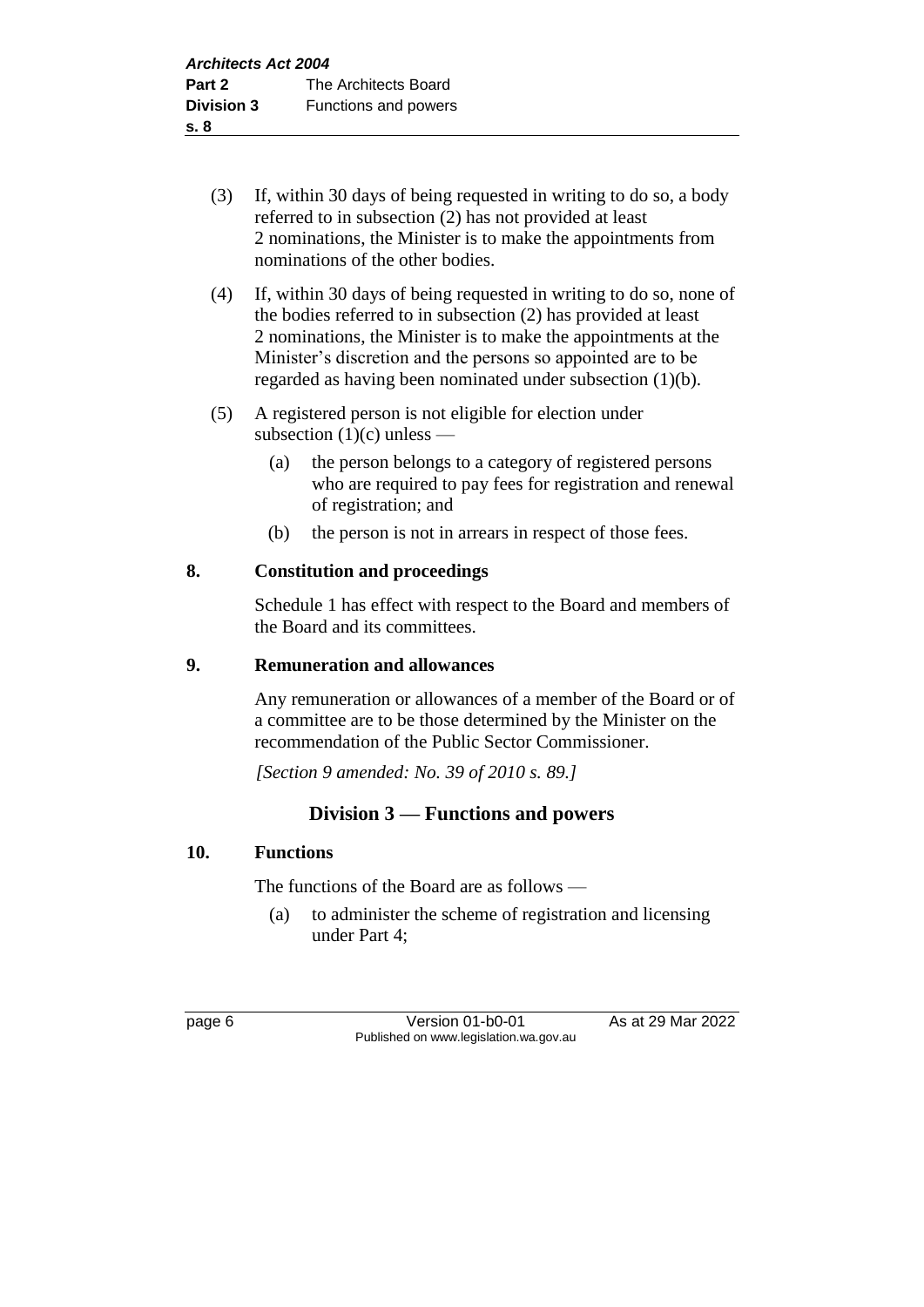- (b) to monitor education in architecture, and provide advice on that education to the Minister and to any other person or body involved in that education;
- (c) to accredit architectural education courses for the purposes of registration requirements;
- (d) to promote and encourage
	- (i) the continuing education of architects in relation to the practice of architecture; and
	- (ii) increased levels of knowledge, skill and competence in the practice of architecture;
- (e) to perform the other functions that are conferred on the Board by or under this Act or any other Act;
- (f) to promote public awareness in relation to the functions of the Board;
- (g) to advise the Minister on matters to which this Act applies.

## **11. Powers**

- (1) The Board has all the powers it needs to perform its functions.
- (2) The Board may not acquire, hold or dispose of real property other than premises used, or to be used, by it as office premises.
- (3) Without limiting subsection (1), the Board may, for the purpose of performing a function —
	- (a) produce and publish information on matters related to the practice of architecture and the education of architects; and
	- (b) develop and turn to account any technology, software or other intellectual property that relates to that function, and, for that purpose, apply for, hold, exploit and dispose of any patent, patent rights, copyright or similar rights.

As at 29 Mar 2022 Version 01-b0-01 page 7 Published on www.legislation.wa.gov.au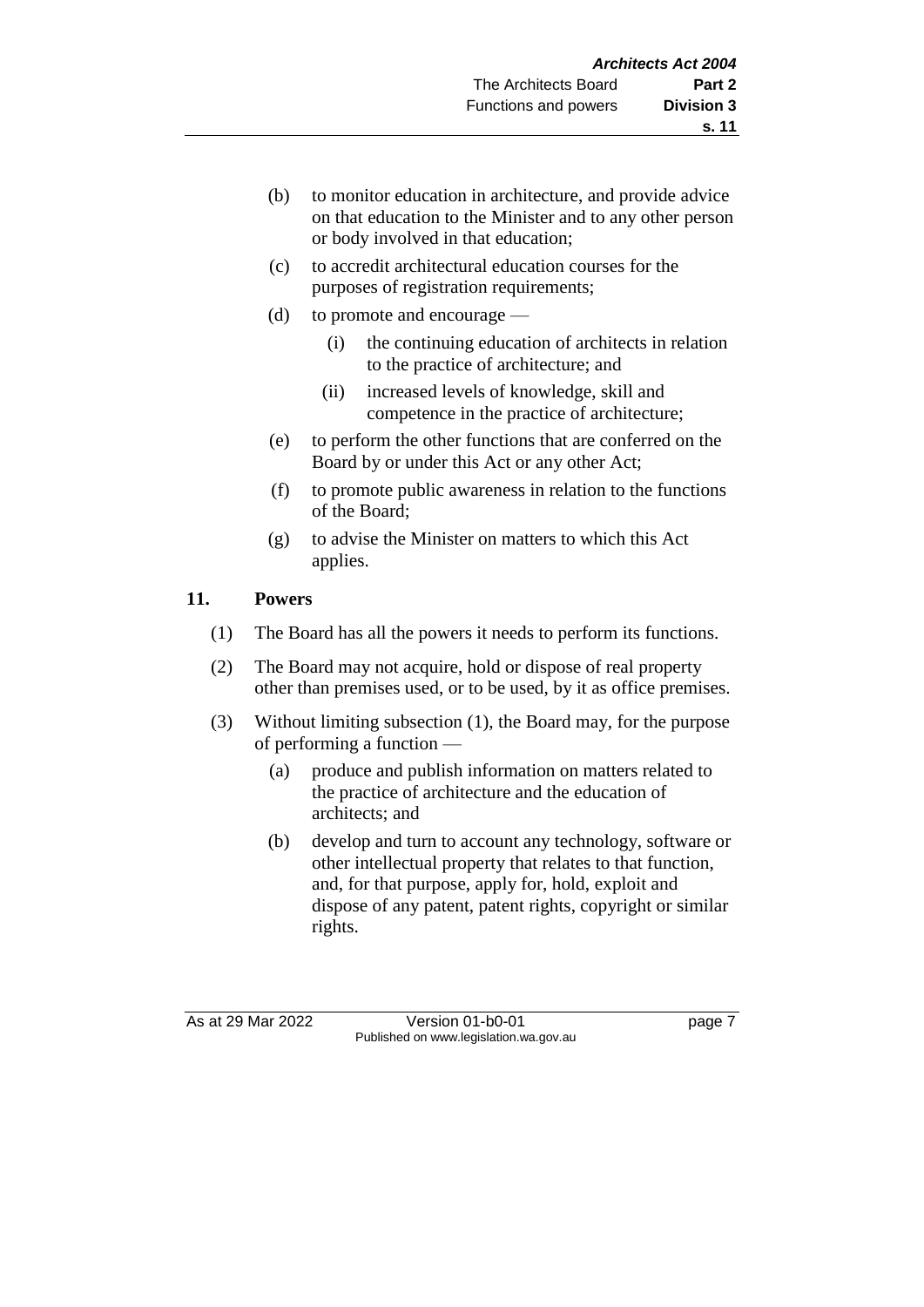#### **12. Powers of investigation and investigator**

- (1) The Board may carry out any investigation that the Board considers necessary or expedient for the purposes of —
	- (a) determining any application or any other matter before the Board;
	- (b) determining whether or not a registered person or a licensed corporation is or has been acting in conformity with the conditions, if any, of the registration or licence and is or has been complying with the requirements of this Act;
	- (c) determining whether any other cause exists that might be considered by the Board a proper cause for disciplinary action;
	- (d) detecting offences under this Act.
- (2) The Board is not to investigate a complaint that is made more than 3 years after the conduct is alleged to have occurred, unless the Board decides that —
	- (a) it is just and fair to investigate the complaint having regard to the delay and the reasons for the delay; or
	- (b) it is in the public interest to investigate the complaint.
- (3) The Board may appoint an investigator to investigate a matter and report to the Board.
- (4) The investigator may
	- (a) require any person
		- (i) to give the investigator such information as the investigator requires; and
		- (ii) to answer any question put to the person,

in relation to any matter the subject of the investigation; and

(b) require any person to produce any document to the investigator; and

page 8 Version 01-b0-01 As at 29 Mar 2022 Published on www.legislation.wa.gov.au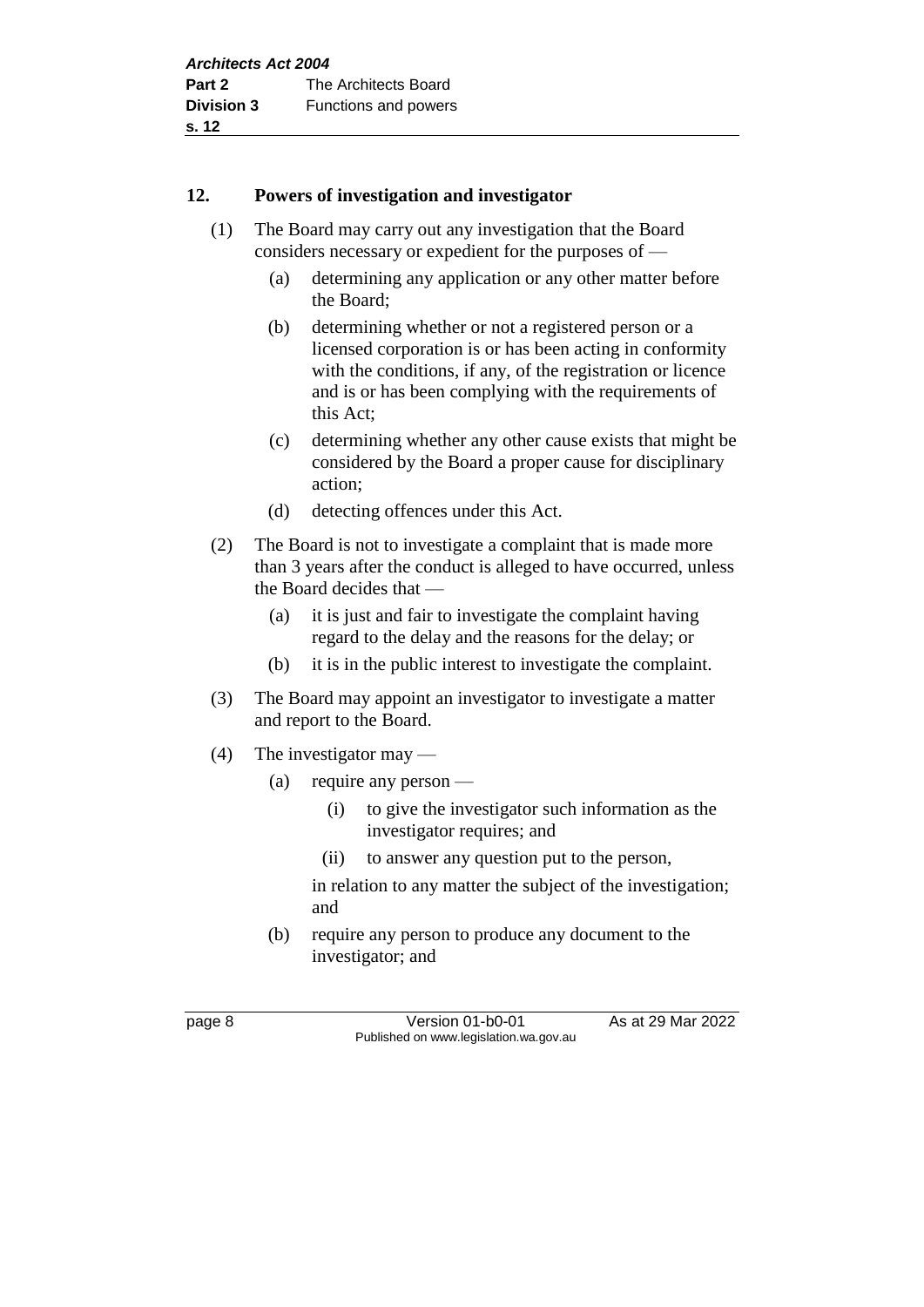- (c) enter at all reasonable times and search any premises and inspect any documents that the investigator finds on the premises; and
- (d) make a copy or abstract of any document produced or inspected under this section, or of any entry made in the document.
- (5) A requirement made under subsection  $(4)(a)$ 
	- (a) may be made orally or by notice in writing served on the person required to give information or answer a question, as the case may be; and
	- (b) is to specify the time at or within which the information is to be given or the question is to be answered, as the case may be; and
	- (c) may, by its terms, require that the information or answer required —
		- (i) be given orally or in writing; and
		- (ii) be given at or sent or delivered to any place specified in the requirement; and
		- (iii) in the case of written information or answers, be sent or delivered by any means specified in the requirement; and
		- (iv) be given on oath or affirmation or by statutory declaration for which purpose the investigator may administer an oath or affirmation and have the authority of a commissioner for declarations.
- (6) A requirement made under subsection  $(4)(b)$ 
	- (a) is to be made by notice in writing served on the person required to produce a document; and
	- (b) is to specify the time at or within which the document is to be produced; and
	- (c) may, by its terms, require that the document be produced —
		- (i) at any place specified in the requirement; and

As at 29 Mar 2022 Version 01-b0-01 page 9 Published on www.legislation.wa.gov.au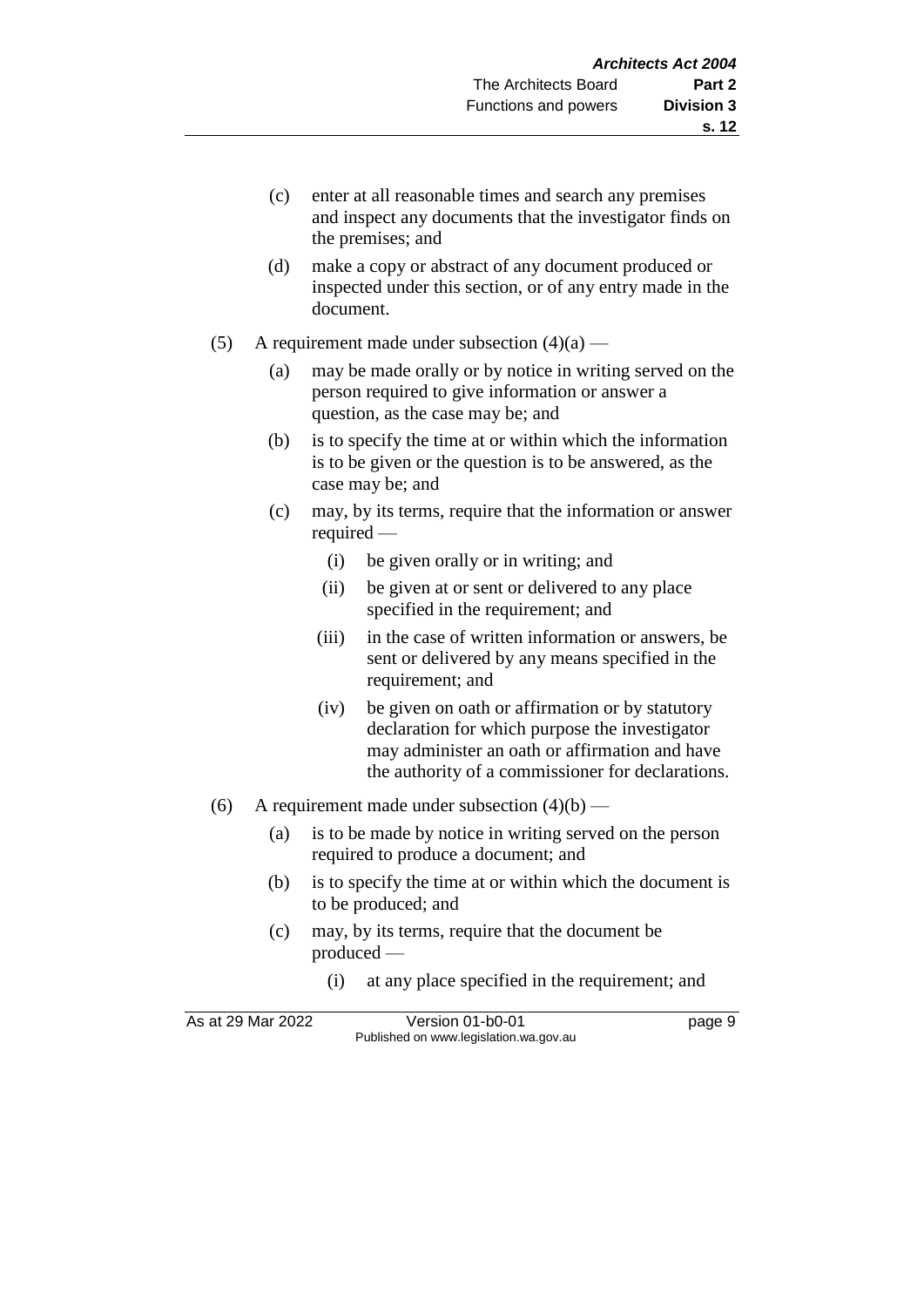- (ii) by any means specified in the requirement.
- (7) Where under subsection (4)(a) an investigator orally requires a person to give any information or answer any question, the investigator is to inform that person that the person is required under this Act to give the information or answer the question, as the case may be.
- (8) Where under subsection  $(4)(a)$  or (b) a person is required by notice in writing to give any information, answer any question, or produce any document, the notice is to state that he or she is required under this Act to give the information, answer the question, or produce the document, as the case may be.
- (9) Before entering any premises under this section the investigator —
	- (a) is to obtain a warrant to do so from a magistrate or Justice of the Peace which warrant the magistrate or Justice of the Peace is authorised to issue upon being satisfied that the entry is sought in good faith for the purpose of an investigation under this section; and
	- (b) is to display to the person, if any, giving the investigator entry, a document signed by the Board and certifying that he or she is an investigator appointed by the Board.

## **13. Incriminating information, questions, or documents**

Without prejudice to the provisions of the *Evidence Act 1906*  section 11, where under section 12 of this Act a person is required to —

- (a) give any information; or
- (b) answer any question; or
- (c) produce any document,

the person must not refuse to comply with that requirement on the ground that the information, answer, or document may tend to incriminate the person or render the person liable to any penalty, but the information or answer given, or document

page 10 Version 01-b0-01 As at 29 Mar 2022 Published on www.legislation.wa.gov.au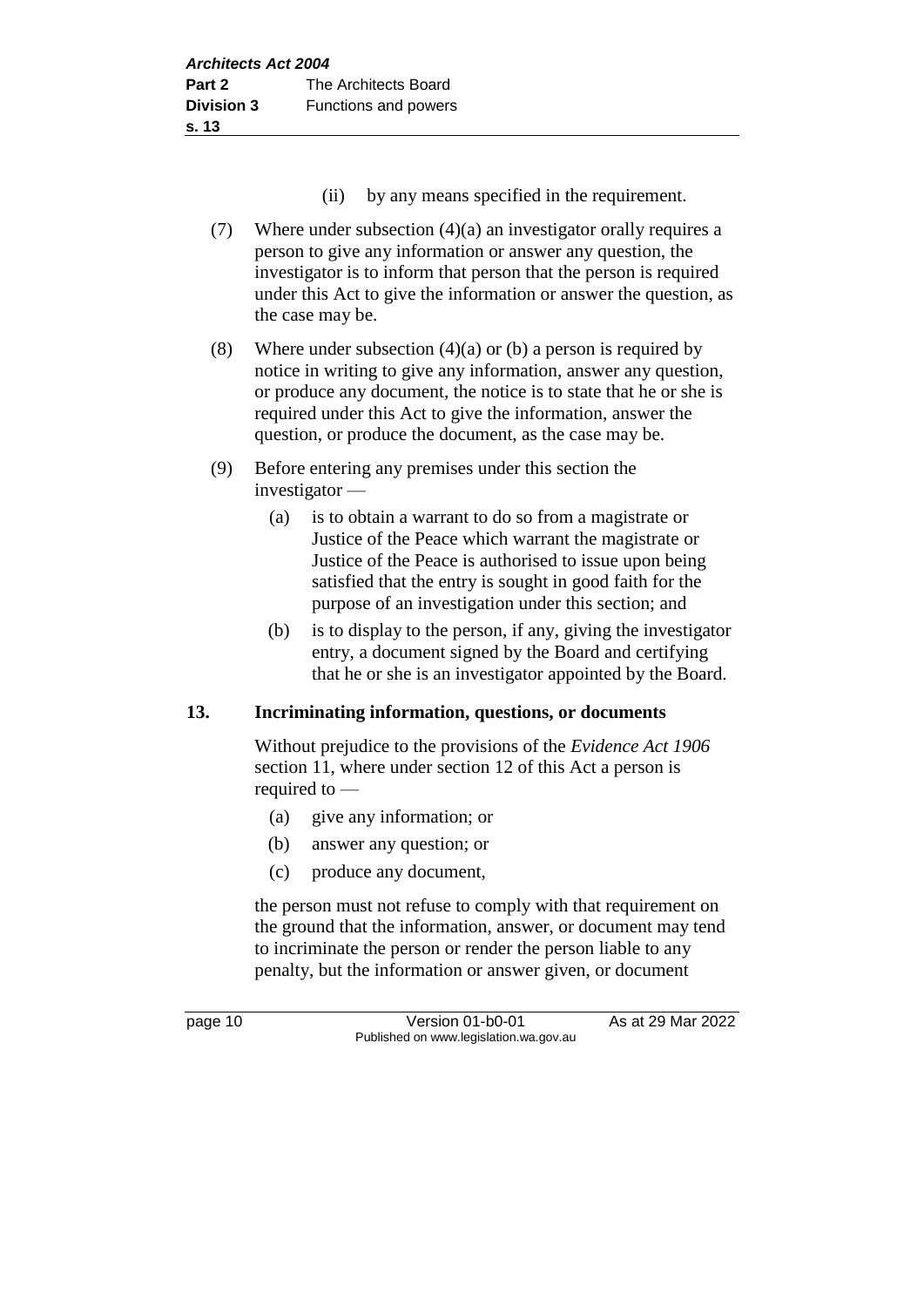produced, by the person is not admissible in evidence in any proceedings against the person other than proceedings in respect of an offence under section 14(1)(b).

## **14. Failure to comply with investigation**

- (1) Where under section 12 a person is required to give any information, answer any question, or produce any document and that person, without reasonable excuse (proof of which shall lie on that person) —
	- (a) fails to give that information or answer that question at or within the time specified in the requirement; or
	- (b) gives any information or answer that is false in any particular; or
	- (c) fails to produce that document at or within the time specified in the requirement,

the person commits an offence.

Penalty: \$2 000.

- (2) It is a defence in any proceeding for an offence under subsection (1)(a) or (1)(c) for the accused to show —
	- (a) that, in the case of an alleged offence arising out of a requirement made orally under section 12, the investigator did not, when making the requirement, inform the accused that the accused was required under this Act to give the information or answer the question, as the case may be; or
	- (b) that, in the case of an alleged offence arising out of a requirement made by notice in writing under section 12, the notice did not state that the accused was required under this Act to give the information, answer the question, or produce the document, as the case may be; or
	- (c) that the time specified in the requirement did not afford the accused sufficient notice to enable the accused to comply with the requirement; or

As at 29 Mar 2022 Version 01-b0-01 page 11 Published on www.legislation.wa.gov.au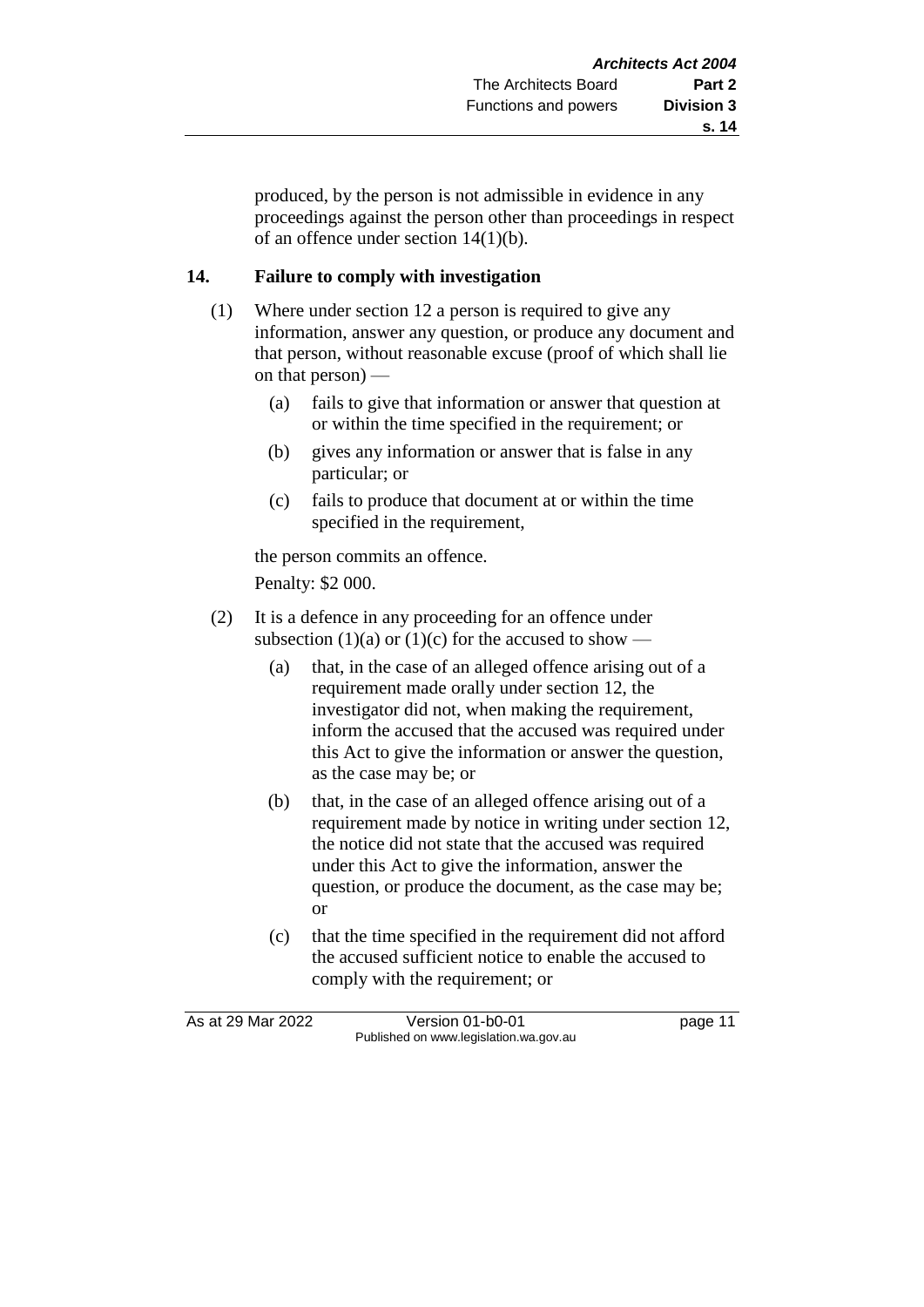(d) that, in any case, the investigator did not, before making the requirement, have reasonable grounds to believe that compliance with the requirement would materially assist in the investigation.

*[Section 14 amended: No. 84 of 2004 s. 82.]*

#### **15. Obstruction of investigator**

A person must not prevent or attempt to prevent an investigator from entering premises or otherwise obstruct or impede an investigator in the exercise of his or her powers under section 12.

Penalty: \$2 000.

#### **16. Delegation**

- (1) The Board may delegate any power or duty of the Board under another provision of this Act to —
	- (a) a member of the Board; or
	- (b) a committee; or
	- (c) the Registrar or any other member of staff of the Board; or
	- (d) a person referred to in section 19(1).
- (2) The delegation must be in writing executed by the Board.
- (3) A person or committee to whom a power or duty is delegated under this section cannot delegate that power or duty.
- (4) A person or committee exercising or performing a power or duty that has been delegated to the person or committee under this section, is to be taken to do so in accordance with the terms of the delegation unless the contrary is shown.
- (5) Nothing in this section limits the ability of the Board to perform a function through the registrar or any other member of its staff or an agent.

page 12 Version 01-b0-01 As at 29 Mar 2022 Published on www.legislation.wa.gov.au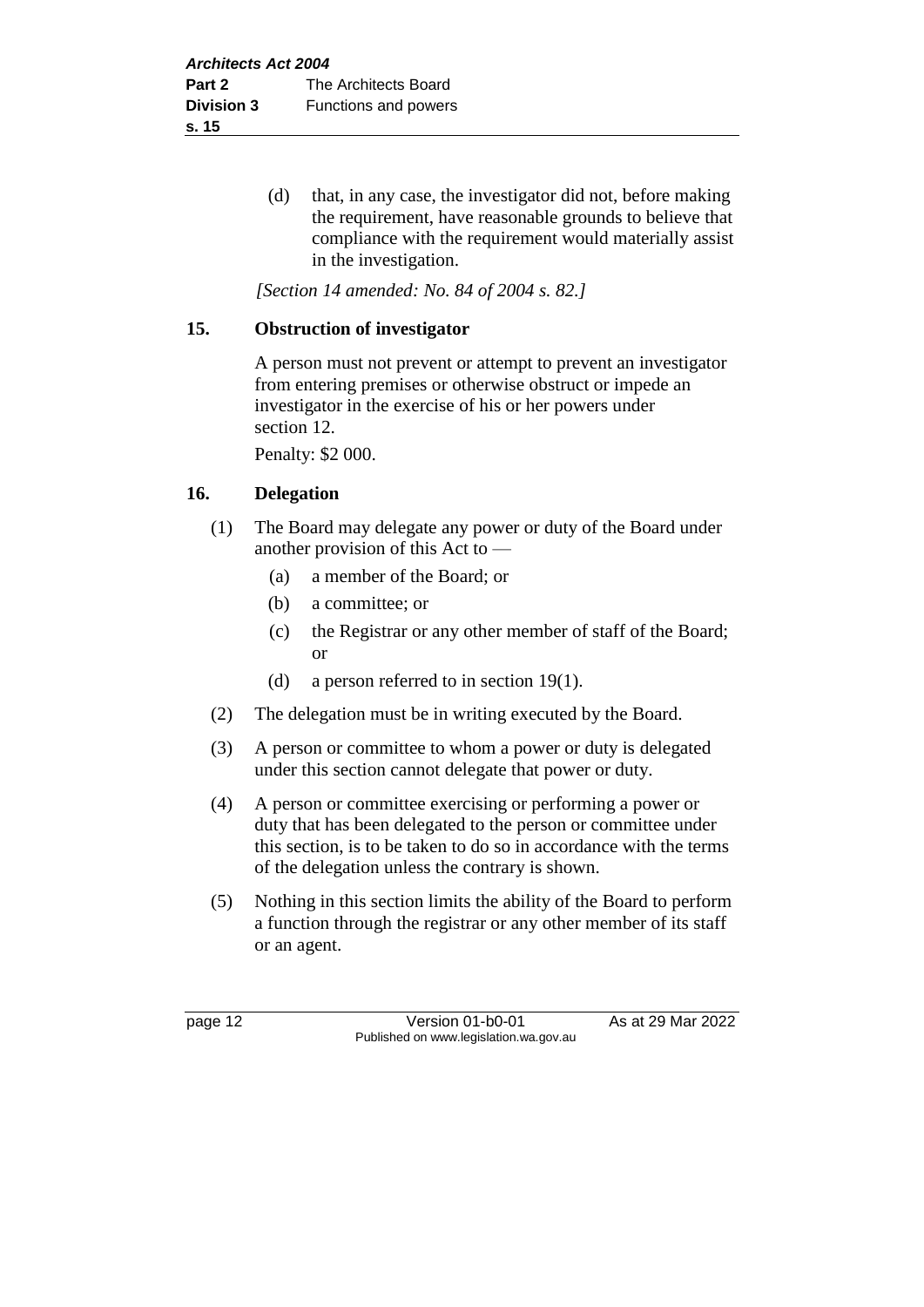(6) This section does not apply to the execution of documents but authority to execute documents on behalf of the Board can be given under section 23.

## **Division 4 — Registrar and other staff**

## **17. Registrar**

- (1) The Board is to appoint a person to be the registrar.
- (2) The registrar has the functions that are conferred under this Act or that he or she is directed by the Board to perform.

## **18. Other staff and contractors**

- (1) The Board may employ staff.
- (2) This section does not detract from the power that the *Public Sector Management Act 1994* section 100 gives the Board to engage a person under a contract for services or appoint a person on a casual employment basis.
- (3) The Board may, by arrangement on such terms as are agreed with the relevant parties, make use of the services of a person employed by another person.

## **19. Use of government staff etc.**

- (1) The Board may by arrangement with the relevant employer make use, either full-time or part-time, of the services of any officer or employee —
	- (a) in the Public Service; or
	- (b) in a State agency or instrumentality; or
	- (c) otherwise in the service of the State.
- (2) The Board may by arrangement with
	- (a) a department of the Public Service; or

As at 29 Mar 2022 Version 01-b0-01 page 13 Published on www.legislation.wa.gov.au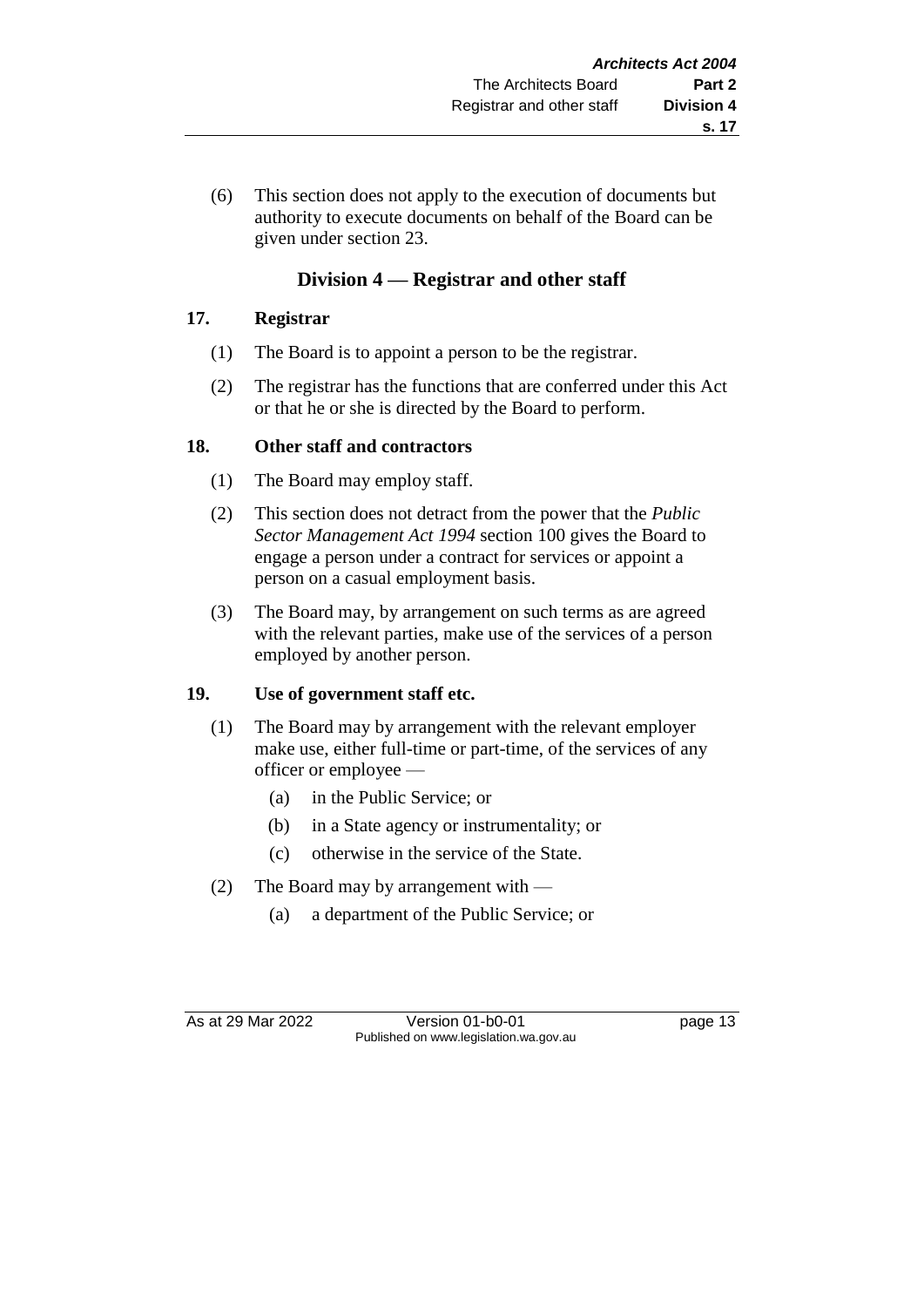(b) a State agency or instrumentality,

make use of any facilities of the department, agency or instrumentality.

(3) An arrangement under subsection (1) or (2) is to be made on the terms agreed by the parties.

## **Division 5 — Relationship of Board with the Minister**

#### **20. Minister may give directions**

- (1) The Minister may give written directions to the Board with respect to the performance of its functions, either generally or, subject to subsection (2), in relation to a particular matter and the Board is to give effect to any such direction.
- (2) The Minister must not under subsection (1) direct the Board with respect to the performance of its functions under Part 4 or 5 in respect of —
	- (a) a particular person; or
	- (b) a particular qualification; or
	- (c) a particular application, complaint, investigation or other proceeding.
- (3) The Minister must cause the text of any direction given under subsection (1) to be laid before each House of Parliament, or dealt with under subsection (4), within 14 days after the direction is given.
- $(4)$  If
	- (a) at the commencement of the period referred to in subsection (3) a House of Parliament is not sitting; and
	- (b) the Minister is of the opinion that that House will not sit during that period,

the Minister is to transmit a copy of the direction to the Clerk of that House.

page 14 Version 01-b0-01 As at 29 Mar 2022 Published on www.legislation.wa.gov.au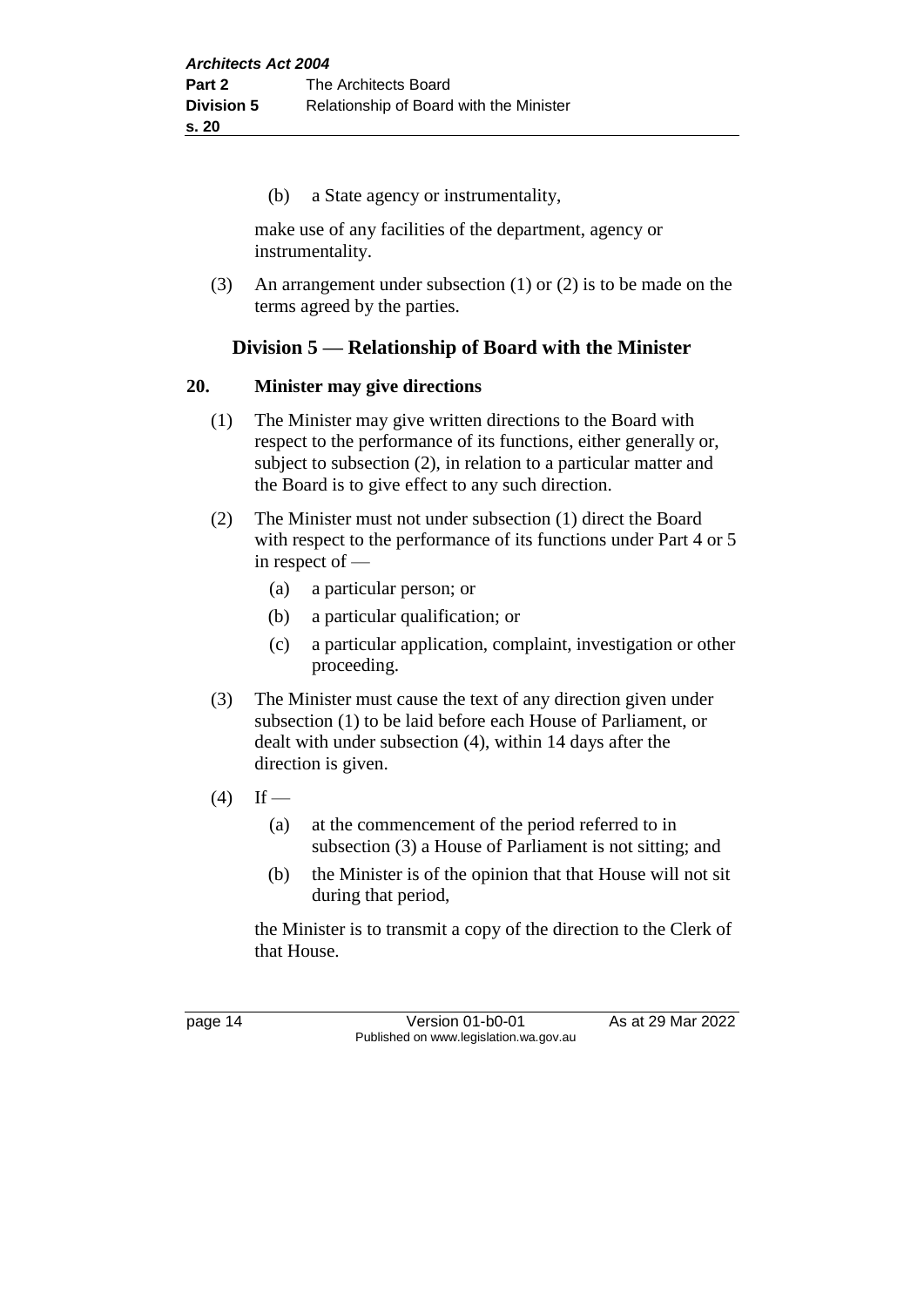- (5) A copy of a direction transmitted to the Clerk of a House is to be regarded as having been laid before that House.
- (6) The laying of a copy of a direction that is regarded as having occurred under subsection (5) is to be recorded in the Minutes, or Votes and Proceedings, of the House on the first sitting day of the House after the Clerk received the copy.
- (7) The text of a direction under subsection (1) is to be included in the annual report submitted by the Board under section 28.

## **21. Minister to have access to information**

- (1) The Minister is entitled
	- (a) to have information in the possession of the Board; and
	- (b) where the information is in or on a document, to have, and make and retain copies of, that document.
- (2) For the purposes of subsection (1) the Minister may
	- (a) request the Board to furnish information to the Minister;
	- (b) request the Board to give the Minister access to information;
	- (c) for the purposes of paragraph (b) make use of the staff of the Board to obtain the information and furnish it to the Minister.
- (3) The Board is to comply with a request under subsection (2) and make its staff and facilities available to the Minister for the purposes of subsection  $(2)(c)$ .
- (4) The Minister is not entitled to have information under this section in a form that —
	- (a) discloses the identity of a person involved in a particular application, complaint, investigation or other proceeding; or

As at 29 Mar 2022 Version 01-b0-01 page 15 Published on www.legislation.wa.gov.au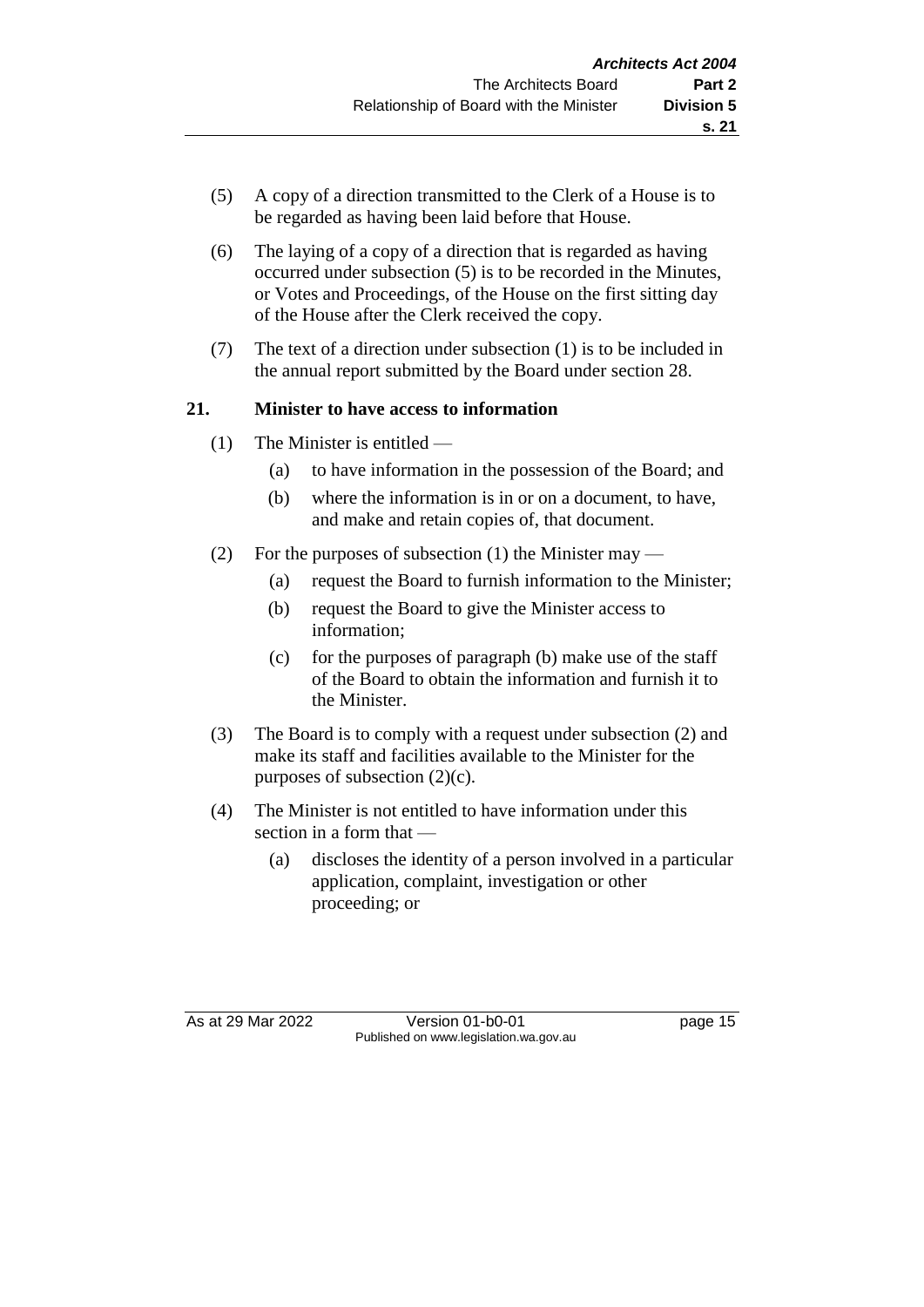(b) might enable the identity of such a person to be ascertained,

unless that person has consented to the disclosure.

 $(5)$  In this section —

*document* includes any tape, disc or other device or medium on which information is recorded or stored;

*information* means information specified, or of a description specified, by the Minister that relates to the functions of the Board.

## **Division 6 — General**

## **22. Protection from liability**

- (1) An action in tort does not lie against a person for anything that the person has done, in good faith, in the performance or purported performance of a function under this Act.
- (2) The Board is also relieved of any liability that it might otherwise have had for another person having done anything as described in subsection (1).
- (3) The protection given by this section applies even though the thing done as described in subsection (1) may have been capable of being done whether or not this Act had been enacted.
- (4) In this section, a reference to the doing of anything includes a reference to the omission to do anything.

## **23. Common seal of, and execution of documents by, Board**

- (1) A document is duly executed by the Board if
	- (a) the common seal of the Board is affixed to it in accordance with subsections (2) and (3); or
	- (b) it is signed on behalf of the Board by a person or persons authorised to do so under subsection (4).

page 16 Version 01-b0-01 As at 29 Mar 2022 Published on www.legislation.wa.gov.au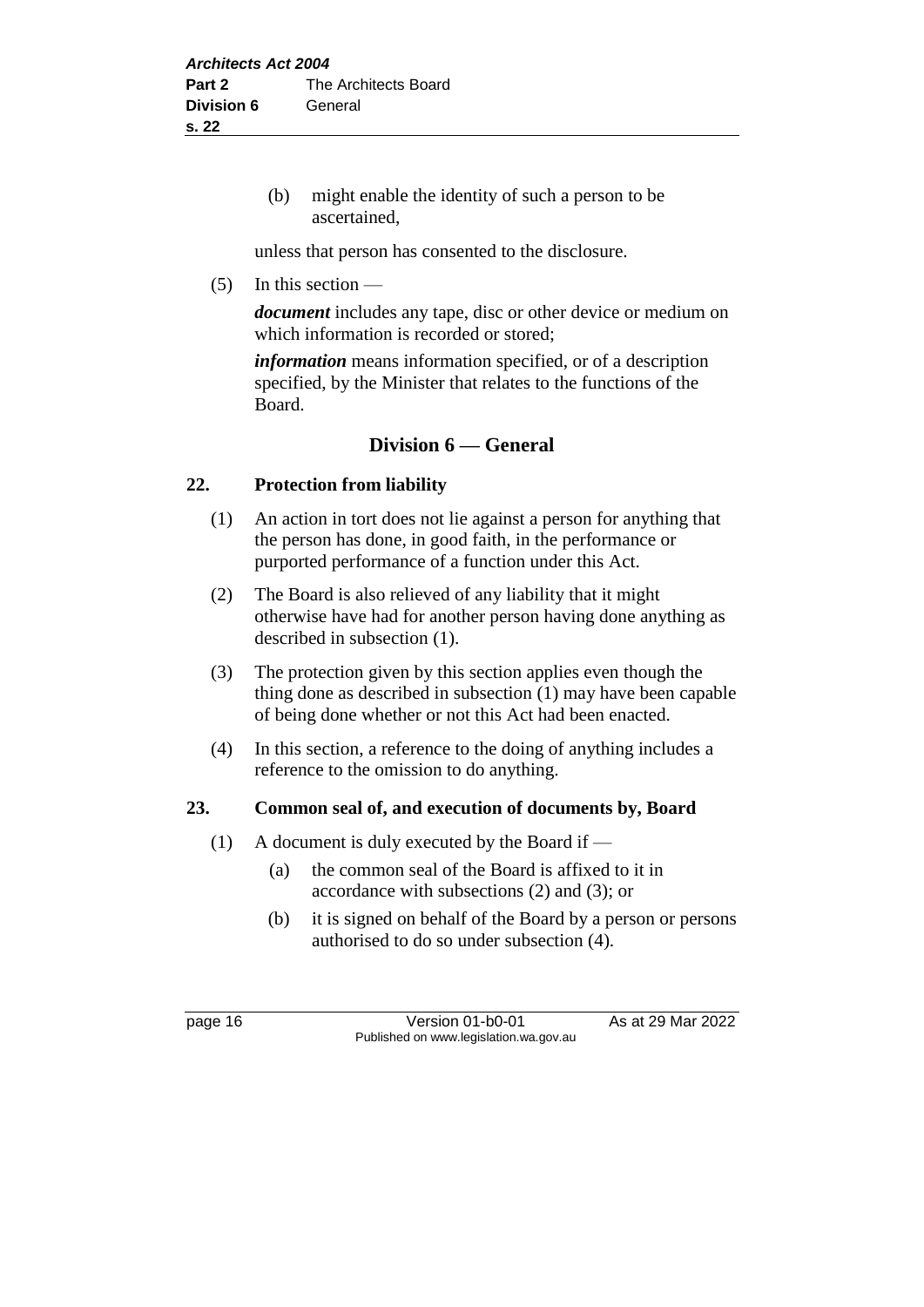- (2) The common seal of the Board must not be affixed to any document except as authorised by the Board.
- (3) The common seal of the Board is to be affixed to a document in the presence of 2 of its members, and each of them is to sign the document to attest that the common seal was so affixed.
- (4) The Board may, by writing under its seal, authorise one or more of its members or the registrar or another member of staff of the Board to sign documents on behalf of the Board, either generally or subject to the conditions that are specified in the authorisation.
- (5) A document purporting to be executed in accordance with this section is to be presumed to be duly executed until the contrary is shown.
- (6) When a document is produced bearing a seal purporting to be the common seal of the Board, it is to be presumed that the seal is the common seal of the Board until the contrary is shown.

## **24. Duty not to make improper use of information**

A member or former member of the Board or a committee must not, whether within or outside the State, make improper use of information acquired by virtue of that position to gain, directly or indirectly, an advantage for himself or herself or for any other person.

Penalty: \$5 000.

As at 29 Mar 2022 Version 01-b0-01 page 17 Published on www.legislation.wa.gov.au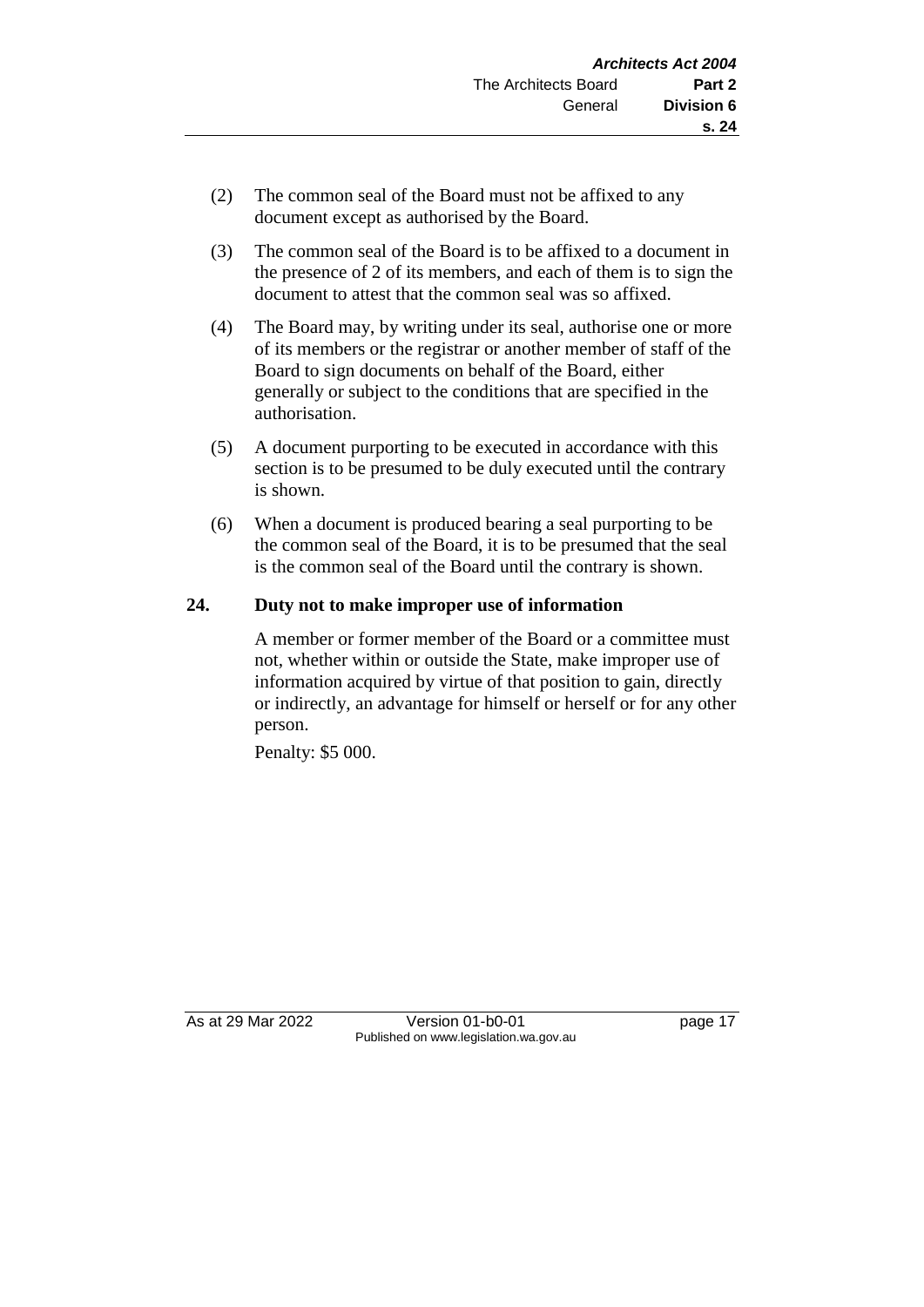**s. 25**

# **Part 3 — Finance and reports**

#### **25. Funds of Board**

- (1) The funds of the Board consist of
	- (a) fees received by the Board; and
	- (b) pecuniary penalties paid in respect of offences under this Act; and
	- (c) other money or property lawfully received by the Board in connection with the performance of its functions; and
	- (d) other money lawfully received by, made available to, or payable to, the Board.
- (2) The funds of the Board may be applied
	- (a) for the purposes of the administration and enforcement of this Act, including the remuneration of members of the Board and committees and of the registrar and other members of staff of the Board; and
	- (b) for the furtherance of education, including public education, and research in relation to architecture; and
	- (c) for any other purpose that would enable the Board to perform its functions or to facilitate the carrying out of the objects of this Act.

#### **26. Accounts**

- (1) The Board is to cause to be kept proper accounts and records of the transactions and affairs of the Board and prepare financial statements in accordance with Australian Accounting Standards.
- (2) The financial statements are to be prepared on an accrual basis unless the Board determines otherwise.

## **27. Audit**

The accounts and financial statements of the Board are to be audited at least once a year, at the expense of the Board, by a registered company auditor (as defined in paragraph (a) of the

page 18 **Version 01-b0-01** As at 29 Mar 2022 Published on www.legislation.wa.gov.au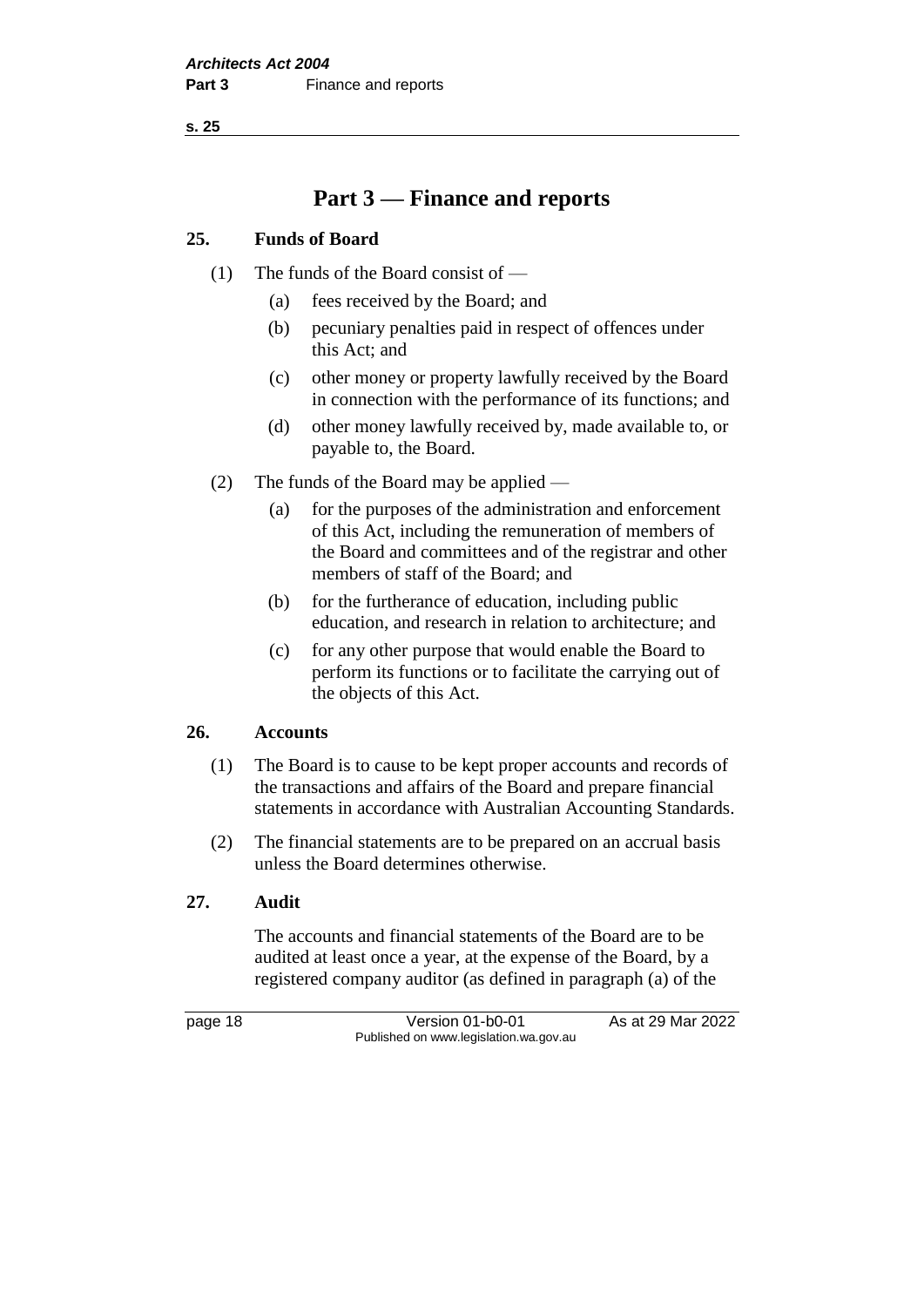definition of that term in the Corporations Act) appointed by the Board with the prior approval of the Minister.

#### **28. Annual report and other reports**

- (1) The Board, not later than 31 October in each year, is to make and submit to the Minister an annual report of its proceedings for the financial year ending on the preceding 30 June together with a copy of its financial statements for that year and the auditor's report on those statements.
- (2) The Board's annual report is to include details of  $-$ 
	- (a) the number, nature, and outcome, of  $-$ 
		- (i) complaints received by the Board; and
		- (ii) investigations undertaken by, or at the direction of, the Board; and
		- (iii) matters that have been brought before the State Administrative Tribunal by the Board;

and

- (b) the number and nature of matters referred to in paragraph (a) that are outstanding; and
- (c) any trends or special problems that may have emerged; and
- (d) forecasts of the workload of the Board in the year after the year to which the report relates; and
- (e) any proposals for improving the operation of the Board.
- (3) Despite subsection (2), the identity of a person who has made a complaint under this Act, a person about whom or which a complaint is made or referred under this Act or any other person in relation to an investigation or other proceeding must not be disclosed in an annual report.
- (4) The Minister is to cause a copy of the Board's annual report and financial statements and of the auditor's report submitted under subsection (1) to be laid before each House of Parliament within

As at 29 Mar 2022 Version 01-b0-01 page 19 Published on www.legislation.wa.gov.au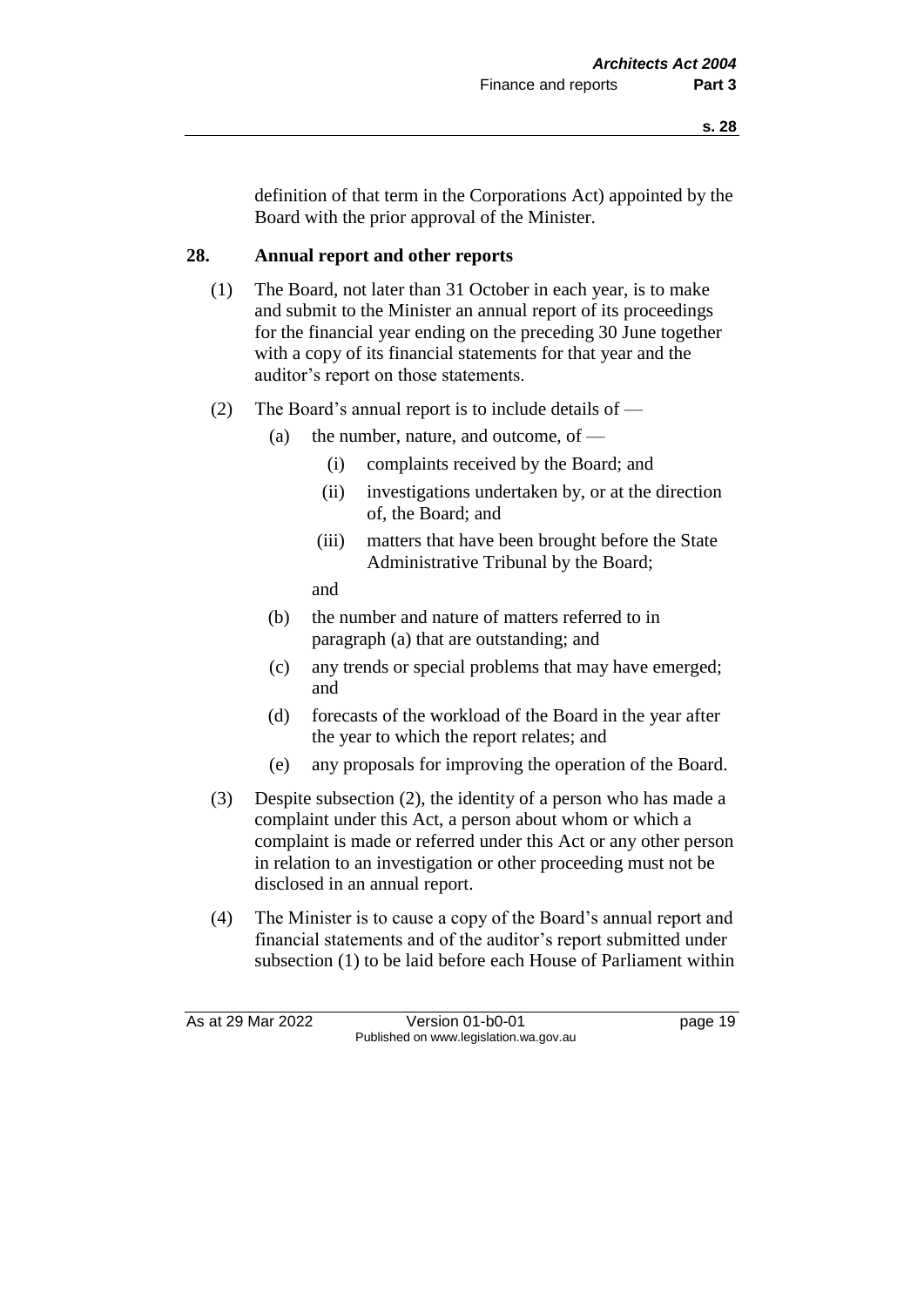#### **s. 28**

14 sitting days of that House after receipt of the report by the Minister.

(5) The Board is to ensure that after subsection (4) has been complied with copies of the reports and statements referred to in that subsection are available on request for inspection at its premises.

page 20 Version 01-b0-01 As at 29 Mar 2022 Published on www.legislation.wa.gov.au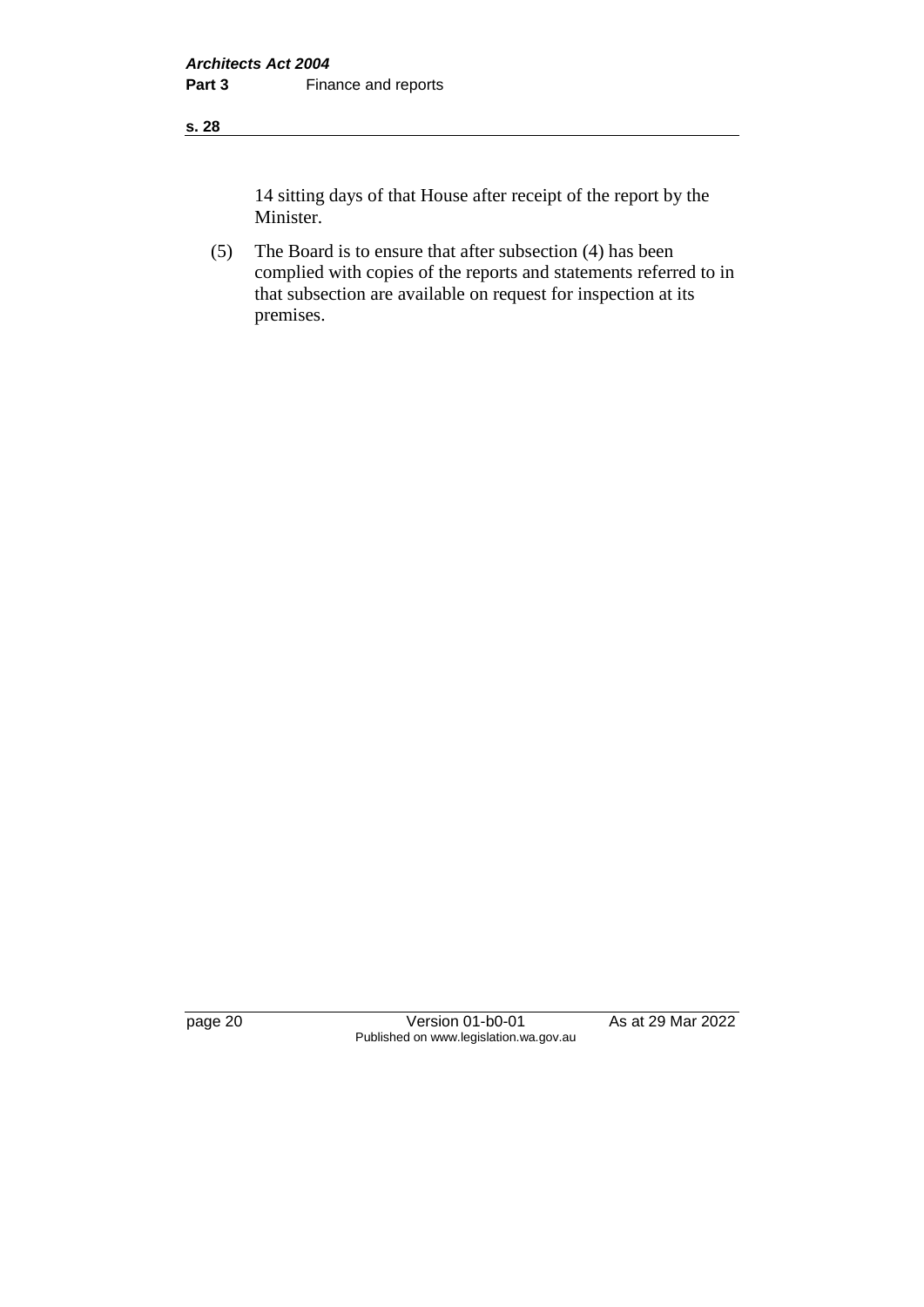## **Part 4 — Registration and licensing of architects**

## **Division 1 — Registration, licensing and renewal**

#### **29. Registration of natural persons**

A natural person is to be registered if the person —

- (a) applies to the Board in accordance with section 33; and
- (b) satisfies the Board that the person complies with the requirements prescribed by the regulations for the purposes of this section in relation to that person.

#### **30. Conditions on registration or renewal of registration**

- (1) The registration or renewal of the registration of a natural person is not to be subject to conditions except to the extent that conditions may be imposed —
	- (a) under subsection (2); or
	- (b) under section 51(6); or
	- (c) by way of taking disciplinary action.
- (2) The Board may impose as a condition of registration or renewal of registration of a natural person —
	- (a) that insurance cover be in effect in respect of the person's civil liability for anything done or omitted by the person as an architect; and
	- (b) that the insurance cover be of a standard or for an amount prescribed by the regulations.

Note for this section:

Under s. 20(5) of the *Mutual Recognition Act 1992* (Commonwealth), adopted by WA under the *Mutual Recognition (Western Australia)*  Act 2010<sup>2</sup>, the Board may impose certain conditions on the registration, in this State, of a person who is already registered in another State or the ACT or the NT.

#### **31. Licensing of corporations**

The Board may grant a licence to a corporation that —

(a) applies to the Board in accordance with section 33; and

As at 29 Mar 2022 Version 01-b0-01 page 21 Published on www.legislation.wa.gov.au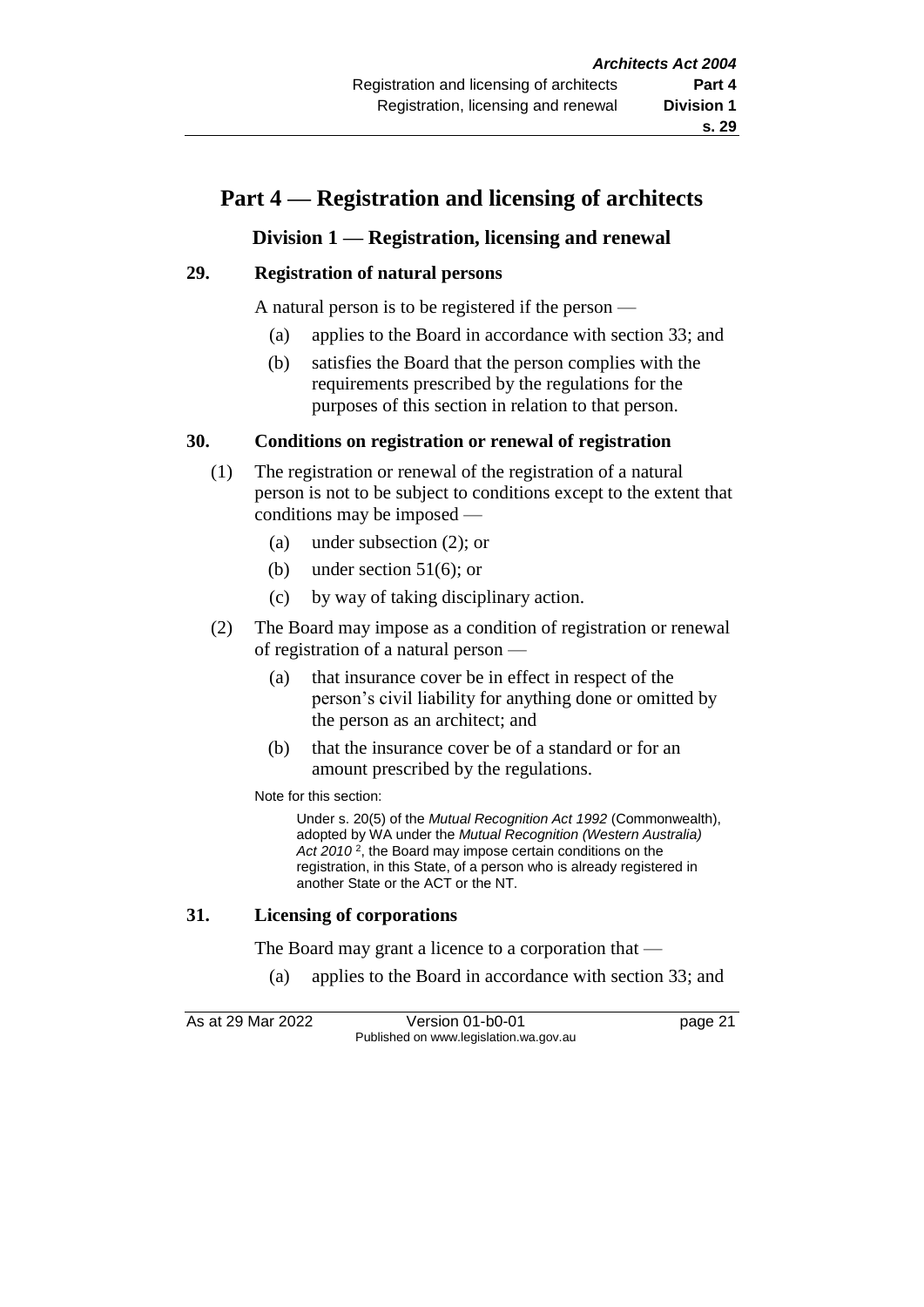(b) satisfies the Board that the corporation complies with the requirements prescribed by the regulations for the purposes of this section.

## **32. Conditions on grant of licences or renewal of licences**

- (1) The Board may grant a licence or renew a licence subject to the conditions that the Board specifies.
- (2) Without limiting subsection (1), the Board may impose as a condition of the grant of a licence or the renewal of a licence —
	- (a) a requirement to give the Board advice or information about the registered person who has ultimate responsibility for the architectural work done by the corporation; and
	- (b) that insurance cover be in effect in respect of the corporation's civil liability for anything done or omitted by the corporation as an architect; and
	- (c) that the insurance cover be of a standard or for an amount prescribed by the regulations.

## **33. Applications for registration and licences**

- (1) An application for registration or for the grant of a licence is to be —
	- (a) made in writing in a manner and form determined by the Board; and
	- (b) accompanied by
		- (i) the application fee prescribed by the regulations in relation to the applicant; and
		- (ii) the registration fee or licence fee (whichever is relevant) prescribed by the regulations in relation to the applicant.
- (2) The applicant is to provide the Board with any further information that the Board requires in any particular case and is to verify the information by statutory declaration if required by the Board to do so.

page 22 Version 01-b0-01 As at 29 Mar 2022 Published on www.legislation.wa.gov.au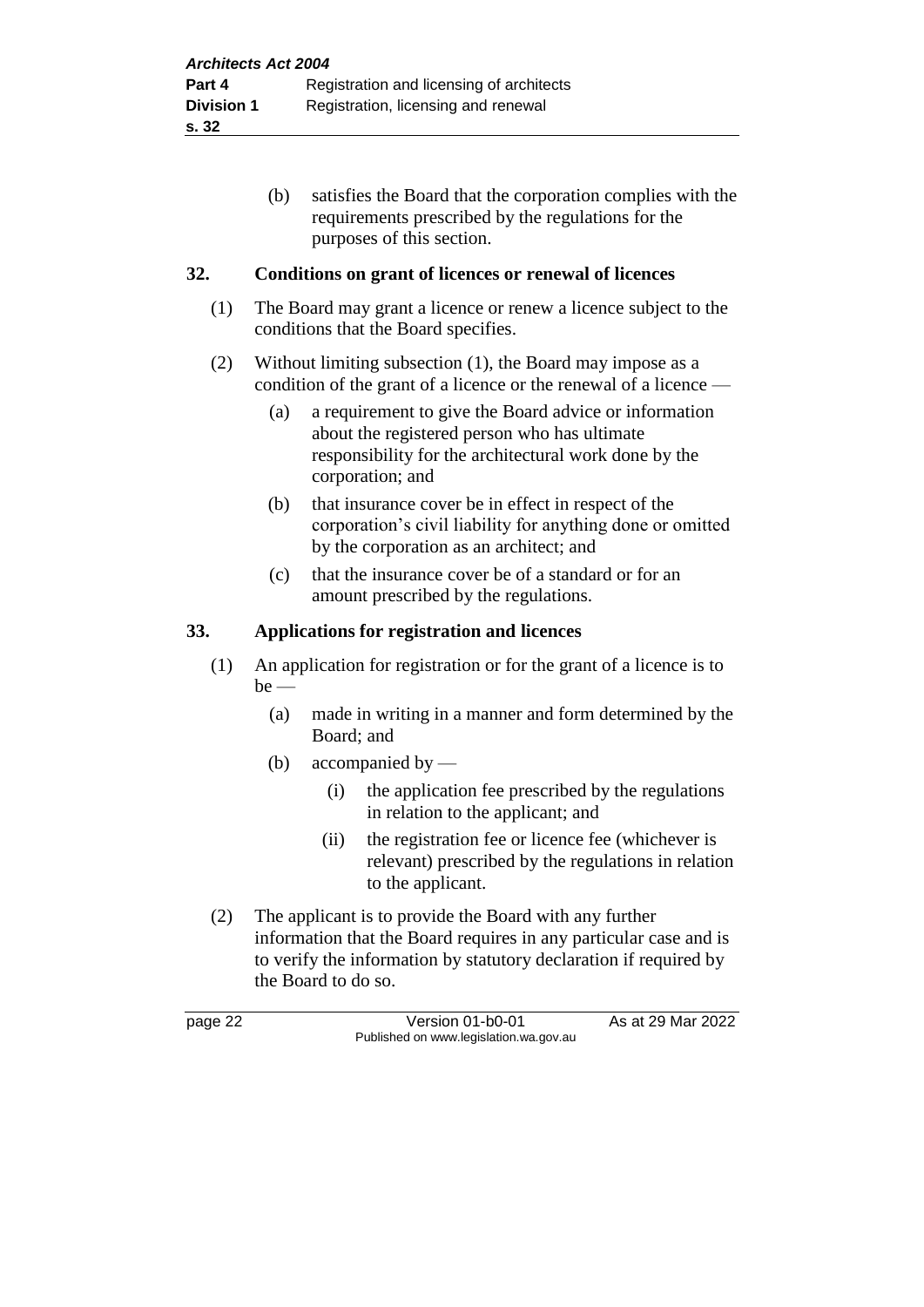- (3) The Board may, in writing, require
	- (a) an applicant for registration; or
	- (b) an officer of a corporation that is an applicant for the grant of a licence,

to attend before the Board for the purpose of satisfying the Board as to a matter relevant to the application and the Board may refuse the application if the person fails to attend as required.

- (4) In considering any application for registration or for the grant of a licence the Board may —
	- (a) have regard to any information or advice received from the Architects Accreditation Council of Australia, or any other body selected by the Board, in relation to any applicant who has obtained or sought to obtain qualification in a place other than this State; and
	- (b) pay the fees or disbursements necessary to obtain that advice.
- (5) If, on an application for registration or for the grant of a licence, the Board decides that it will not register, or not grant a licence to, the applicant the registration fee or licence fee referred to in subsection  $(1)(b)(ii)$  is to be returned to the applicant.

#### **34. Effect of registration and licensing**

Subject to this Act, registration or the grant of a licence confers on the registered person or the licensed corporation the right to carry on in the State the practice of architecture under the title of "architect".

#### **35. Duration of registration and licences**

Subject to this Act, registration or the grant of a licence has effect until 31 December in the year in which the registration occurs or the licence is granted or for a longer period that is prescribed by the regulations.

As at 29 Mar 2022 Version 01-b0-01 page 23 Published on www.legislation.wa.gov.au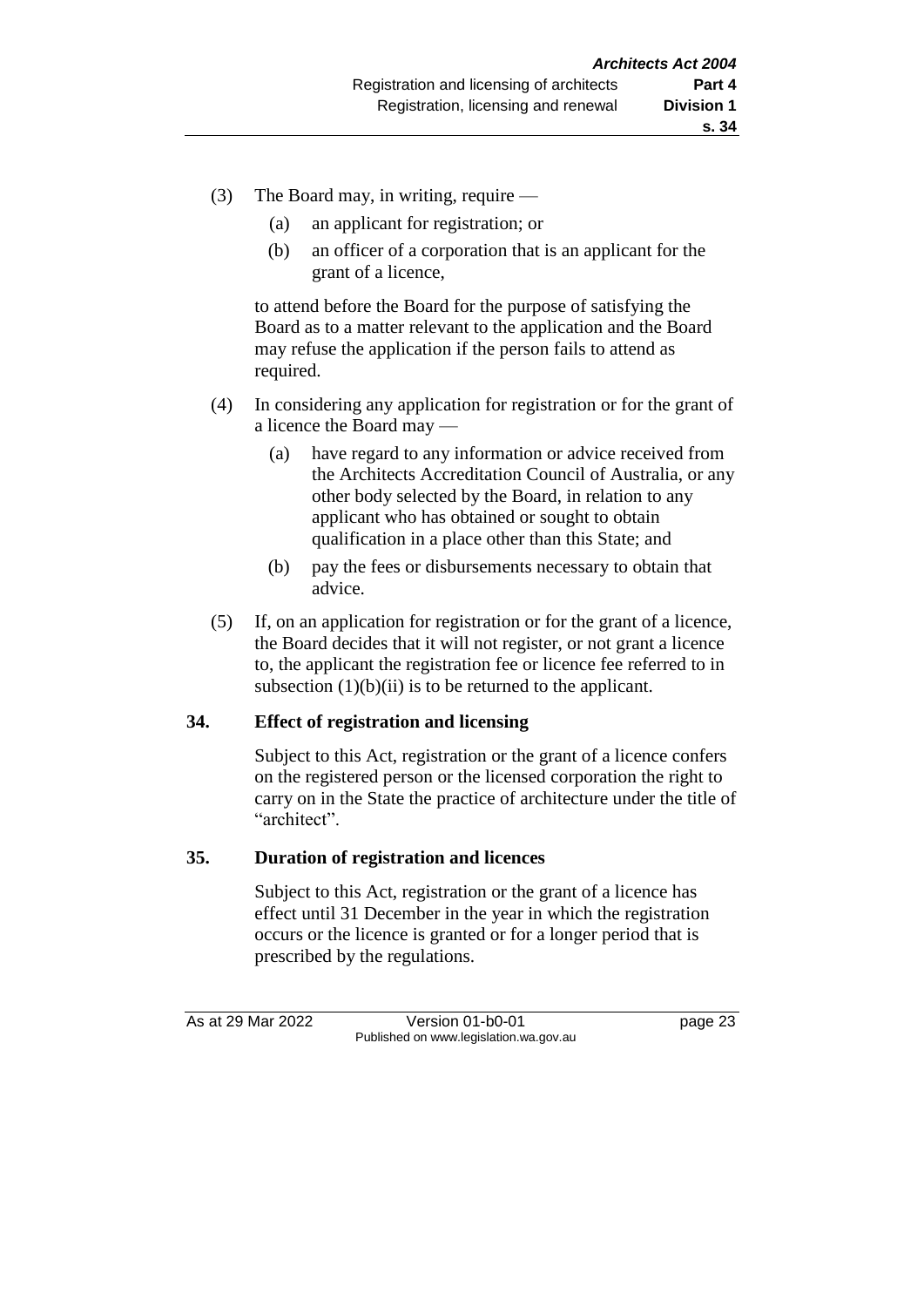#### **36. Renewal of registration and licences**

- (1) A registration or a licence may be renewed in accordance with the regulations for a period of 12 months or a longer period that is prescribed by the regulations.
- (2) The registration of a person is to be renewed if
	- (a) the Board is satisfied that the person
		- (i) continues to comply with the requirements prescribed by the regulations for the purposes of section 29 that are relevant to that person at the time of the renewal of registration; and
		- (ii) is complying with any current condition of registration or renewal of registration; and
		- (iii) has attained or maintained a level of knowledge, skill and competence that the Board considers is required at the time of the renewal of registration in the practice of architecture generally or in the practice of a specific aspect of architecture that is likely to be practised by the person if registration is renewed;

and

- (b) the person pays the fee referred to in section 37(1).
- (3) The licence of a corporation is to be renewed if
	- (a) the Board is satisfied that the corporation continues to comply with the requirements prescribed by the regulations for the purposes of section 31 that are relevant to the corporation at the time of the renewal of the licence; and
	- (b) the Board is satisfied that the corporation is complying with any current condition of the grant of the licence or the renewal of the licence; and
	- (c) the corporation pays the fee referred to in section 37(1).

page 24 Version 01-b0-01 As at 29 Mar 2022 Published on www.legislation.wa.gov.au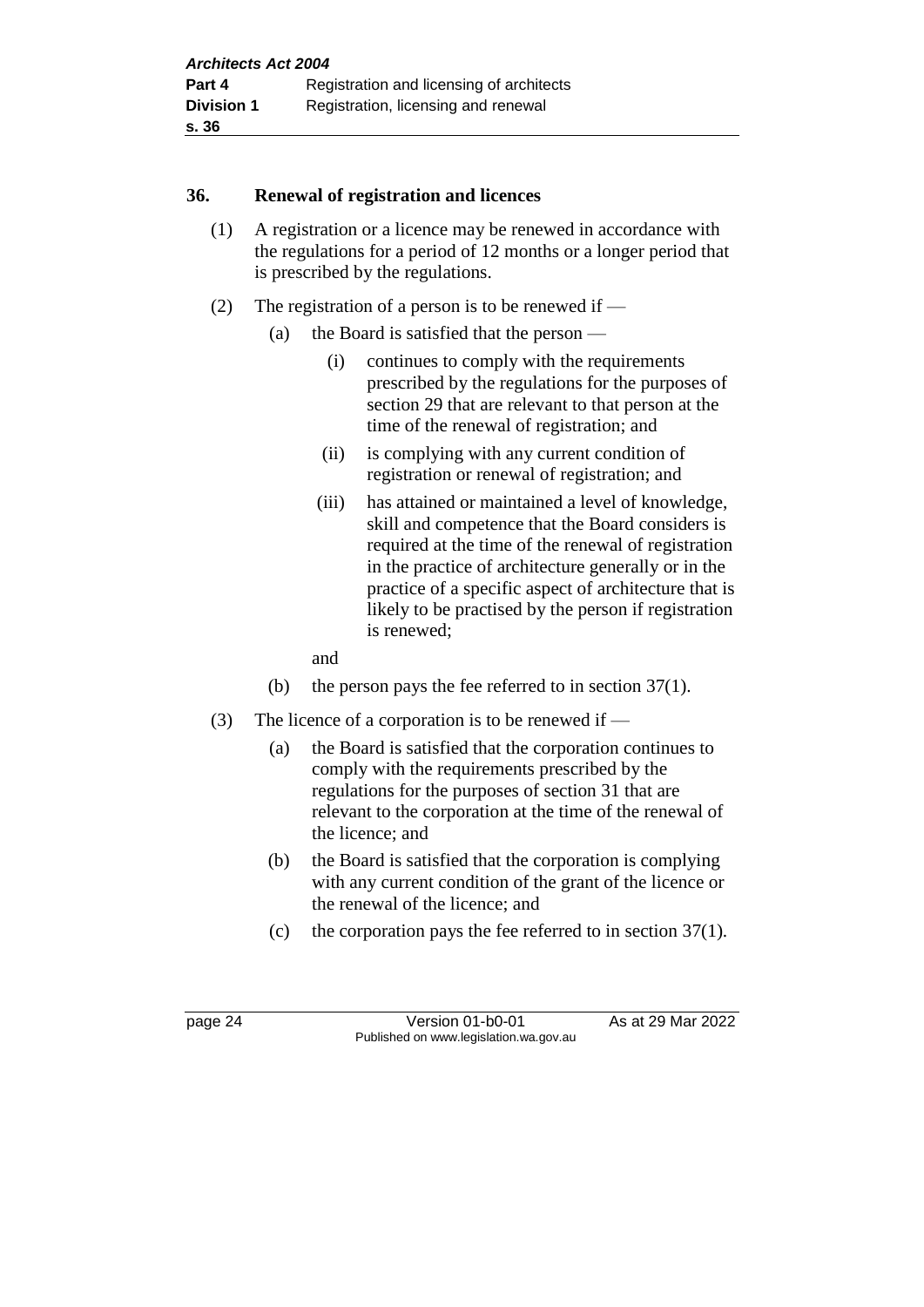- (4) The Board may at any time, in writing, require
	- (a) a registered person or licensed corporation to give information to the Board for the purpose of satisfying the Board as to a matter relevant to the renewal of a registration or licence and to verify the information by statutory declaration; or
	- (b) an applicant for the renewal of registration to attend before the Board for the purpose of satisfying the Board as to a matter relevant to the application; or
	- (c) an officer of a corporation that is an applicant for the renewal of a licence to attend before the Board for the purpose of satisfying the Board as to a matter relevant to the application; or
	- (d) a registered person to undergo any examination that is necessary for the purpose of satisfying the Board as to a matter referred to in subsection  $(2)(a)(iii)$ .
- (5) The Board may refuse to renew a person's registration or the licence of a corporation if a requirement under subsection (4) in relation to that person or corporation is not complied with.

## **37. Fees for renewal of registrations and licences**

- (1) A registered person or a licensed corporation is to pay to the Board the fee prescribed by the regulations for the renewal of that person's registration or that corporation's licence, and if the fee is not paid on or before the day on which it falls due under the regulations —
	- (a) the person ceases to be registered or the corporation ceases to be licensed; and
	- (b) the Board may direct the registrar to remove the name of the person or corporation from the register.
- (2) A person or corporation whose name is removed from the register under subsection (1) is entitled, subject to this Act, to have the name of the person or corporation restored to the

As at 29 Mar 2022 Version 01-b0-01 page 25 Published on www.legislation.wa.gov.au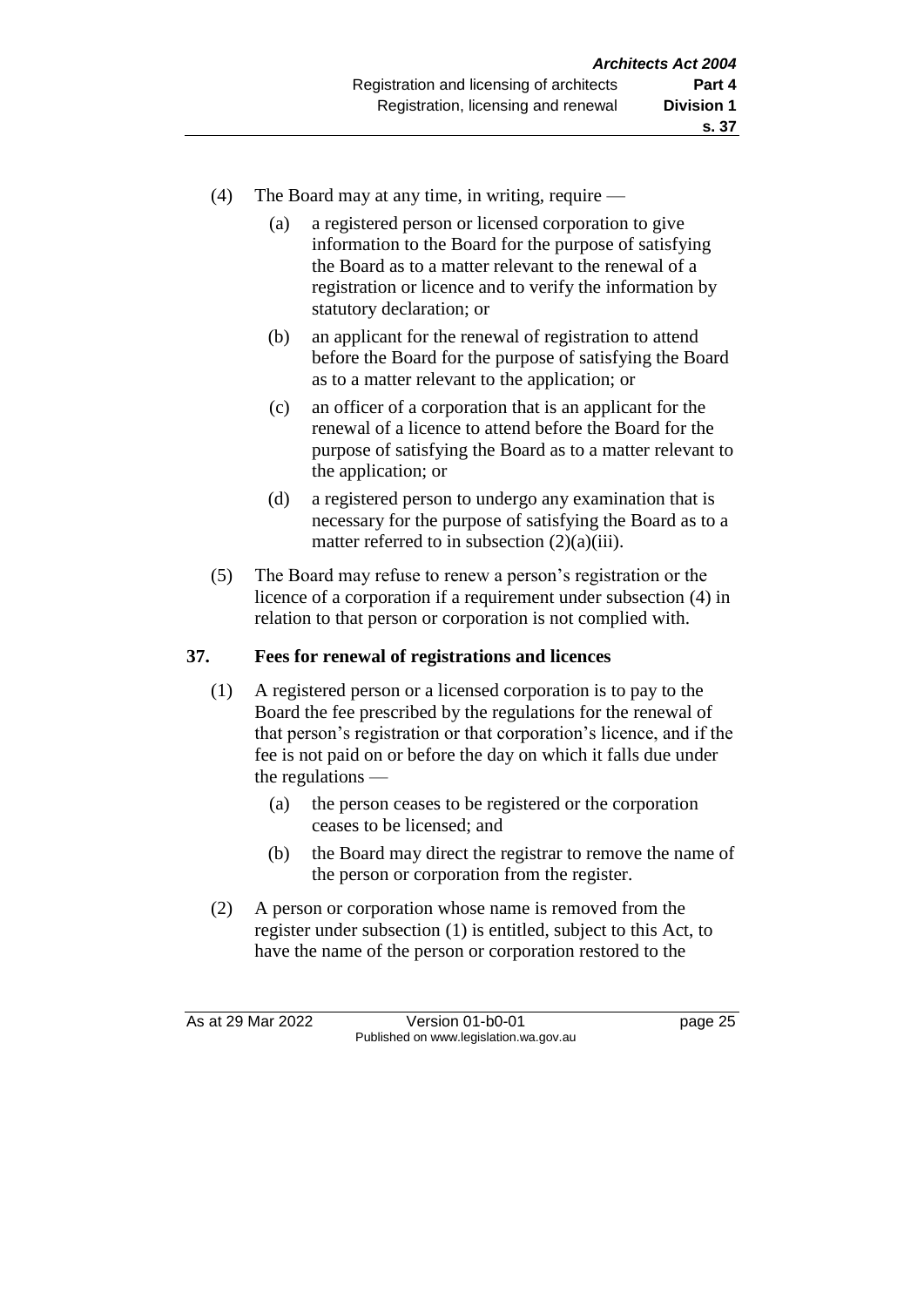register if the person or corporation pays to the Board at any time —

- (a) all fees that are in arrear; and
- (b) all fees that would be in arrear if the person had continued to be registered or the corporation had continued to be licensed; and
- (c) any additional amount prescribed by the regulations for the purposes of this subsection.
- (3) The registration of a person, or the licence of a corporation, whose name is restored to the register under subsection (2) is to be regarded as having continued during the period that the name of the person or corporation was removed from the register under subsection (1).
- (4) The Board is to send to the address of a registered person or licensed corporation recorded in the register, at least 28 days before the renewal fee for that person or corporation falls due under the regulations, written notice of —
	- (a) the renewal fee; and
	- (b) the consequences of failing to pay the fee.
- (5) A person or corporation may apply to the Board for the waiver of fees payable by the person or corporation under this section that are in arrear, and the Board may waive those fees in whole or in part.

#### **38. Certificates of registration**

- (1) The Board is to issue a person with a certificate of registration in a form approved by the Board —
	- (a) on the registration of the person; and
	- (b) on the renewal of the person's registration.
- (2) Subject to this Act
	- (a) a certificate of registration issued on the registration of a person has effect for the period in which the person's registration has effect; and

page 26 Version 01-b0-01 As at 29 Mar 2022 Published on www.legislation.wa.gov.au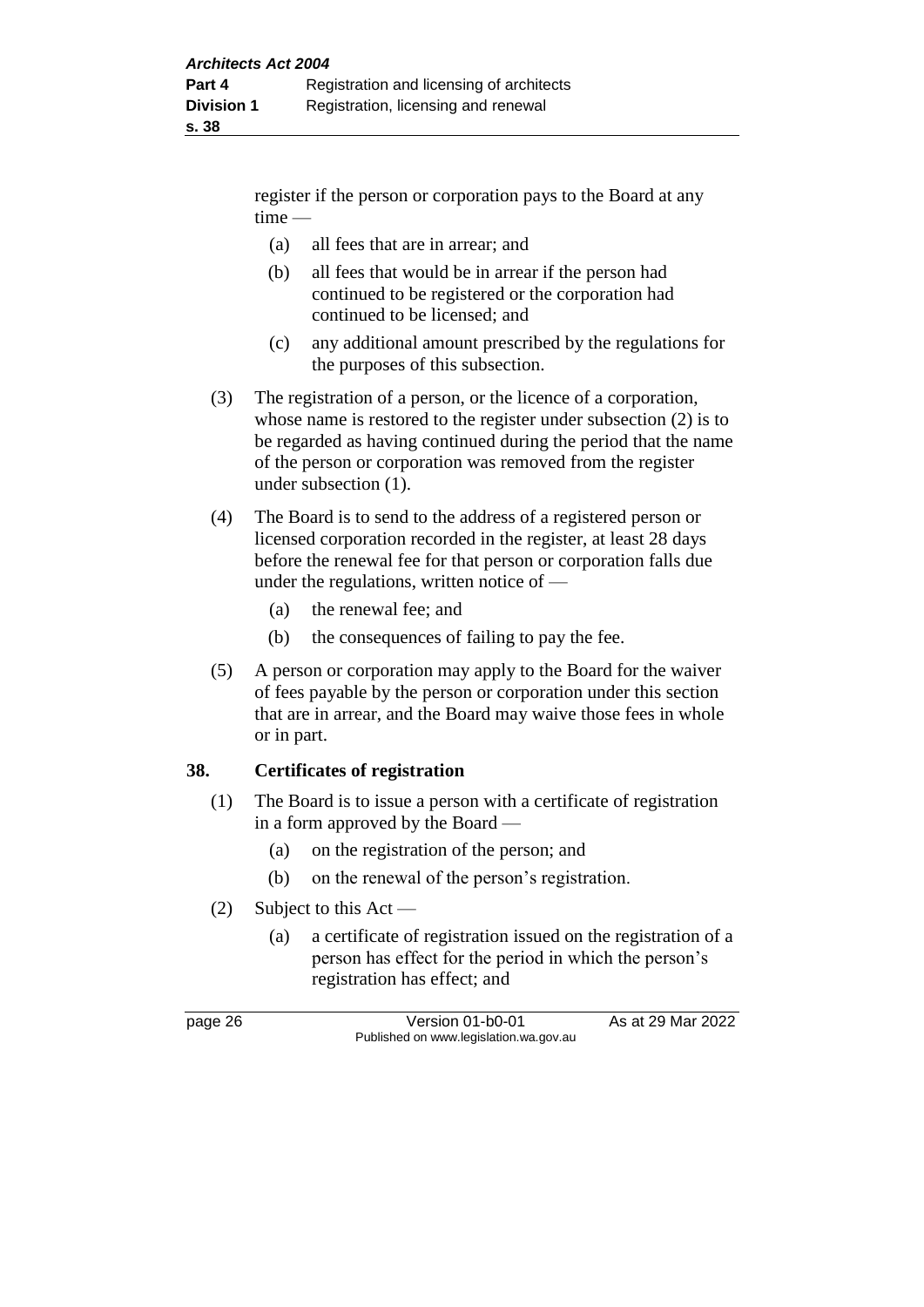- (b) a certificate of registration issued on the renewal of a person's registration has effect for the period in which the renewal of registration has effect.
- (3) The period for which a certificate of registration has effect is to be specified in the certificate.
- (4) If the name of a person is entered in a particular division of the register, the division is to be specified in each certificate of registration issued to the person.

## **39. Licence documents**

- (1) The Board is to issue a corporation with a licence document in a form approved by the Board —
	- (a) on the grant of a licence to the corporation; and
	- (b) on the renewal of the corporation's licence.
- (2) Subject to this Act
	- (a) a licence document issued on the grant of a licence to a corporation has effect for the period in which the licence has effect; and
	- (b) a licence document issued on the renewal of a corporation's licence has effect for the period in which the renewal of the licence has effect.
- (3) The period for which a licence document has effect is to be specified in the licence document.
- (4) If the name of a corporation is entered in a particular division of the register, the division is to be specified in each licence document issued to the corporation.

## **40. Suspension or cancellation of licences**

(1) The Board may, on receiving a complaint or on the Board's own initiative, carry out any investigation necessary to decide whether an allegation should be made under subsection (2) by the Board.

As at 29 Mar 2022 Version 01-b0-01 page 27 Published on www.legislation.wa.gov.au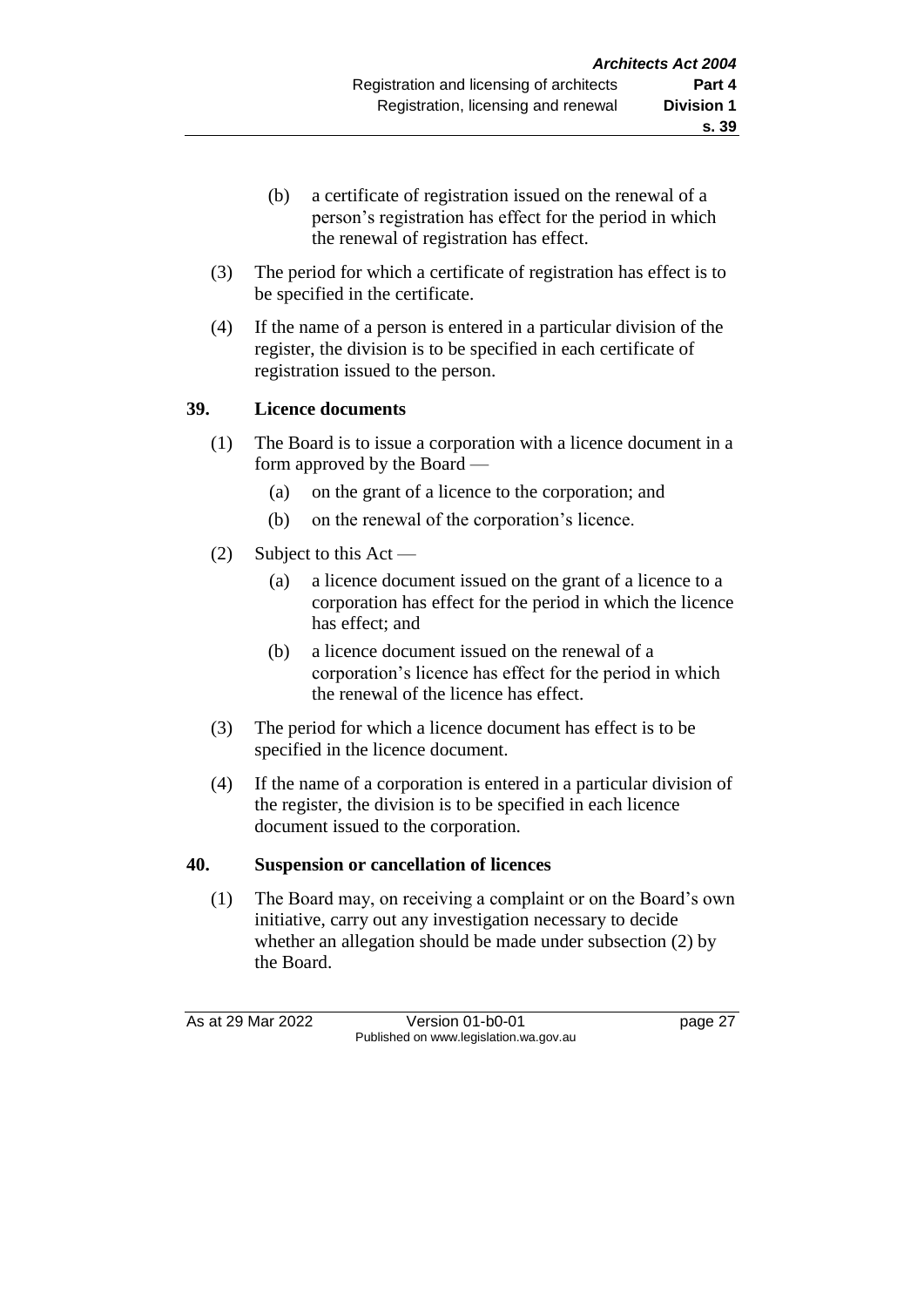- (2) The Board may make an allegation to the State Administrative Tribunal that the Tribunal should take action under this section against a particular licensed corporation on the ground that —
	- (a) the constitution or rules governing the internal management of the corporation has or have been amended in an unacceptable manner; or
	- (b) the requirements referred to in section 31 have not been complied with or have ceased to be complied with in relation to the corporation; or
	- (c) the corporation has contravened or failed to comply  $with -$ 
		- (i) a provision of this Act; or
		- (ii) a condition imposed under this Act; or
		- (iii) a requirement under this Act to give the Board advice or information;

or

- (d) the conduct of a natural person is such that the licence of the corporation should be suspended or cancelled in the case where —
	- (i) the Tribunal has already determined there is a proper cause for disciplinary action in respect of the person; and
	- (ii) the person at the relevant time was an officer or employee of the corporation.
- (3) If the State Administrative Tribunal, on dealing with an allegation under subsection (2), is satisfied that a ground referred to in that subsection has been made out, it may —
	- (a) suspend a licence for a period, not exceeding 12 months, specified by the Tribunal; or
	- (b) cancel a licence with effect from a specified day.
- (4) If the State Administrative Tribunal cancels a corporation's licence the registrar is to remove the corporation's name from the register.

page 28 Version 01-b0-01 As at 29 Mar 2022 Published on www.legislation.wa.gov.au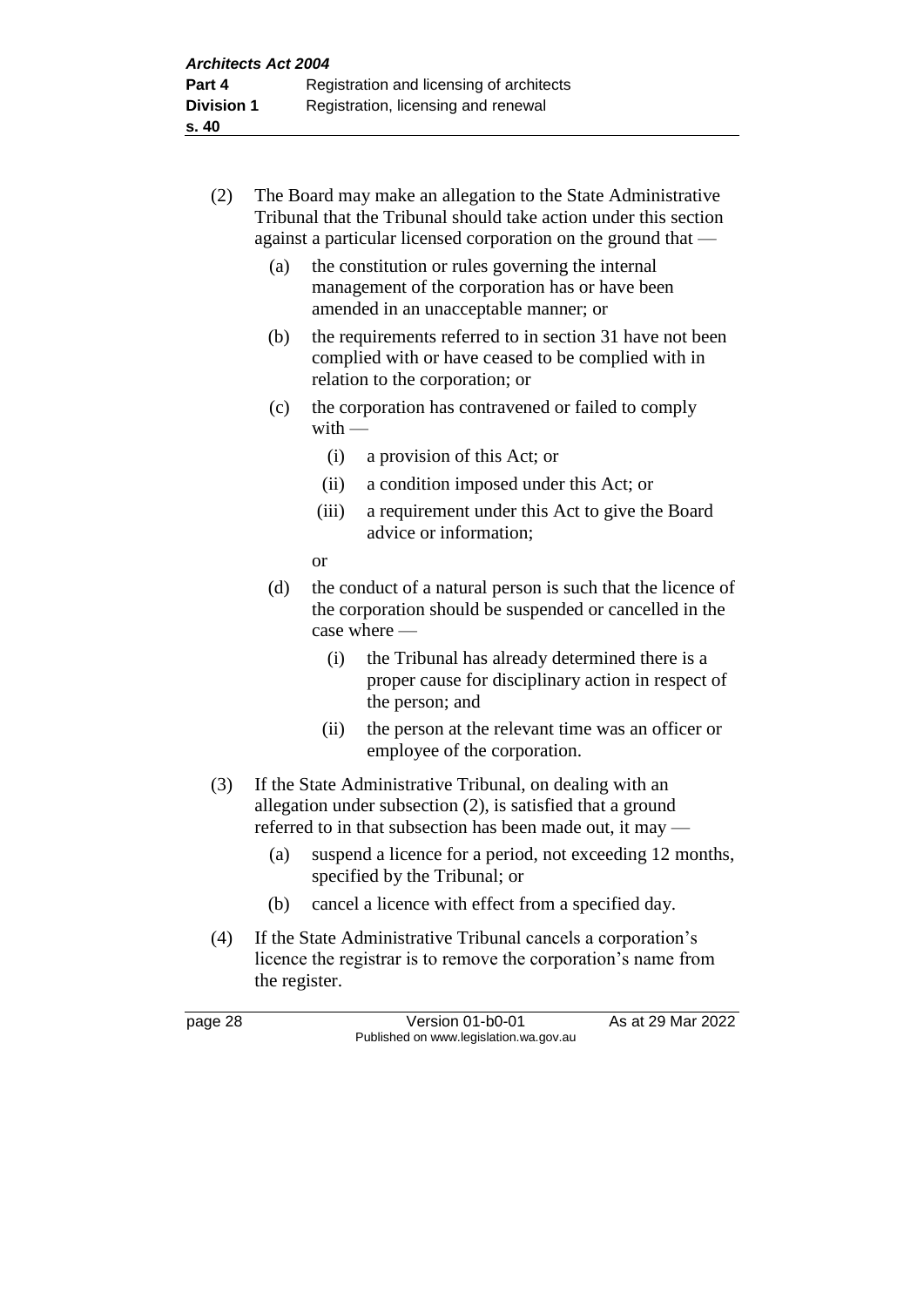### **41. Suspension of registration or licence: effect**

- (1) Where a person's registration or a corporation's licence is suspended under section 40 or 57, the person or corporation is to be regarded as not being registered during the period of the suspension.
- (2) The Board may, by notice in writing, revoke a suspension or reduce the period of a suspension and may direct in the notice that the revocation has effect from a date specified in the notice, if the Board has applied for, and obtained, the approval of the State Administrative Tribunal to do so.

### **42. Surrender of certificates of registration, licence documents**

- $(1)$  If
	- (a) a person's name is removed from the register under section 47 or 49; or
	- (b) a person's registration is suspended by way of disciplinary action being taken; or
	- (c) a person's name is removed from the register and the person's registration is cancelled by way of disciplinary action being taken,

the person is to surrender the person's certificate of registration within 14 days after the day on which the removal, suspension or cancellation takes effect.

Penalty: \$2 500.

- (2) The Board may require a corporation to surrender its licence document if —
	- (a) the corporation's name is removed from the register under section 47; or
	- (b) the Board decides under section 40 to suspend or cancel the licence,

and the corporation is to surrender the licence document within 14 days after the day on which it is required to do so.

Penalty: \$12 500.

As at 29 Mar 2022 Version 01-b0-01 page 29 Published on www.legislation.wa.gov.au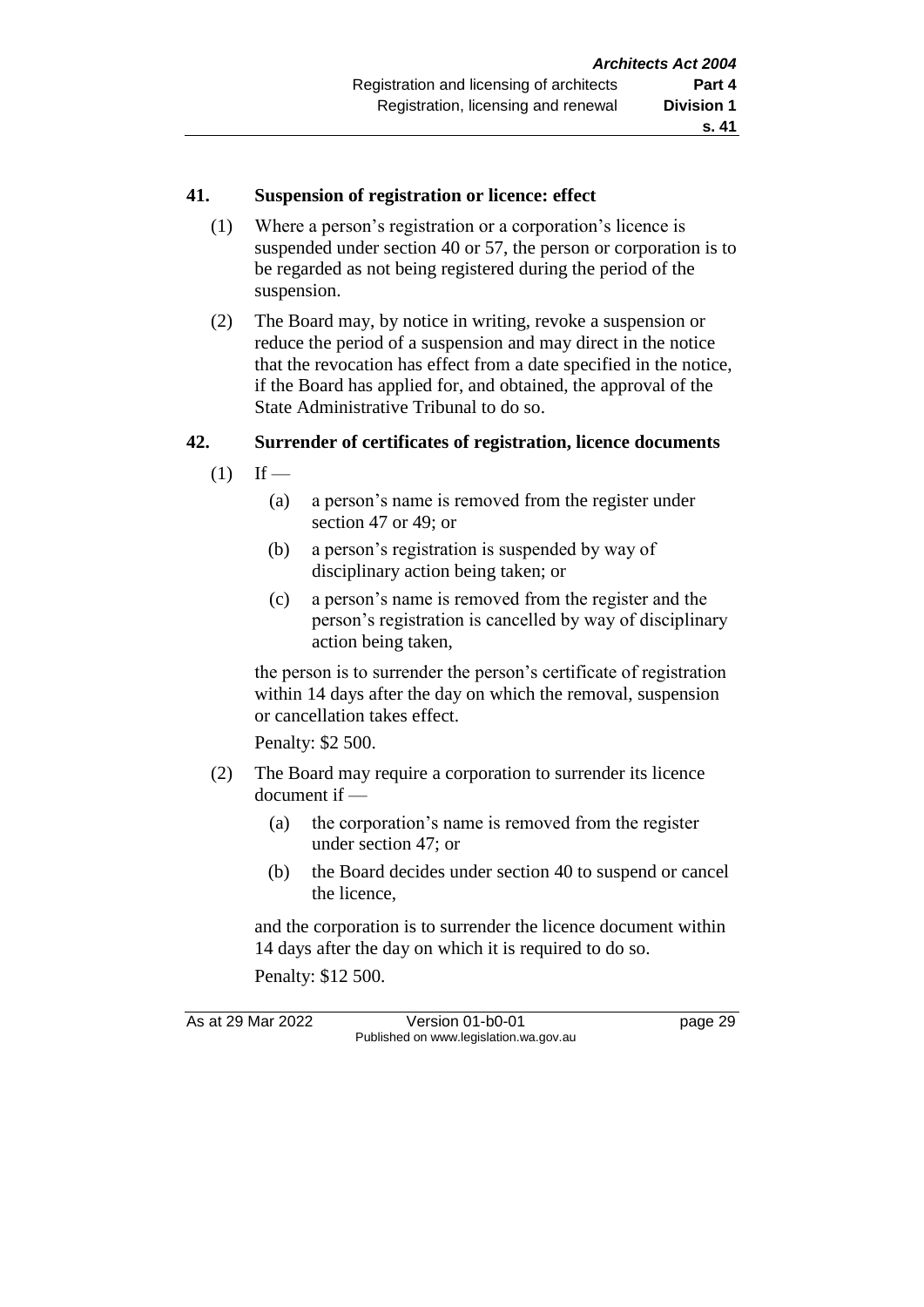(3) It is a defence to a prosecution for an offence under subsection (1) or (2) if the accused satisfies the court that the accused failed to surrender the certificate or licence document because of the loss or destruction of the certificate or licence document.

*[Section 42 amended: No. 84 of 2004 s. 82.]*

# **Division 2 — The register**

## **43. The register**

- (1) The registrar is to keep a register in the manner and form determined by the Board.
- (2) The register may have divisions that are prescribed by the regulations relating to different categories of registered persons or licensed corporations.
- (3) When a person is registered or a licence is granted to a corporation, the Board is to cause to be entered in the register (in the appropriate division, if any)  $-$ 
	- (a) the name of the person or corporation; and
	- (b) the date of the initial registration or grant of the licence; and
	- (c) the registration or licence number; and
	- (d) in the case of a natural person, particulars of all of the architectural qualifications recognised by the Board that are held by the person; and
	- (e) the address of the person or corporation that is specified by the person or corporation; and
	- (f) any conditions applying to the registration or licence; and
	- (g) details of any disciplinary action taken in respect of the person except disciplinary action taken with the consent of each of the parties to a conciliation; and
	- (h) other information that is prescribed by the regulations.

page 30 Version 01-b0-01 As at 29 Mar 2022 Published on www.legislation.wa.gov.au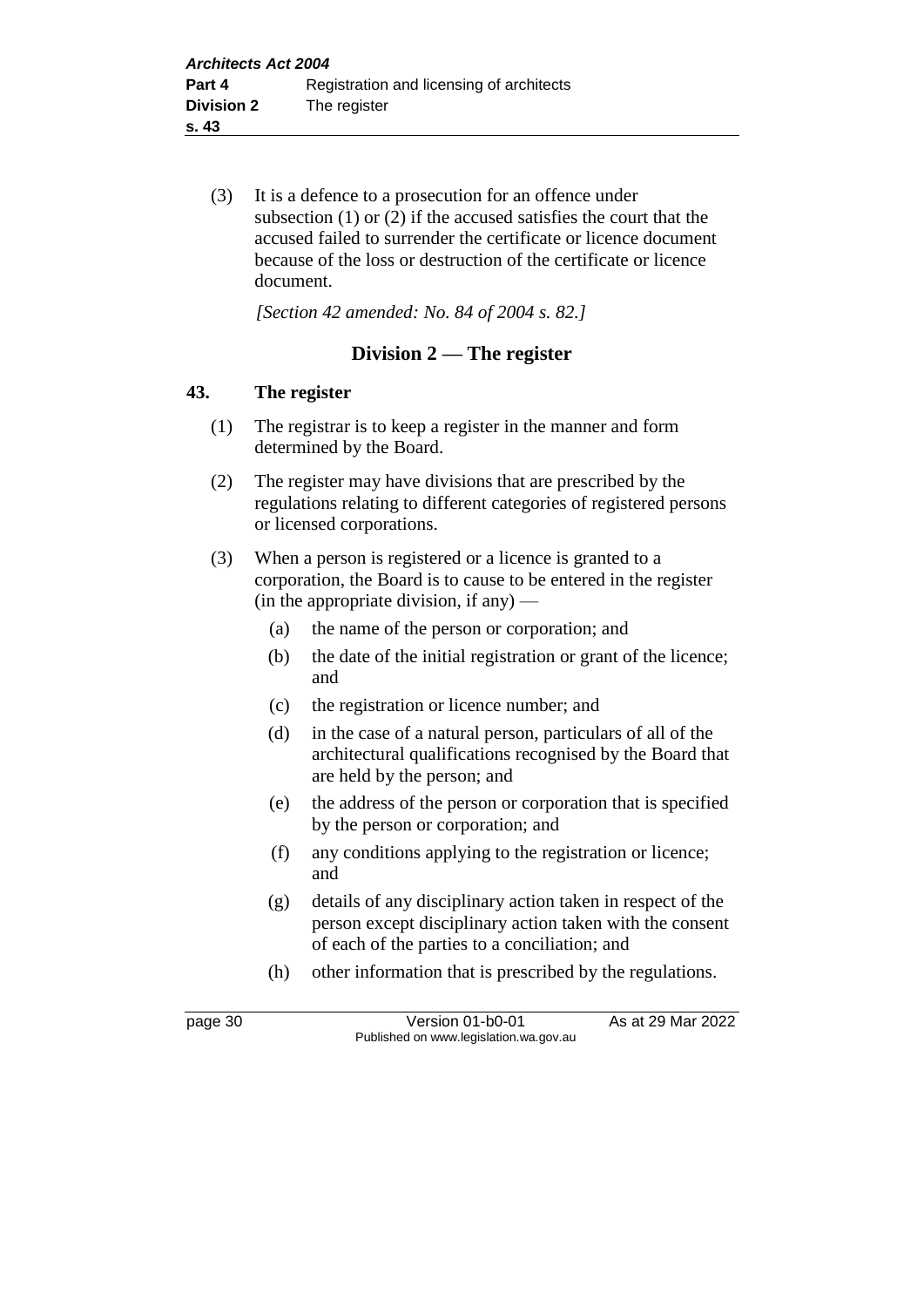## **44. Inspection and publication of register**

- (1) The register is to be available for inspection, without fee, by members of the public during normal office hours.
- (2) A person may, on application to the registrar and payment of the fee prescribed by the regulations, obtain a certified copy of a part of, or entry in, the register.
- (3) No fee is payable under subsection (2) if the application is made —
	- (a) by an officer of the department of the Public Service principally assisting the Minister in the administration of this Act for the purpose of carrying out the functions of an officer of that department; or
	- (b) on behalf of the State Administrative Tribunal for the for the purpose of carrying out the functions of the Tribunal.
- (4) The Board may publish, in the manner and at the times determined by the Board, a copy of the register or any part of, or entry in, the register.

## **45. Amendment of particulars**

A registered person or a licensed corporation may at any time apply to the Board for the amendment of the particulars entered in the register relating to the person or corporation, and if the Board is satisfied that the amendment may properly be made, the Board, on payment of the fee prescribed by the regulations, is to direct the registrar to amend the particulars accordingly.

#### **46. Amendment to ensure accuracy**

The registrar, as the occasion requires but subject to the directions of the Board, is to make the amendments, additions and corrections to the register that are necessary to make the register an accurate record of the particulars required under section 43(3) in relation to all registered persons and licensed corporations.

As at 29 Mar 2022 Version 01-b0-01 page 31 Published on www.legislation.wa.gov.au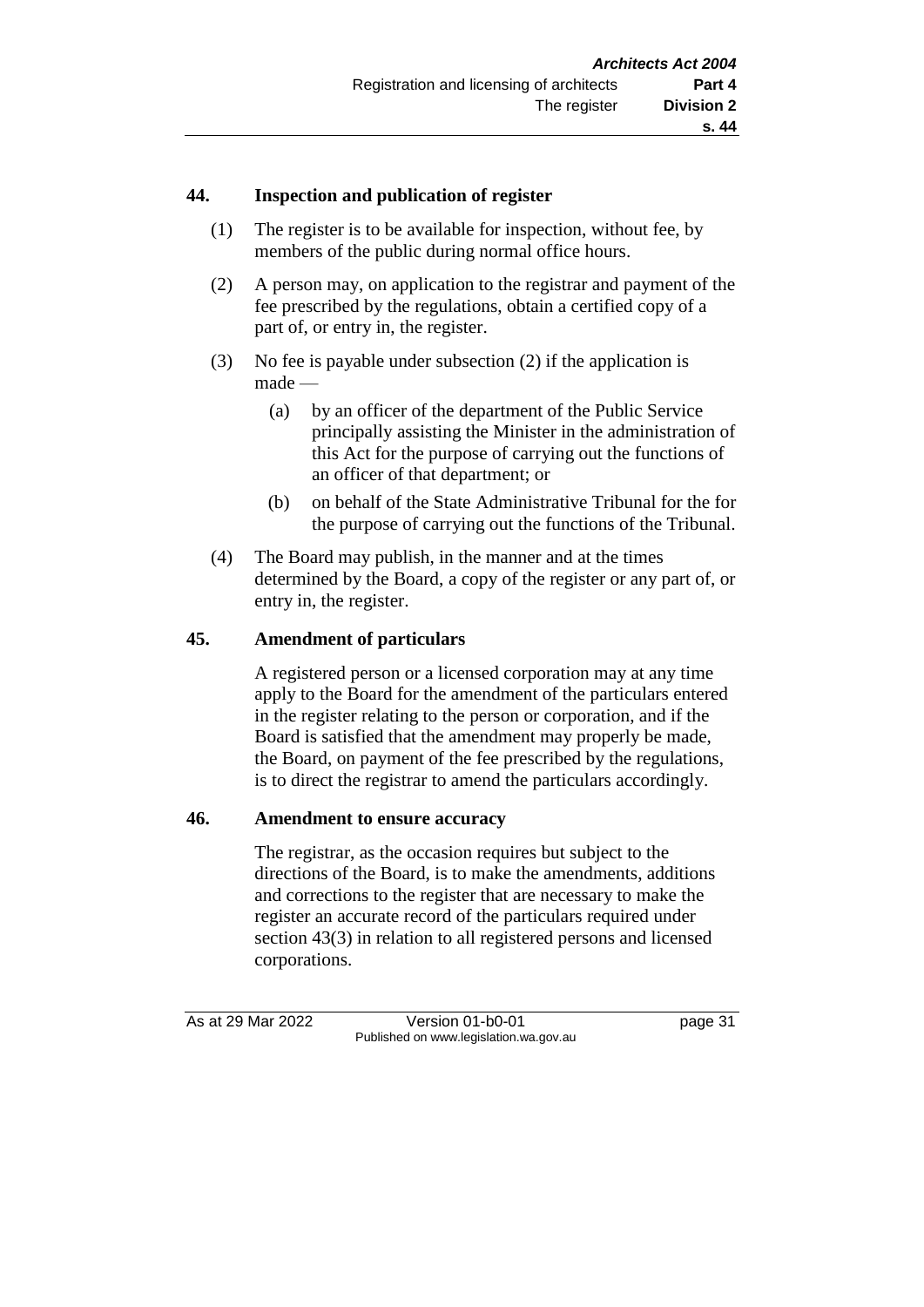### **47. Voluntary removal from register**

- (1) A registered person or licensed corporation may, in writing, request the registrar to remove the name of the person or corporation from the register.
- (2) The registrar is to refer a request under subsection (1) to the Board and, if the Board so approves, is to remove the name of the person or corporation from the register.
- (3) The Board is not to approve under subsection (2) the removal of the name of —
	- (a) a registered person if the person's conduct is the subject of an investigation under this Act or a proceeding before the State Administrative Tribunal commenced under Part 5; or
	- (b) a corporation if the conduct of a person who is an officer or employee of the corporation is the subject of an investigation under this Act or a proceeding before the State Administrative Tribunal commenced under Part 5.

### **48. Removal of names of deceased persons and defunct corporations**

- (1) The registrar, on receiving sufficient evidence in relation to the death of a registered person, is to remove the person's name from the register.
- (2) The registrar, on receiving sufficient evidence that a licensed corporation no longer exists, is to remove the corporation's name from the register.

## **49. Removal of name of person without up to date skills who has not practised for 5 years or who has lost qualifications**

- (1) The Board may direct the registrar to remove from the register the name of a person if the Board is satisfied that —
	- (a) the person has not practised architecture in the preceding period of 5 years and has not maintained current

page 32 Version 01-b0-01 As at 29 Mar 2022 Published on www.legislation.wa.gov.au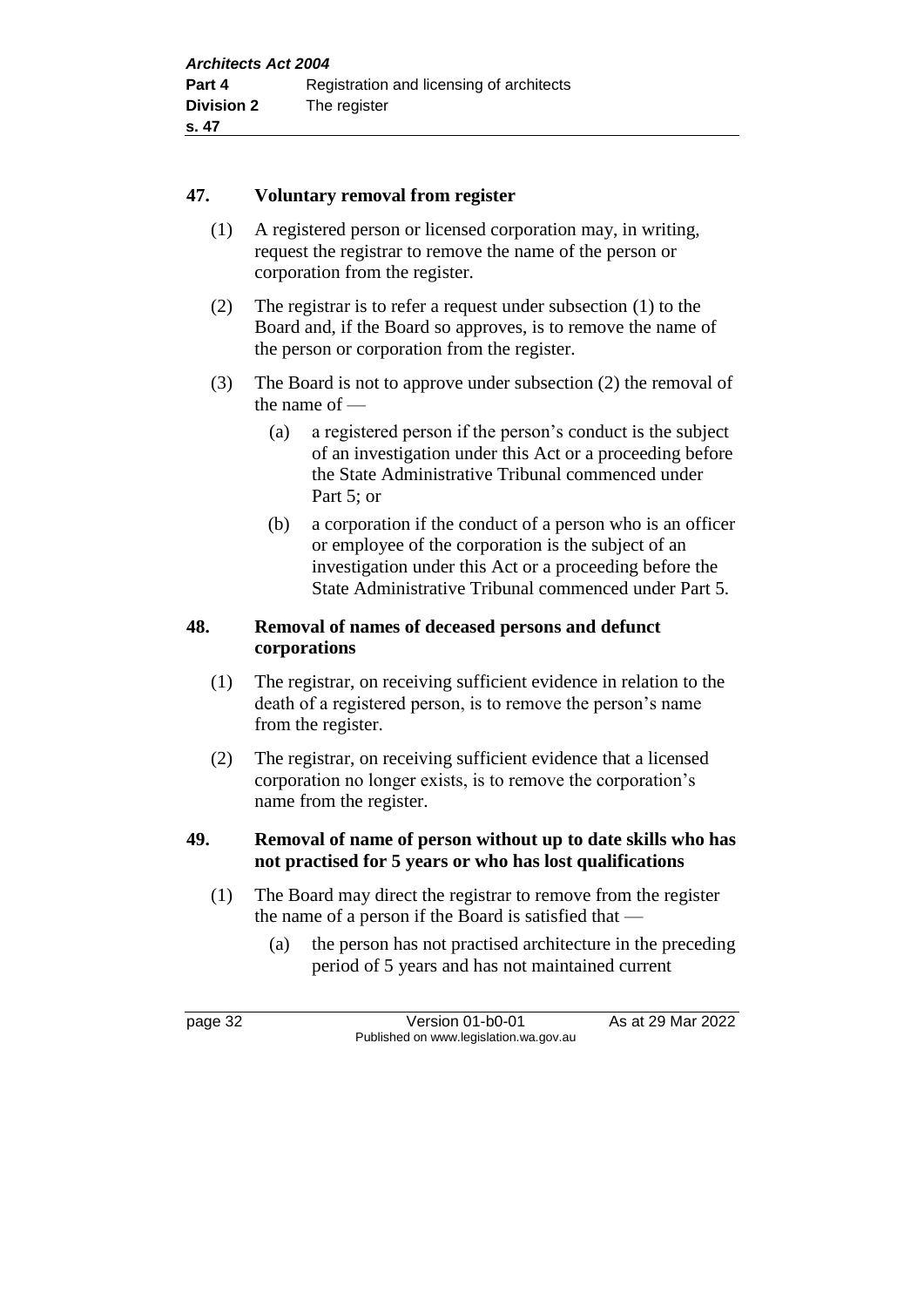knowledge and skills in architecture at a level considered by the Board to be satisfactory; or

- (b) a qualification that enabled the person to be registered is withdrawn or cancelled by the body that conferred the qualification.
- (2) The Board must not, under subsection (1), direct the removal of the name of a person from the register unless the Board has —
	- (a) given the person written notice of the Board's intention to have the name removed, stating the reasons for the proposed action and giving the person 28 days after the notice is given to make written representations to the Board concerning the proposed action; and
	- (b) considered the representations received within that period.

# **50. Effect of removal of name from register**

If the name of a registered person or a licensed corporation is removed under a provision of this Act from the register, the person or corporation ceases to be registered or licensed, as is relevant to the case.

## **51. Restoration of name to register**

- (1) A person or corporation whose name has been removed from the register under section 47 or 49 may at any time apply in a manner and form determined by the Board for the restoration of the name to the register.
- (2) If an applicant under subsection (1) pays the fee prescribed by the regulations to the Board and satisfies the Board of the relevant matters referred to in section 29 or 31, as is relevant to the case, the name of the applicant is to be restored to the register.
- (3) A person whose name has been removed from the register by way of disciplinary action being taken may, not less than 2 years after the removal, apply to the Board in a manner and form

As at 29 Mar 2022 Version 01-b0-01 page 33 Published on www.legislation.wa.gov.au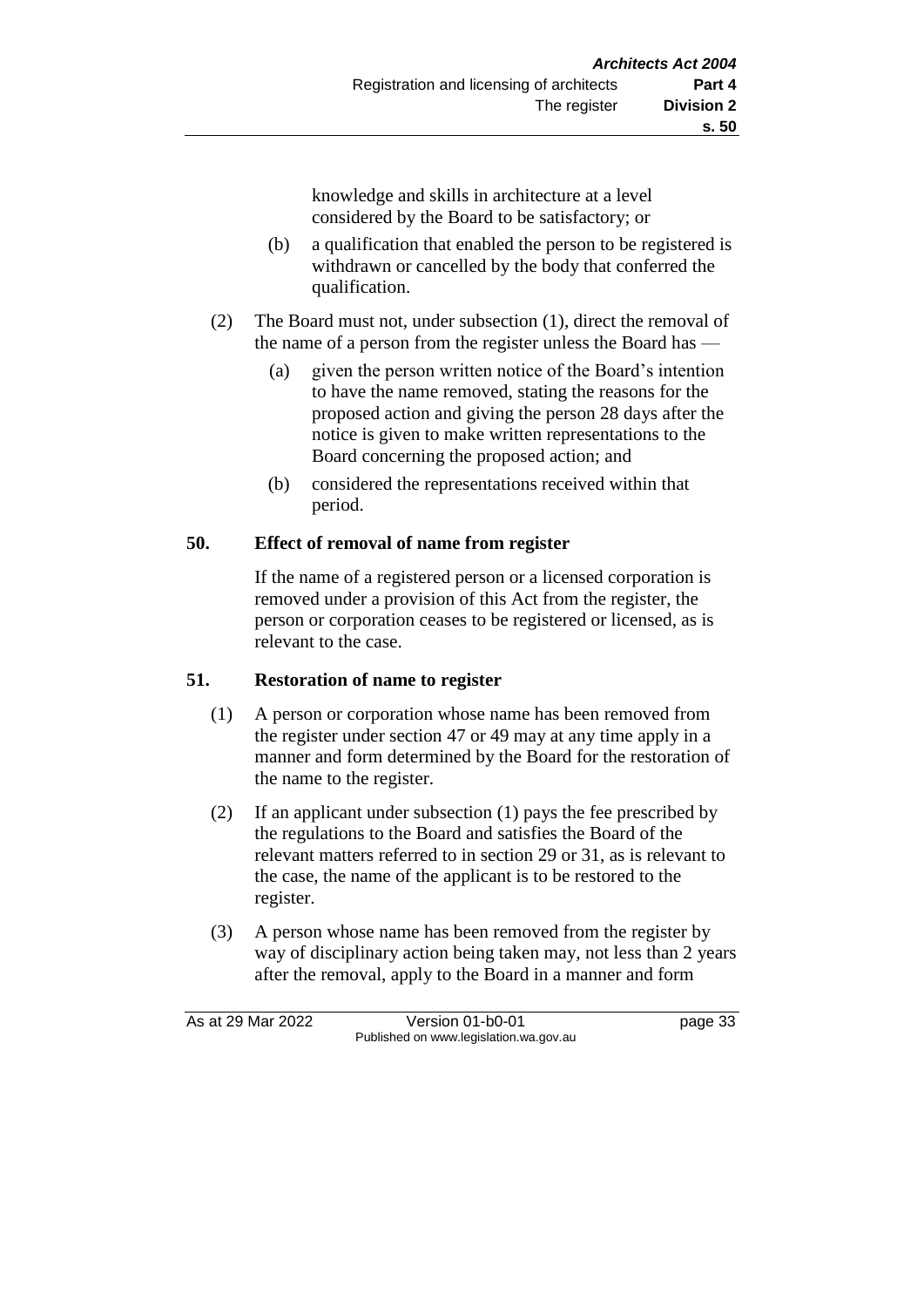determined by the Board to have the person's name restored to the register.

- (4) The Board cannot grant an application under subsection (3) unless it has applied for, and obtained, the approval of the State Administrative Tribunal to do so.
- (5) If the Board decides to grant an application under subsection (3) it is to direct the registrar to restore the applicant's name to the register on payment by the applicant of the fee prescribed by the regulations for the purposes of this subsection.
- (6) Registration of, and the practice of architecture by, an applicant under subsection (3) may be made subject to the conditions that the Board specifies for any particular case.

# **Division 3 — Notifications to Board**

### **52. Change of address**

- (1) A registered person or licensed corporation must give the registrar written advice of any change to the address that is recorded in the register in relation to the person or corporation.
- (2) The advice referred to in subsection (1) must be given no later than 30 days after the change to the address.

## **53. Loss of qualifications**

- (1) A registered person must give the registrar written advice if a qualification that enabled the person to be registered is withdrawn or cancelled by the body that conferred the qualification.
- (2) The advice referred to in subsection (1) must be given no later than 90 days after the withdrawal or cancellation.

### **54. Information about insurance**

(1) A registered person or a licensed corporation must give the Board the information that is prescribed by the regulations in

page 34 Version 01-b0-01 As at 29 Mar 2022 Published on www.legislation.wa.gov.au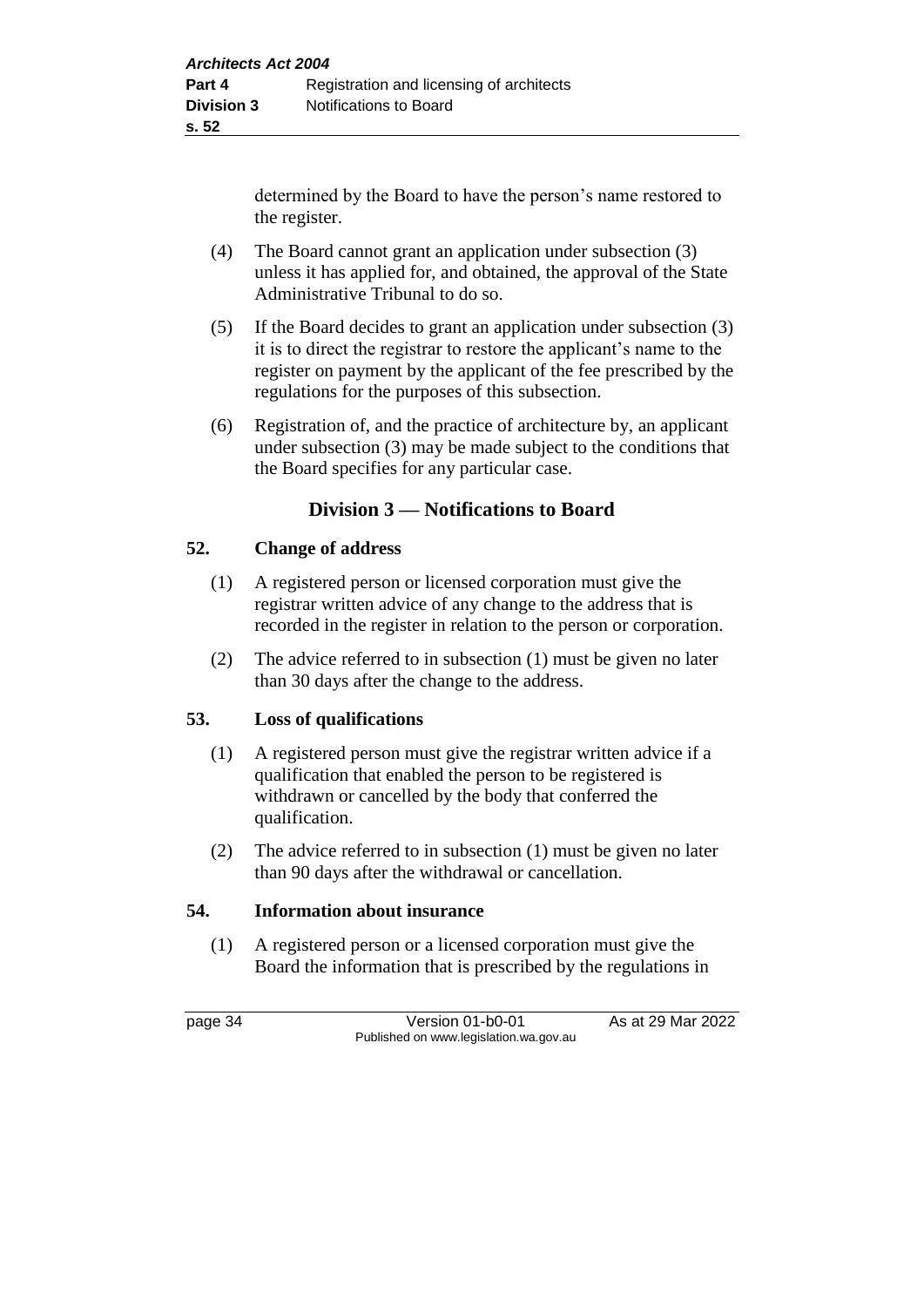relation to the insurance cover that is in effect in respect of the person or corporation.

(2) The information referred to in subsection (1) must be given by the time that is prescribed by the regulations.

## **55. Corporations: advice as to intention to amend constitution etc.**

- (1) A licensed corporation that intends to amend its constitution or rules governing the internal management of the corporation must advise the Board by providing it with a copy of any proposed resolution or other form of proposal to give effect to that intention.
- (2) The copy of the resolution or other form of proposal referred to in subsection (1) must be provided to the Board at least 30 days before the day on which the corporation intends to vote on the resolution or proposal.
- (3) A licensed corporation must advise the Board of the result of the vote on a resolution or other form of proposal referred to in subsection (1) within 30 days of the day on which the result is announced.

As at 29 Mar 2022 Version 01-b0-01 page 35 Published on www.legislation.wa.gov.au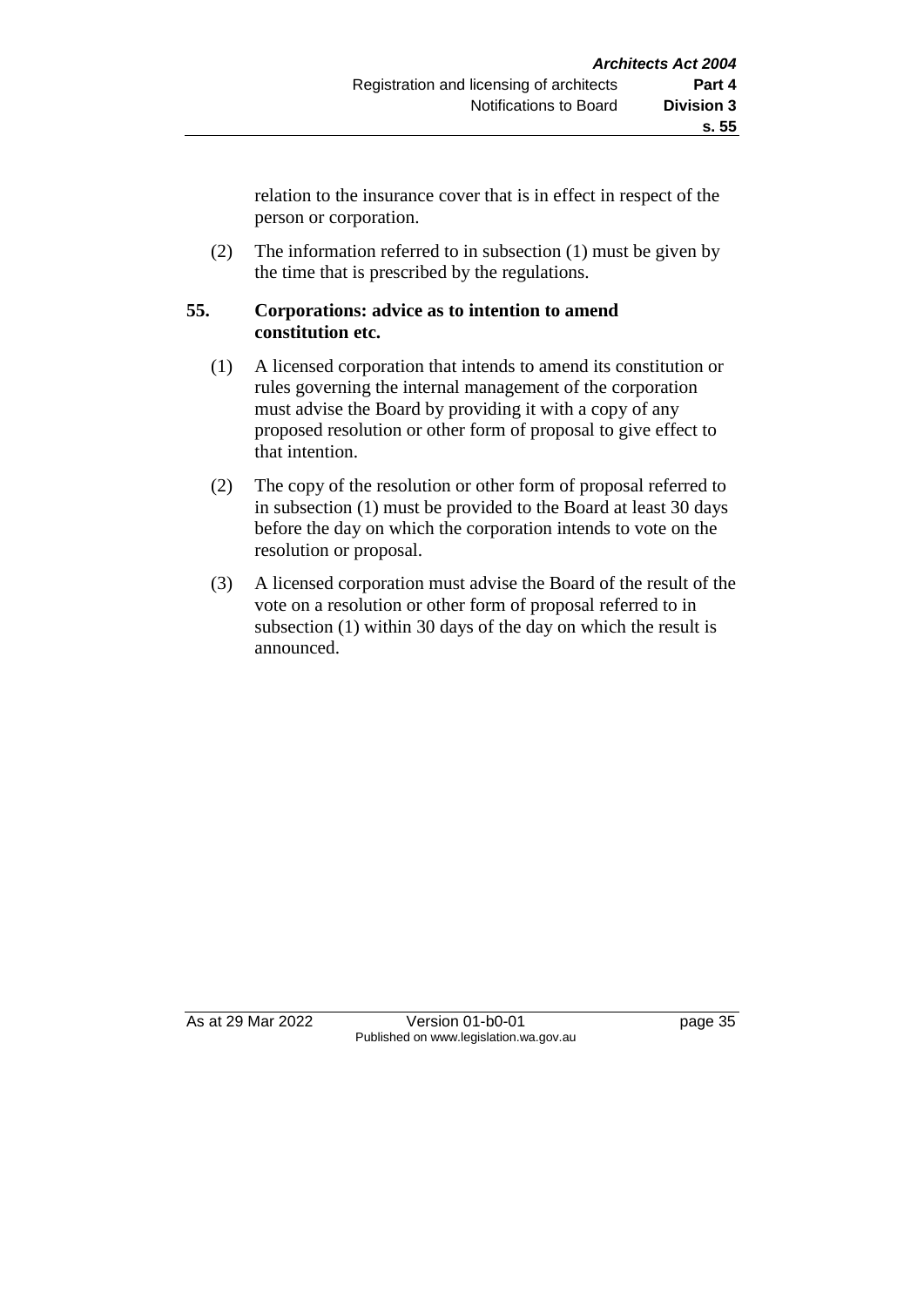# **Part 5 — Disciplinary proceedings**

# **Division 1 — Disciplinary action**

## **56. Causes for disciplinary action**

- (1) Proper causes for disciplinary action in respect of a person are any of the following things —
	- (a) that the person has engaged in unprofessional conduct as an architect;
	- (b) that the person has done or omitted to do something, or engaged in conduct (whether in this State or elsewhere and whether before or after registration) that renders the person unfit to be registered;
	- (c) that the person has contravened or failed to comply  $with$  —
		- (i) a provision of this Act; or
		- (ii) a condition imposed under this Act; or
		- (iii) a requirement under this Act to give the Board advice or information;
	- (d) that the person has done or omitted to do something in connection with the practice of architecture in a manner or to the extent that falls short of the standard of competence and diligence that a member of the public is entitled to expect of a reasonably competent architect;
	- (e) that the person has engaged in conduct, other than the non-payment of fees, that has caused at any time —
		- (i) the name of a person to cease to appear in the register of architects or other record kept by a board or authority charged with regulating the registration of architects in a place outside the State (other than a place that is a participating jurisdiction as defined in the *Mutual Recognition Act 1992* of the Commonwealth); or

page 36 Version 01-b0-01 As at 29 Mar 2022 Published on www.legislation.wa.gov.au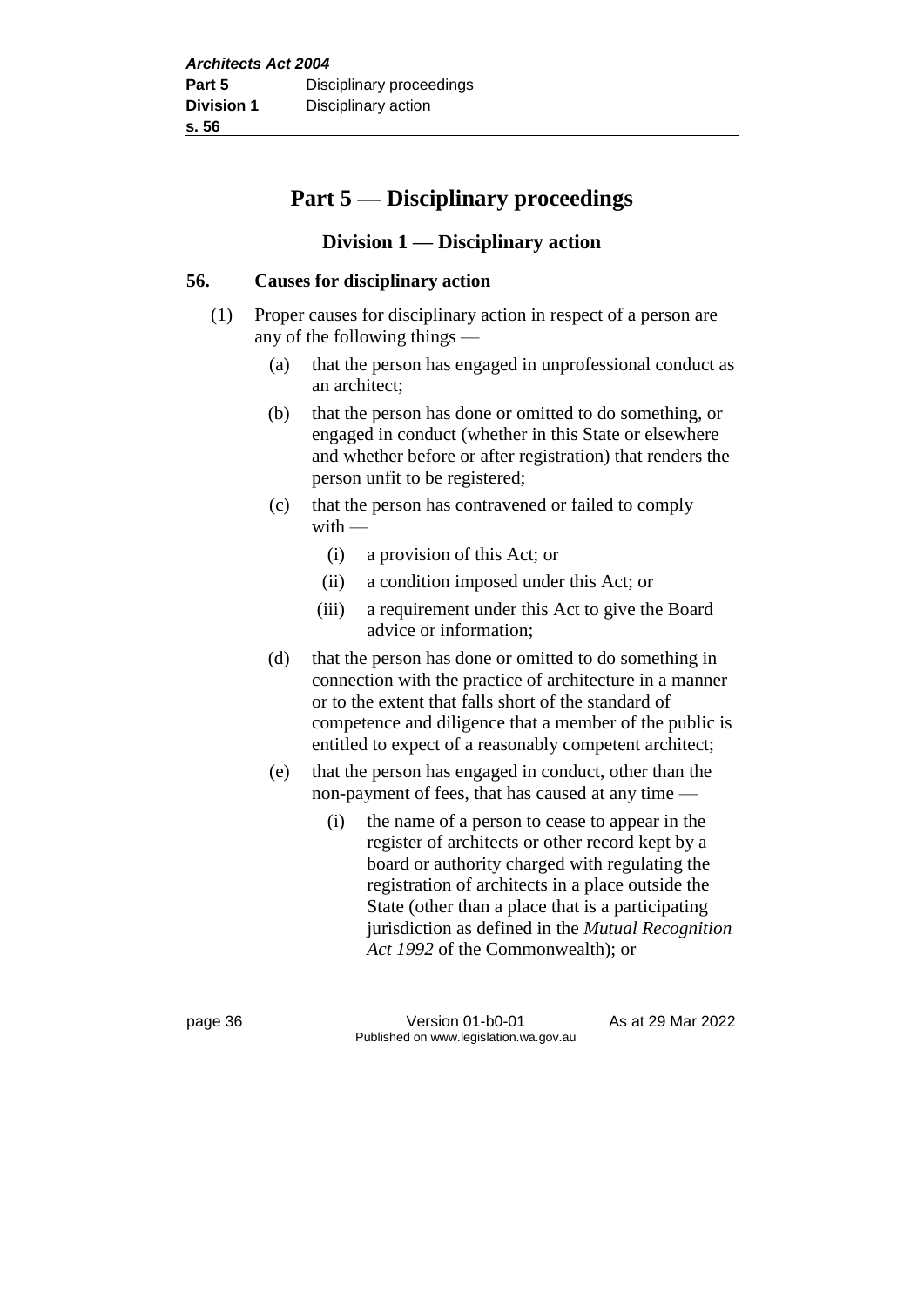(ii) the disqualification of a person by such a board or authority from carrying on the practice of architecture.

Note for this subsection:

Under s. 33(1) of the *Mutual Recognition Act 1992* (Commonwealth), adopted by WA under the *Mutual Recognition (Western Australia) Act 2010* <sup>2</sup> , if a person's registration is cancelled or suspended on disciplinary grounds, then the person's registration in another State or the ACT or the NT is affected in the same way.

(2) For the purposes of subsection  $(1)(a)$  —

*unprofessional conduct as an architect* includes, without limiting the general meaning of the term, conduct that is prescribed by the regulations as constituting unprofessional conduct as an architect.

# **57. Taking disciplinary action**

- (1) The Board may allege to the State Administrative Tribunal that there is proper cause for disciplinary action to be taken in respect of —
	- (a) a person who is a registered person; or
	- (b) a person who was a registered person when the unsatisfactory conduct the subject of an investigation allegedly occurred but who is no longer a registered person.
- (2) If in a proceeding commenced by an allegation under this section against a registered person the State Administrative Tribunal is of the opinion that proper cause exists for disciplinary action the Tribunal may order one or more of the following —
	- (a) that the person be cautioned or reprimanded;
	- (b) that the person pay a penalty not exceeding \$5 000;
	- (c) that a condition be imposed on the person relating to the practice of architecture or an aspect of that practice specified in the order;

As at 29 Mar 2022 Version 01-b0-01 page 37 Published on www.legislation.wa.gov.au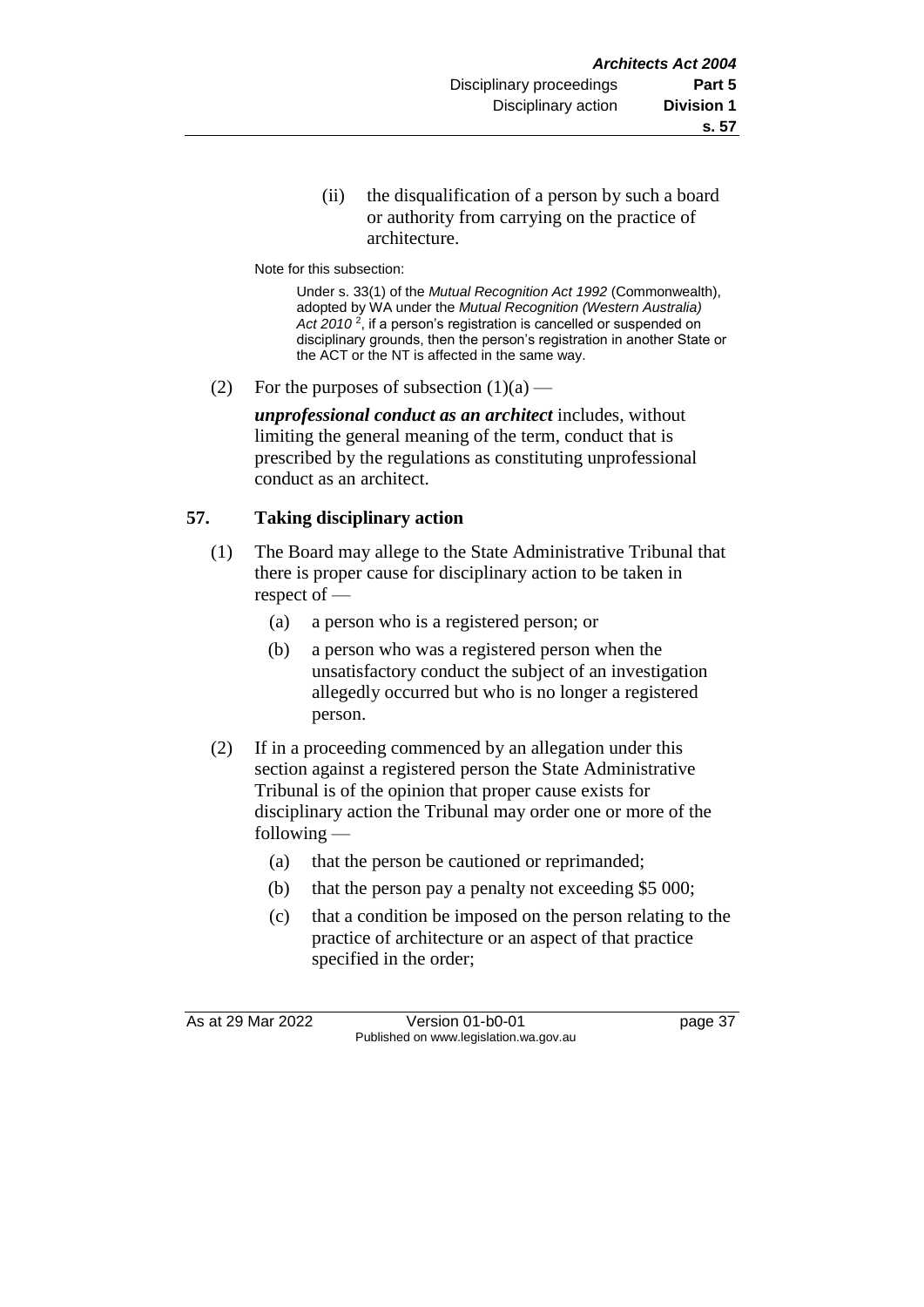| (d) | that the person undergo and complete the education,       |
|-----|-----------------------------------------------------------|
|     | training or professional development or learning relevant |
|     | to the practice of architecture or an aspect of that      |
|     | practice that is specified in the order;                  |

- (e) that the person practise under the supervision that is specified in the order for a period specified in the order;
- (f) that the person obtain and implement, within a period specified in the order, advice from a person specified in the order, in relation to the practice of architecture or an aspect of that practice specified in the order;
- (g) that the person give an undertaking, either with or without security not exceeding \$5 000, for a period specified in the order in relation to —
	- (i) the future conduct of the person as an architect; or
	- (ii) ensuring compliance with another disciplinary action taken in relation to the person;
- (h) that the registration of the person be suspended for a period, not exceeding 12 months, specified in the order;
- (i) that the person's name be removed from the register and that the person's registration be cancelled.
- (3) If in a proceeding commenced by an allegation under this section against a person referred to in subsection (1)(b) the State Administrative Tribunal is of the opinion that proper cause exists for disciplinary action the Tribunal may order one or more of the following —
	- (a) that the person be cautioned or reprimanded;
	- (b) that the person pay a penalty not exceeding \$5 000.

## **58. Failure to comply with disciplinary action**

(1) If the State Administrative Tribunal makes an order under this Act against a person and payment is not made in accordance with the order, or the order or a condition imposed or an undertaking given under the order is not complied with or

page 38 Version 01-b0-01 As at 29 Mar 2022 Published on www.legislation.wa.gov.au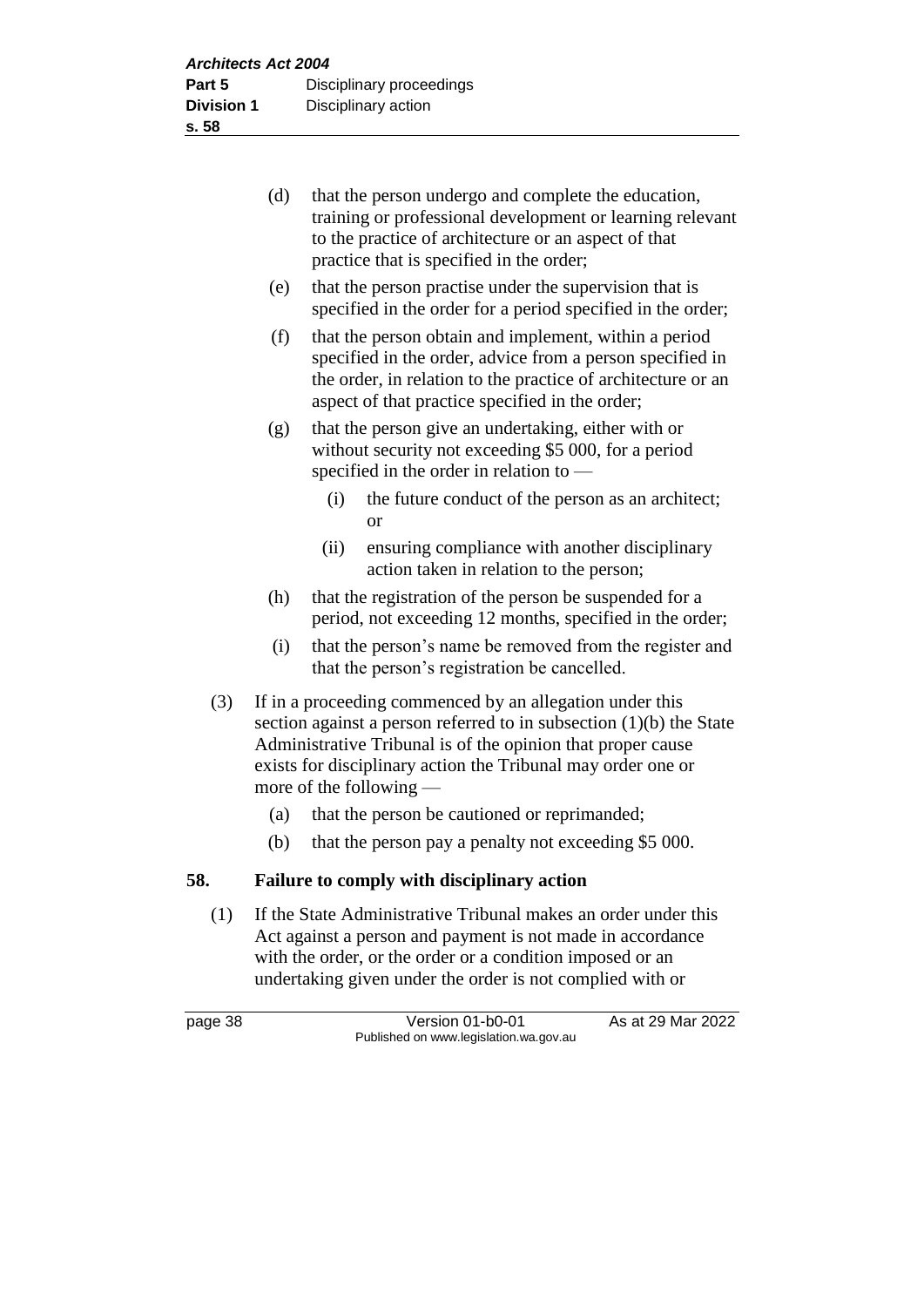breached, the Tribunal may order that further disciplinary action be taken in respect of the person and the further disciplinary action may be taken in respect of one or both of the following —

- (a) the matter for which the first disciplinary action was taken;
- (b) the conduct or omission giving rise to the failure to comply with the order, condition or undertaking.
- (2) The power conferred on the State Administrative Tribunal by subsection (1) is in addition to and not in derogation of the powers conferred on it by this Act or by the *State Administrative Tribunal Act 2004*.

*[Section 58 amended: No. 8 of 2009 s. 21.]*

# **Division 2 — Conciliation**

## **59. Conciliation process**

- (1) The Board may refer to a committee a complaint that there is proper cause for disciplinary action in respect of a person, for conciliation of the matter.
- (2) The committee is to commence conciliation procedures within 14 days of the complaint being referred to it under subsection  $(1)$ .
- (3) The function of the committee as conciliator is to encourage the settlement of the matter by —
	- (a) communicating with the persons concerned, or their representatives; and
	- (b) arranging discussions between the persons concerned, or their representatives, and assisting in those discussions; and
	- (c) causing the persons concerned, or any of them or their representatives, either separately or together, to appear before the committee; and

As at 29 Mar 2022 Version 01-b0-01 page 39 Published on www.legislation.wa.gov.au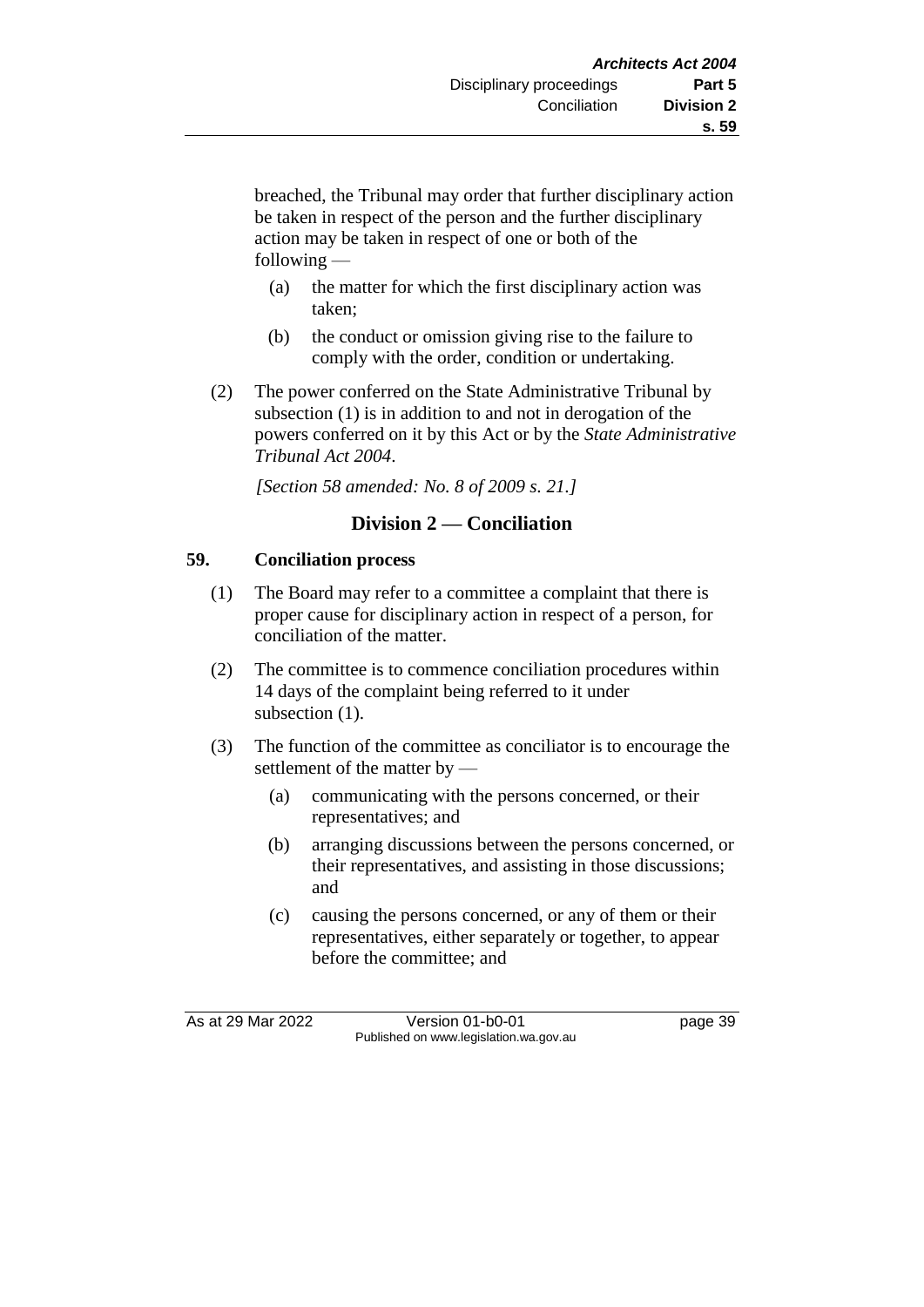- (d) giving advice and making recommendations to assist in the reaching of settlement.
- (4) The Board may, with the consent of each of the parties to a conciliation, by order give effect to a settlement negotiated under this Division.
- (5) If the Board makes an order under subsection  $(4)$ 
	- (a) the terms of the settlement reached between the parties referred to in the order are final and binding on those parties; and
	- (b) the order may include any matter that might have been ordered by the State Administrative Tribunal under section 57.
- (6) It is not a function of the Board or a committee of the Board to conduct an arbitration of a dispute.
- (7) Evidence of anything lawfully said or done, or any record prepared and produced for the purpose of conciliation, by a person in the course of the conciliation process is not to be used in any subsequent consideration of the complaint by the Board nor, unless that person waives the right to object, is it admissible in evidence against that person in any subsequent civil proceedings concerning the subject matter of the complaint.

# **60. Action if conciliation fails**

- (1) Nothing in this Division prevents the Board from investigating a complaint if —
	- (a) the conciliation process fails to result in the settlement of the complaint; or
	- (b) the Board is satisfied that the parties are not cooperating in relation to the conciliation process; or
	- (c) the Board is not satisfied with the result of the conciliation process.

page 40 **Version 01-b0-01** As at 29 Mar 2022 Published on www.legislation.wa.gov.au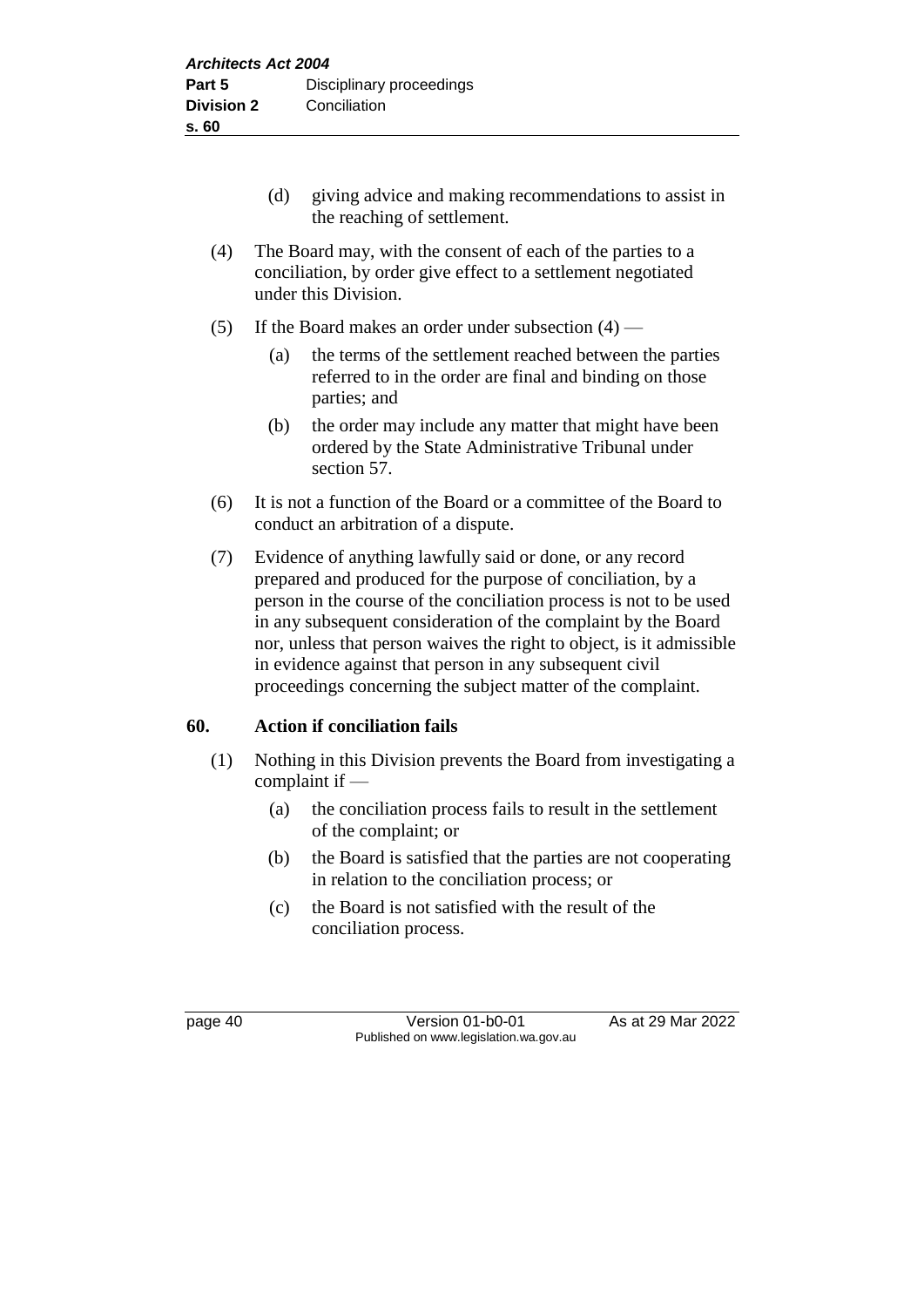(2) If a member of a committee that was involved in a conciliation process in relation to a matter is a Board member, the member cannot take any further part in dealing with the matter after the conciliation process unless all parties agree to the member doing so.

As at 29 Mar 2022 Version 01-b0-01 page 41 Published on www.legislation.wa.gov.au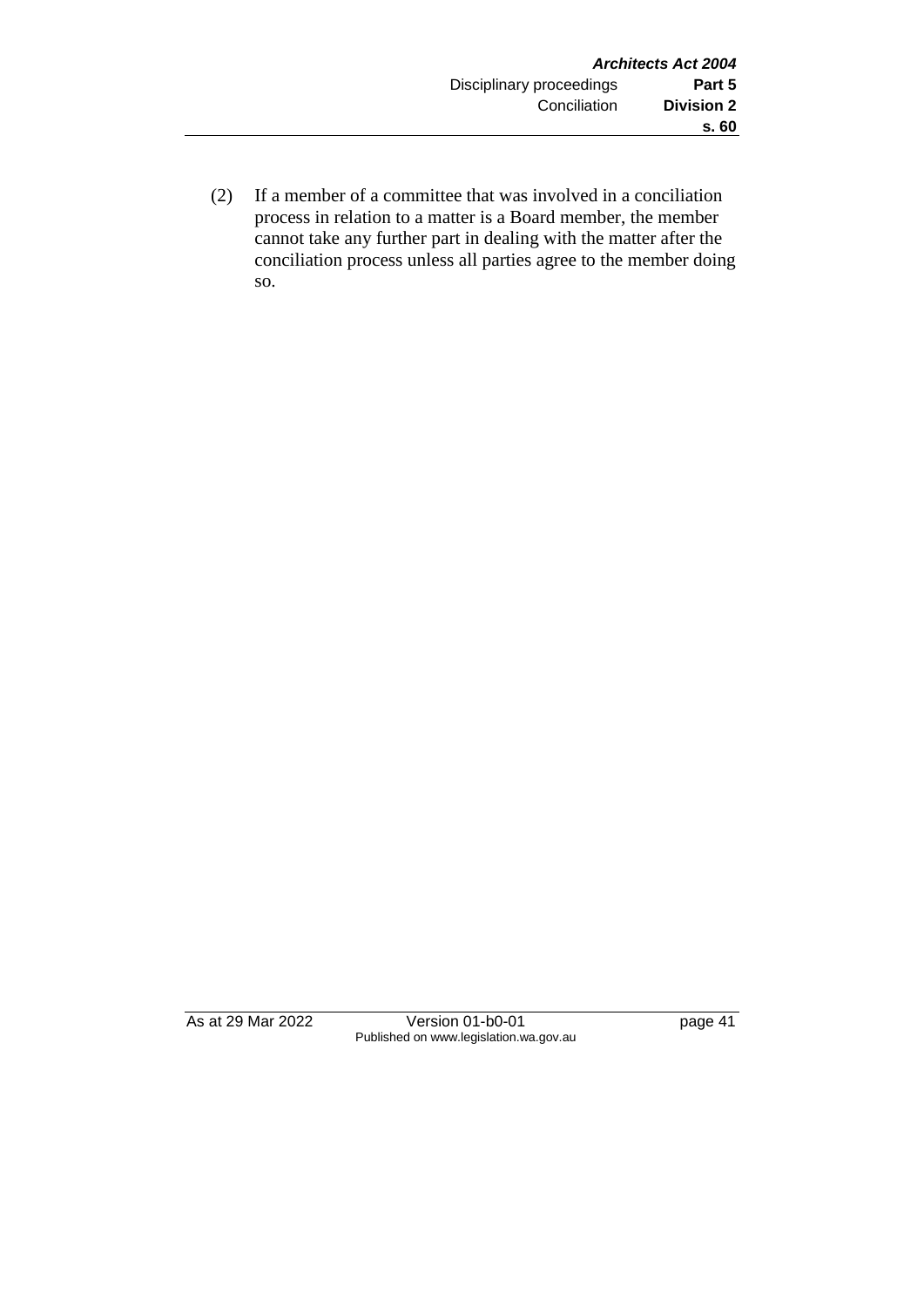**s. 61**

# **Part 6 — Notifications and review**

# **61. Notice of decisions to affected persons**

- (1) Where the Board makes a decision to which this subsection applies, it is to record the reasons for the decision and, as soon as is practicable but in any case not later than 7 days after making the decision, is to give notice of the decision and the reasons to —
	- (a) the person to whom the decision relates; and
	- (b) the complainant, if any.
- (2) Subsection (1) applies to
	- (a) the refusal of an application
		- (i) to register a person; or
		- (ii) to grant a licence; or
		- (iii) to renew a registration or licence; or
		- (iv) to restore a name to the register;

or

- (b) the removal of a name from the register under section 37(1) or 49; or
- (c) the imposition of a condition on a registration or renewal of a registration or on the grant or renewal of a licence otherwise than by consent; or
- (d) a decision under section 12(2) to investigate a complaint or not to investigate a complaint.

## **62. Publication and records**

(1) Unless the State Administrative Tribunal orders otherwise the Board may publish, in the manner and to the persons determined by the Board, notice of action taken, or a decision or order made, under this Act in relation to a registered person, a person who was a registered person, or a licensed corporation.

page 42 Version 01-b0-01 As at 29 Mar 2022 Published on www.legislation.wa.gov.au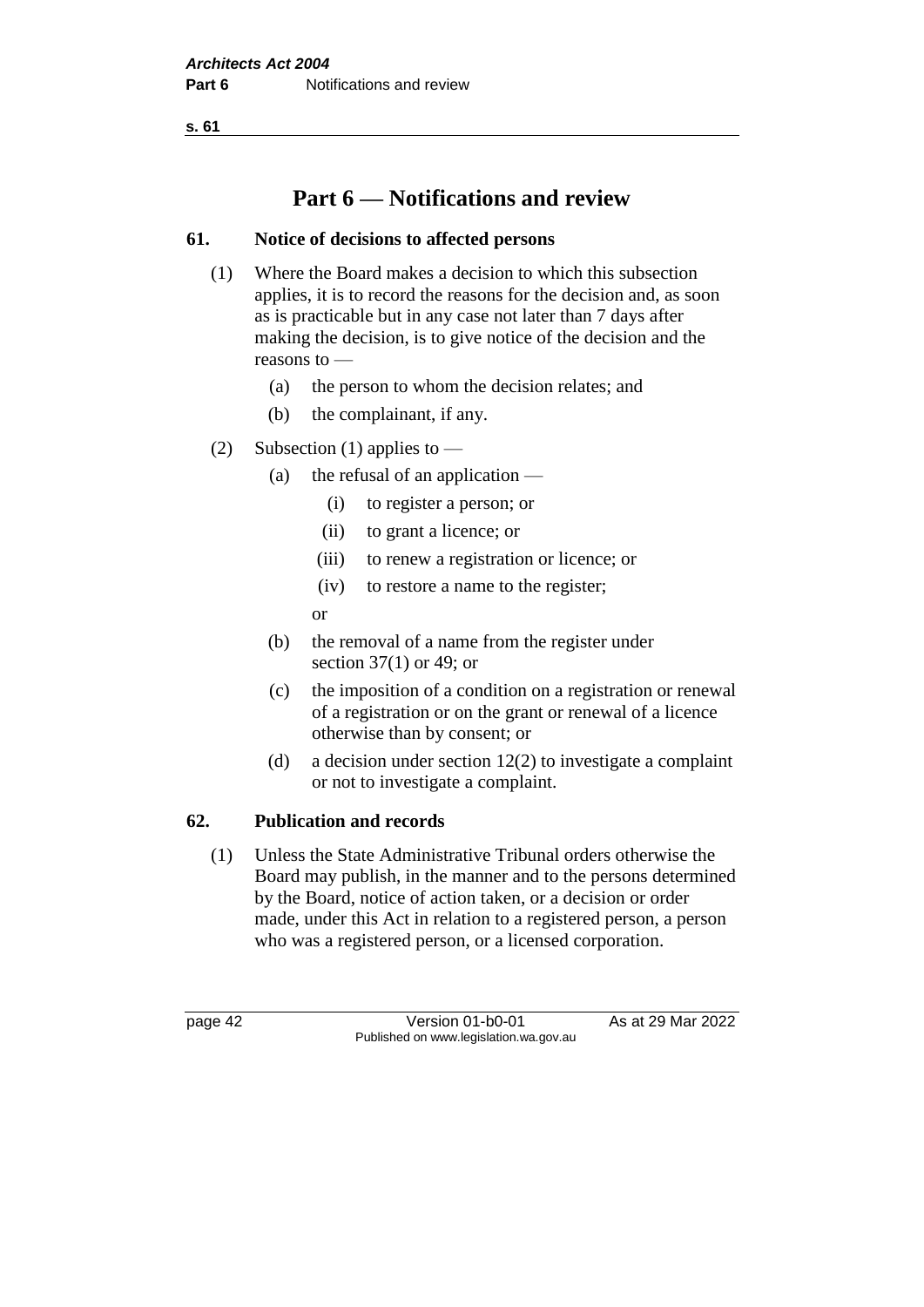(2) The Board is to ensure that a record is kept of each investigation and other action taken, and each decision and order made, under this Act in relation to a registered person, a person who was a registered person, or a licensed corporation.

## **63. Review**

- (1) A person who is aggrieved by a decision referred to in section 61(2)(a) to (c) may apply to the State Administrative Tribunal for a review of the decision.
- (2) A person who is aggrieved by a decision under section 12(2) to investigate a complaint may apply to the State Administrative Tribunal for a review of the decision.

As at 29 Mar 2022 Version 01-b0-01 page 43 Published on www.legislation.wa.gov.au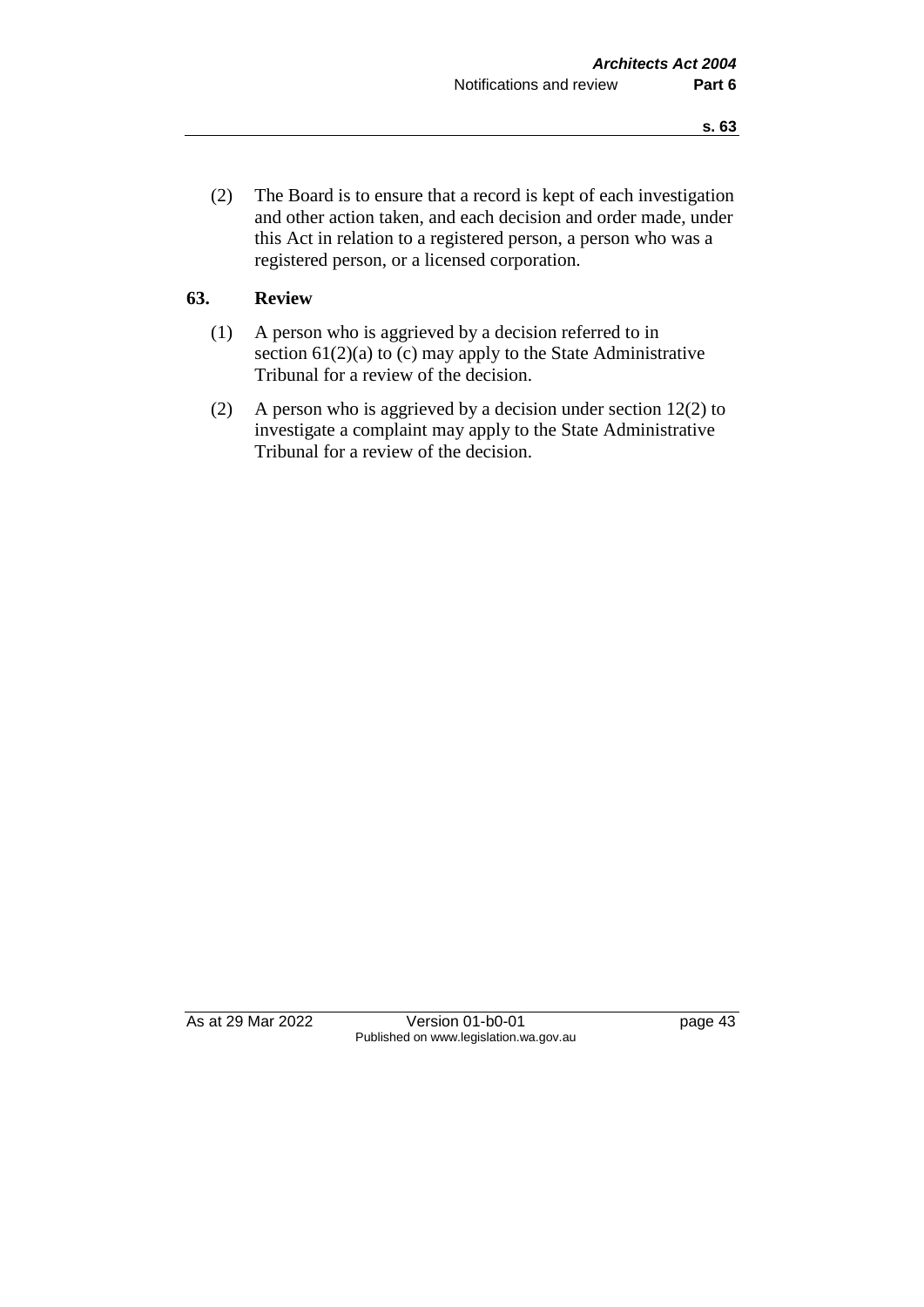**s. 64**

# **Part 7 — Offences**

### **64. False descriptions; pretending to be architect**

- (1) A natural person, other than a registered person, must not
	- (a) use a restricted word as part of the person's title or description; or
	- (b) hold himself or herself out as being an architect, a person who practises architecture or a person who is qualified to practise architecture; or
	- (c) in any way imply that the person is an architect, a person who practises architecture or a person who is qualified to practise architecture.
- (2) A body corporate, other than a licensed corporation, must not
	- (a) use a restricted word as part of its title or description; or
	- (b) hold itself out as being an architect; or
	- (c) in any way imply that it is an architect.
- $(3)$  A person must not
	- (a) use a restricted word as part of the title or description of a firm; or
	- (b) hold out a firm as comprising one or more architects; or
	- (c) in any way imply that a firm comprises one or more architects,

unless at least one of the members of the firm is a registered person or a licensed corporation.

Penalty applicable to subsections (1), (2) and (3):

\$5 000 for a first offence.

\$10 000 for a second or subsequent offence.

## **65. Name in which practice may be carried on; use of names**

(1) A registered person or a licensed corporation must not carry on the practice of architecture under any name other than the name

page 44 Version 01-b0-01 As at 29 Mar 2022 Published on www.legislation.wa.gov.au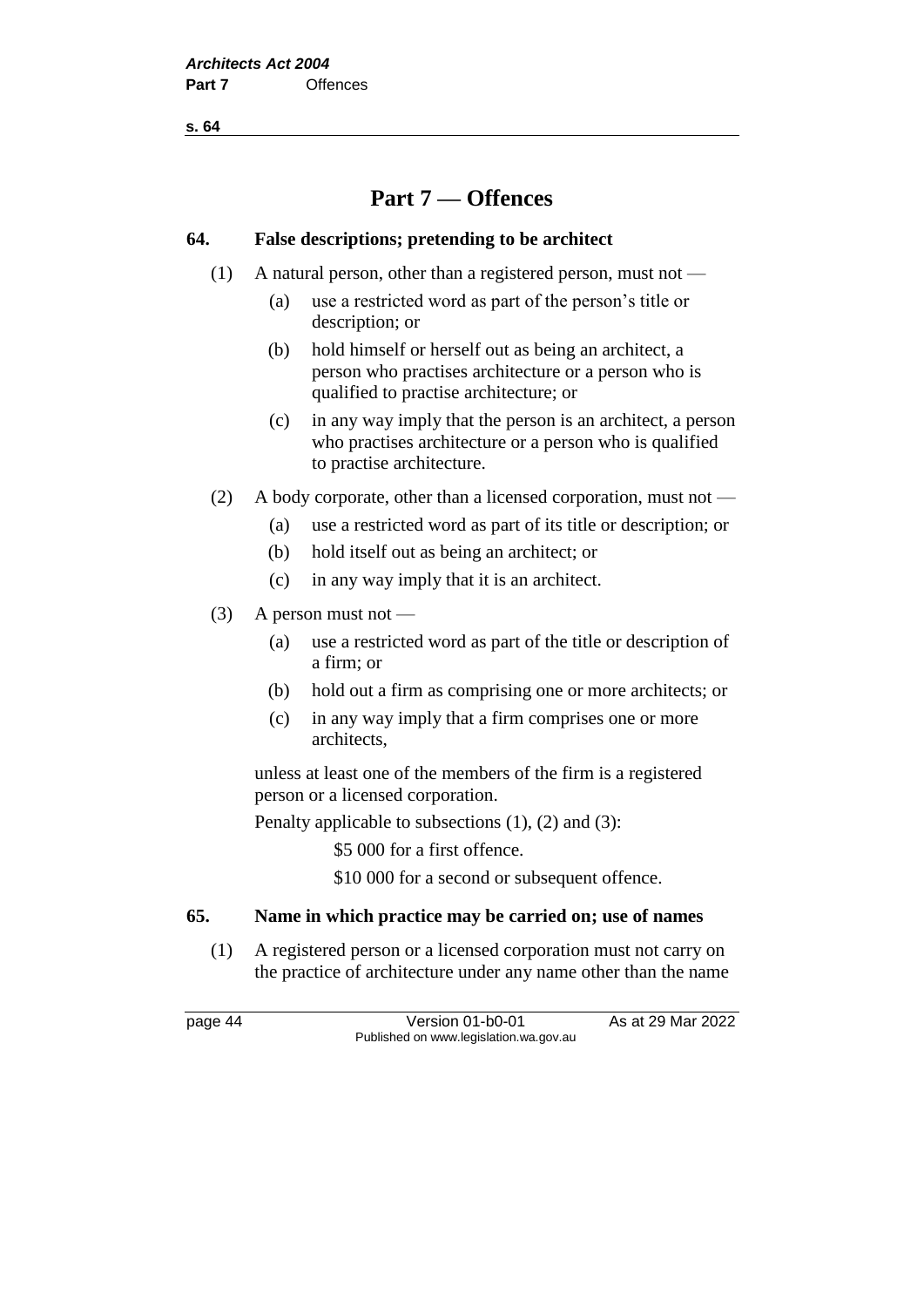of the person or corporation as recorded in the register unless the person or corporation —

- (a) has the written consent of the Board to do so; and
- (b) complies with each condition imposed by the Board in relation to the name of the practice.

Penalty: \$5 000.

- (2) A licensed corporation must not use, in connection with an architectural service provided by the corporation, the name  $of -$ 
	- (a) a registered person who is not an officer, employee or partner of the licensed corporation; or
	- (b) another licensed corporation which is not a partner of the first mentioned licensed corporation.

#### **66. Making or publishing certain statements or documents**

A person must not make or publish, or permit the making or publishing of, a statement or document that states or implies that that person, or another person, who or which is not registered or licensed —

- (a) is an architect; or
- (b) practises as an architect; or
- (c) undertakes or is willing to undertake work as an architect. Penalty: \$5 000.

# **67. Falsely representing that work will be done by architect**

 $(1)$  In this section —

#### *responsible person* —

- (a) in relation to a service provider that is a natural person, means that person;
- (b) in relation to a service provider that is a firm, means each partner of the firm;
- (c) in relation to a service provider that is a body corporate, means each officer of the body corporate;

As at 29 Mar 2022 Version 01-b0-01 page 45 Published on www.legislation.wa.gov.au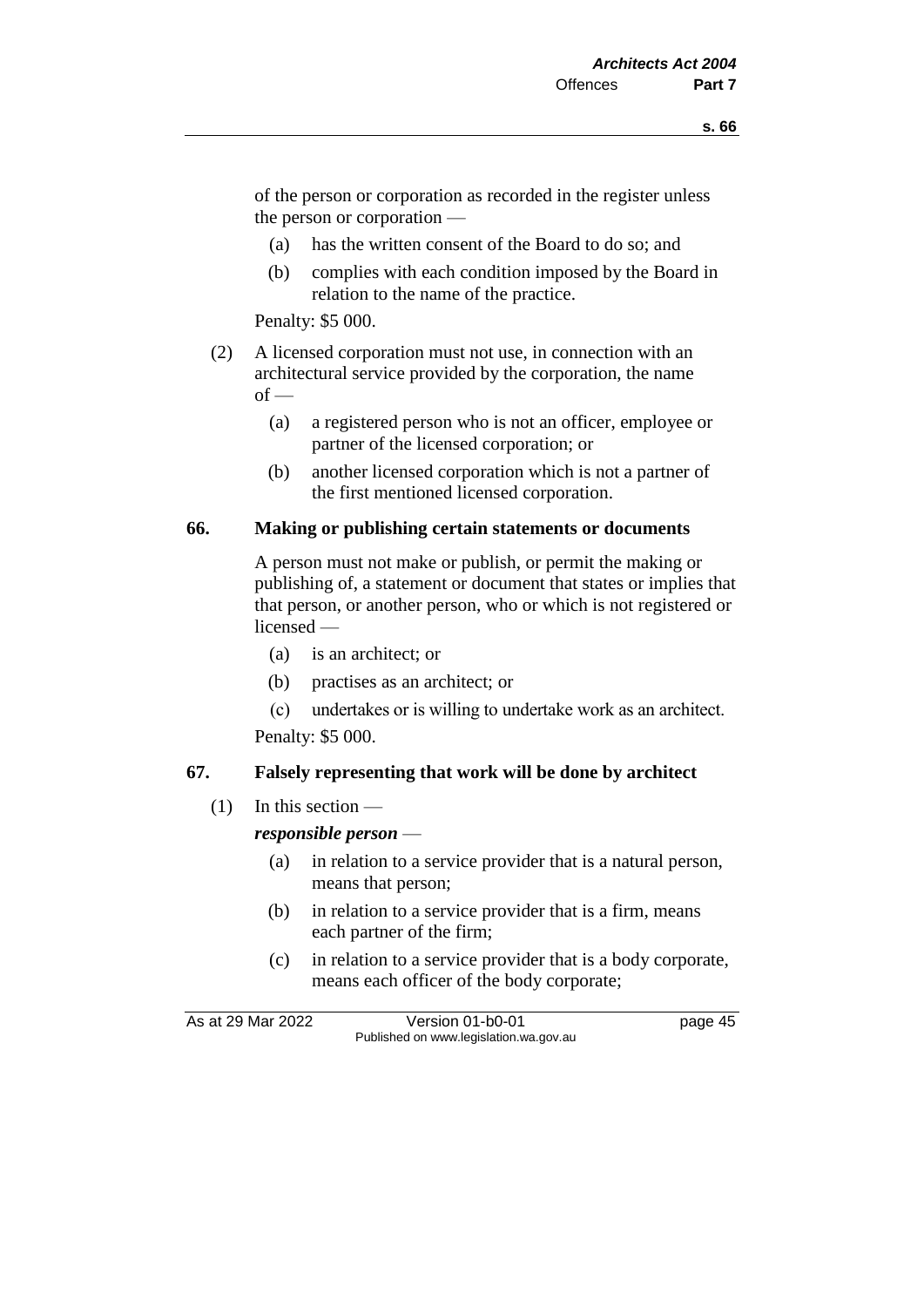**s. 67**

*service provider* means a natural person, firm or body corporate.

- (2) A person must not use a restricted word in relation to services offered by a service provider unless there is a reasonable likelihood that the work to be done by or on behalf of the service provider will be controlled and supervised by a registered person.
- (3) A person must not state or imply that work to be done by or on behalf of a service provider will be done or controlled and supervised by an architect, unless there is a reasonable likelihood that the work will be controlled and supervised by a registered person.
- $(4)$  If
	- (a) a restricted word is used in relation to services offered by a service provider or it is stated or implied that work to be done by or on behalf of a service provider will be done or controlled and supervised by an architect; and
	- (b) a responsible person for the service provider becomes aware of a reasonable likelihood that the work to be done by or on behalf of the service provider will not be controlled or supervised by any registered person,

the responsible person must, as soon as practicable, ensure that the client is so informed.

- (5) A person who enters into a contract with a service provider in respect of whose services a restricted word is used or in respect of whose work it is stated or implied that the work will be done or controlled and supervised by an architect may, by notice in writing given to the service provider at any time before the completion of the contract, withdraw from the contract without being liable for damages for repudiation of the contract and despite any provision to the contrary in the contract, if —
	- (a) there is no reasonable likelihood that the work, if not yet begun, will be controlled and supervised by a registered person; or

page 46 Version 01-b0-01 As at 29 Mar 2022 Published on www.legislation.wa.gov.au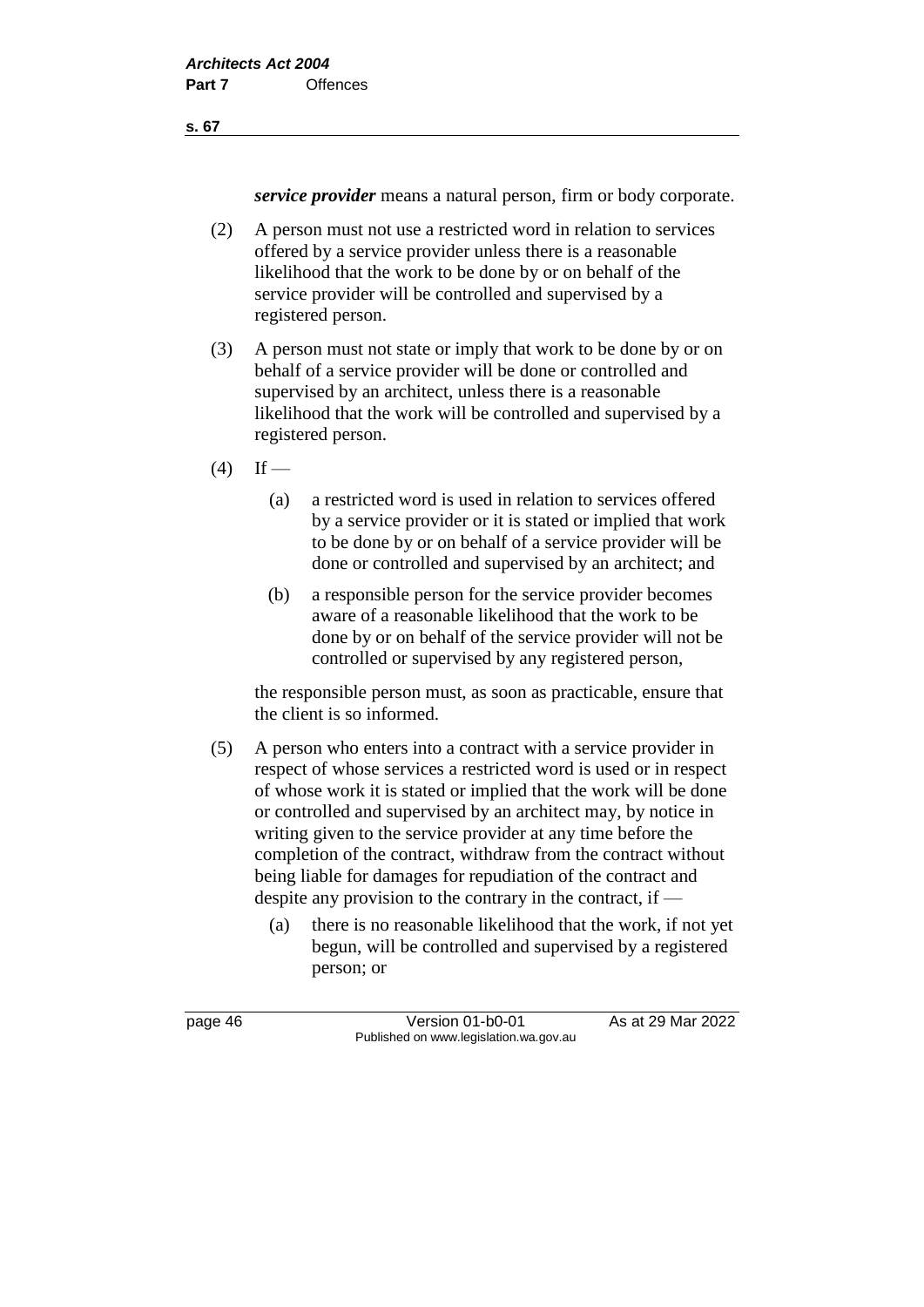(b) the work, if already begun, was not, or is not being, controlled and supervised by a registered person*.*

Penalty applicable to subsections (2), (3) and (4): \$5 000.

### **68. Certain conduct not in breach of this Act**

Despite sections 64 and 67, no offence is committed under this Act by reason only of the fact that —

- (a) a person designs, or superintends the erection of, a building; or
- (b) a natural person describes himself or herself as an architect registered in a specified place other than Western Australia, if that person —
	- (i) is registered as an architect in that place; and
	- (ii) is in Western Australia temporarily; and
	- (iii) does not design, or superintend the erection of, any building whilst in Western Australia;

or

- (c) a naval architect, landscape architect or golf course architect is described as such or that person's work is described as naval architecture, landscape architecture, or golf course architecture respectively; or
- (d) an architectural drafter is described as such or that person's work is described as architectural drafting; or
- (e) a person who provides technical or other support services to an architect is described as an architectural technician or assistant or the person's work is otherwise described in terms of providing a support service to an architect; or
- (f) a restricted word is used in relation to the manufacture, supply or naming of products or materials for use in the practice of architecture or the construction of buildings; or

As at 29 Mar 2022 Version 01-b0-01 page 47 Published on www.legislation.wa.gov.au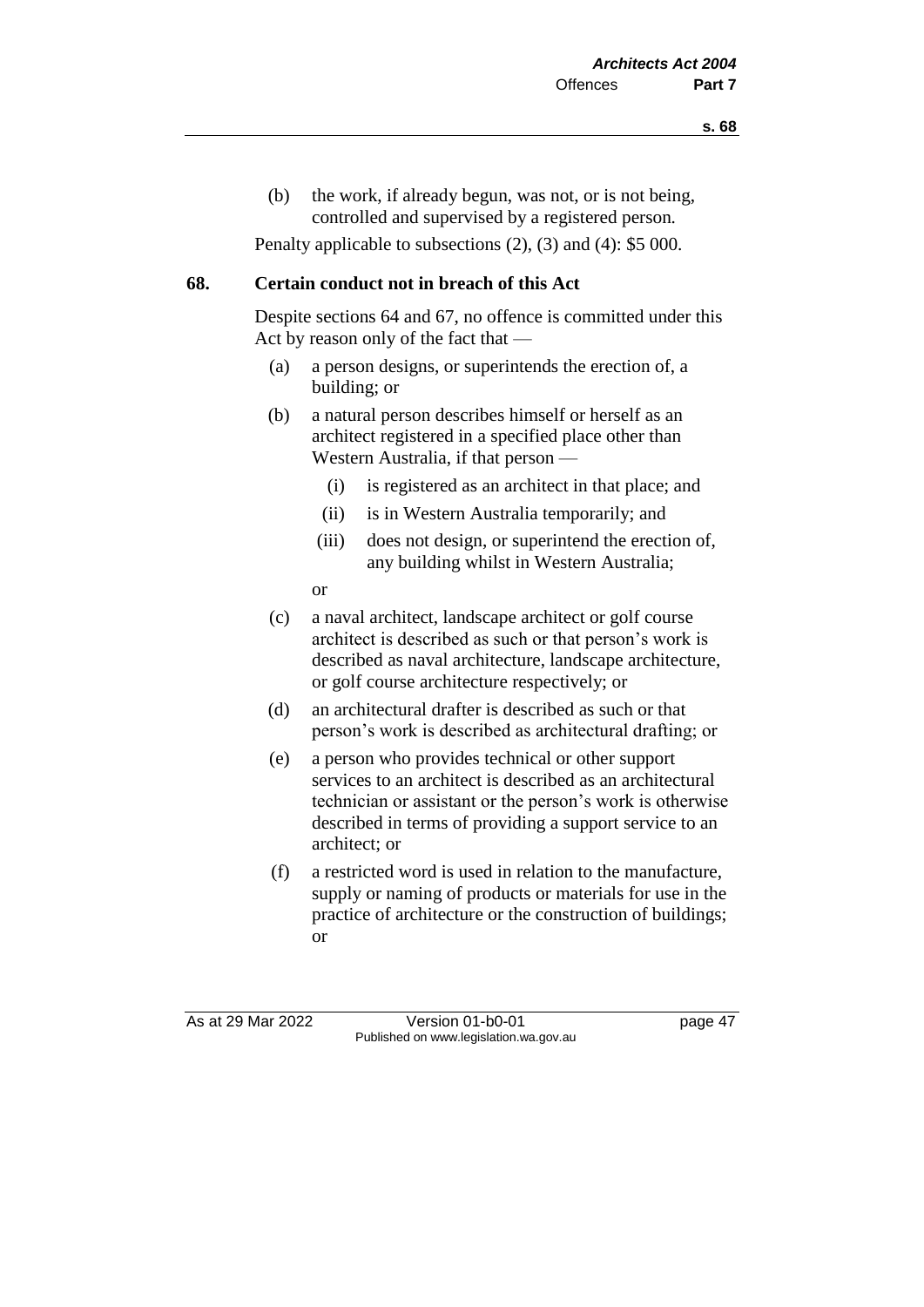- (g) a restricted word is used in the title or description of an educational institution in relation to the provision of education in architecture; or
- (h) a restricted word is used in circumstances where the word is clearly not connected with the design and construction of buildings; or
- (i) a restricted word is used in circumstances of a kind prescribed by the regulations.

## **69. False or misleading information**

- (1) A person must not do any of the things set out in subsection  $(2)$  —
	- (a) in relation to an application under this Act; or
	- (b) in relation to the compliance, or purported compliance, with any requirement of this Act to give the Board advice or information; or
	- (c) in relation to an attempt at conciliation under section 59.

Penalty: \$5 000.

- (2) The things to which subsection (1) applies are
	- (a) making a statement which the person knows is false or misleading in a material particular; or
	- (b) making a statement which is false or misleading in a material particular, with reckless disregard as to whether or not the statement is false or misleading in a material particular; or
	- (c) providing, or causing to be provided, information that the person knows is false or misleading in a material particular; or
	- (d) providing, or causing to be provided, information that is false or misleading in a material particular, with reckless disregard as to whether the information is false or misleading in a material particular.

page 48 Version 01-b0-01 As at 29 Mar 2022 Published on www.legislation.wa.gov.au

**s. 69**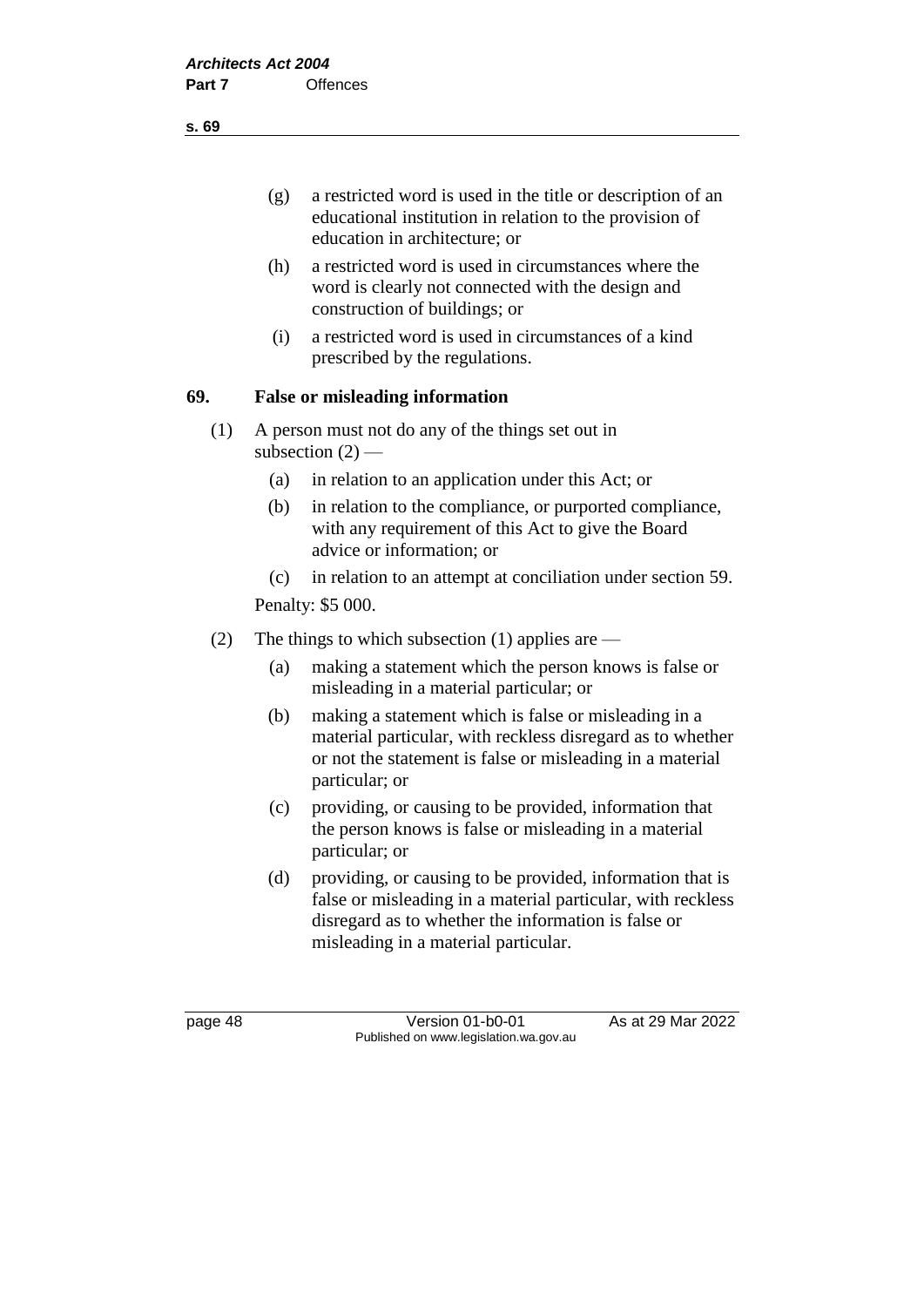### **70. False representations**

A person must not falsely represent any person as being the person referred to in a certificate of registration or licence document.

Penalty: \$5 000.

Note for this section:

There are also relevant offence provisions in *The Criminal Code* e.g.

s. 409 (fraud), s. 488 (procuring or claiming unauthorised status), s. 513 (personation of a person named in a certificate) and s. 514

(lending certificate for personation).

As at 29 Mar 2022 Version 01-b0-01 page 49 Published on www.legislation.wa.gov.au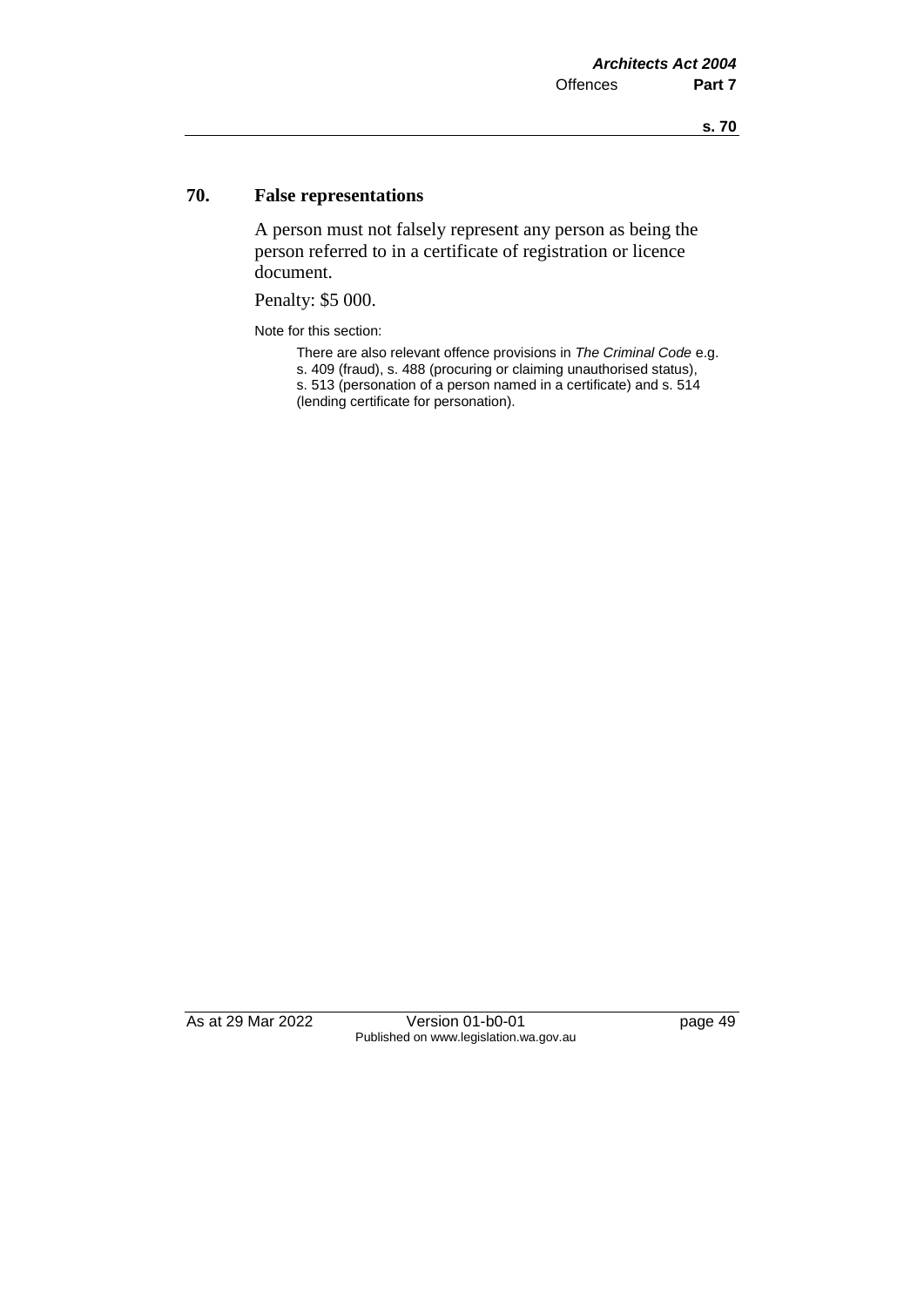**s. 71**

# **Part 8 — Regulations and rules**

## **71. Regulations**

- (1) The Governor may make regulations prescribing all matters that are required or permitted by this Act to be prescribed, or are necessary or convenient to be prescribed, for giving effect to this Act.
- (2) Without limiting subsection (1) regulations may be made for all or any of the following purposes —
	- (a) providing for the nomination of persons for election and for the election of members of the Board under section  $7(1)(c)$ ;
	- (b) regulating the meetings and proceedings of, and the conduct of business by, the Board or a committee;
	- (c) making provisions relating to registration and renewal of registration and licensing, including —
		- (i) applications for registration, licences and renewals; and
		- (ii) the obtaining of the Board's preliminary advice or directions in relation to a proposed application and for the recovery of the Board's costs in relation to providing that advice or giving those directions;
	- (d) maintaining the accuracy of the register;
	- (e) regulating the issue, display and use of certificates of registration and licence documents;
	- (f) making provisions relating to obtaining the Board's consent to a name, other than the name of a person or corporation as recorded in the register, under which a person or corporation can carry on the practice of architecture;
	- (g) prescribing the courses of study and training, including practical experience, to be undertaken, and the

page 50 Version 01-b0-01 As at 29 Mar 2022 Published on www.legislation.wa.gov.au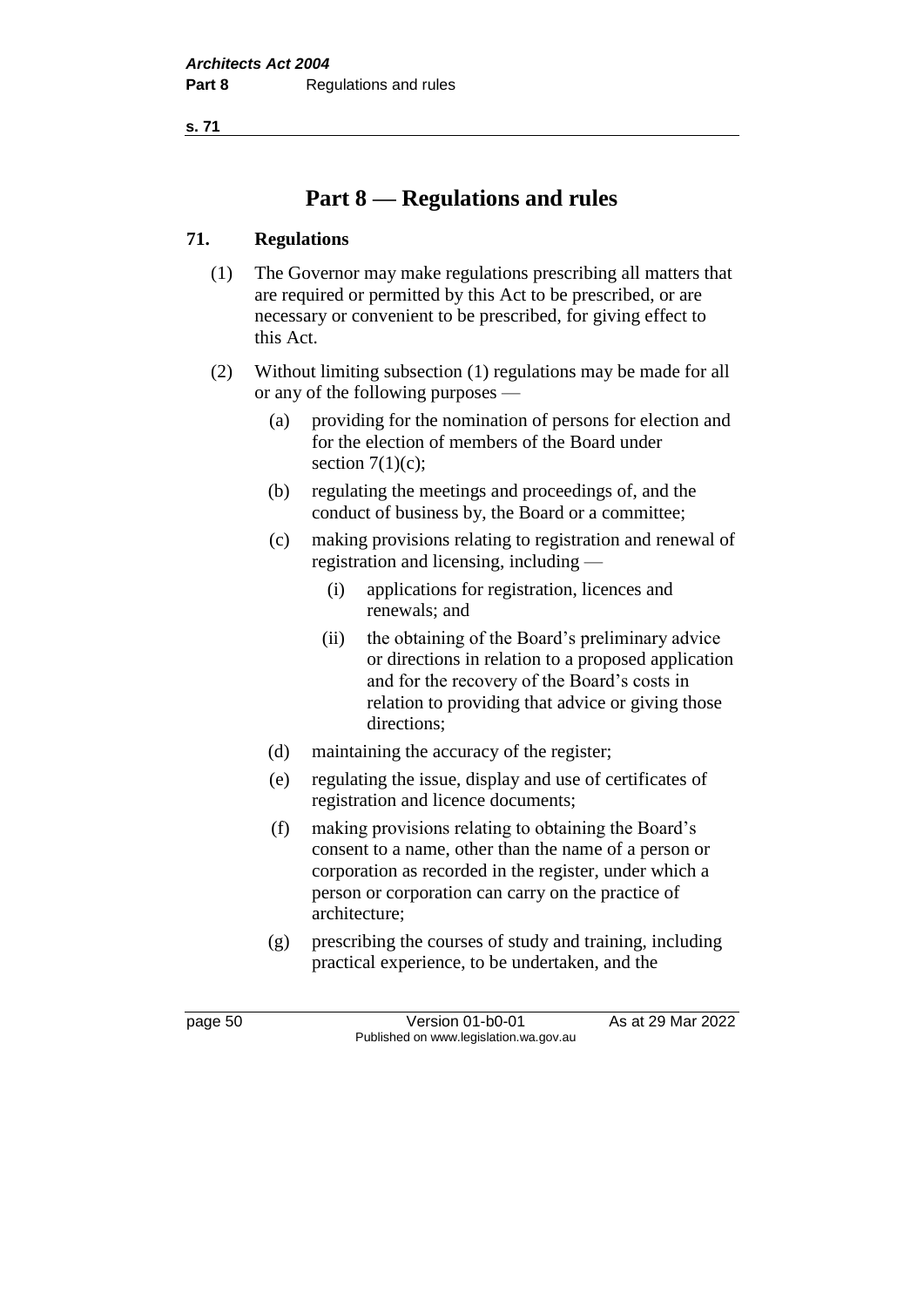examinations to be passed, by persons desiring to be registered, and determining the qualifications to be held by persons desiring to be registered under this Act;

- (h) providing for the Board to conduct examinations of applicants for registration or renewal of registration and for related matters including the appointment of examiners and their remuneration;
- (i) prescribing the advice or information to be given to the Board, and the manner and time in which advice or information is to be given to the Board;
- (j) prescribing the fees to be paid for the purposes of this Act and the persons liable for payment.
- (3) Without limiting the application of the *Interpretation Act 1984* section 43, regulations made under this Act may adopt wholly or partly any standards, rules, code, or other provisions published by some other body and may adopt them —
	- (a) with or without any amendment or modification;
	- (b) as in force at the time of adoption or as amended from time to time.
- (4) Regulations made under this Act may provide for a penalty for contravention of the regulation or a provision of the regulation not exceeding a fine of \$5 000, in the case of an individual, or \$10 000 in any other case.

## **72. Rules**

- (1) The Board may make rules providing for
	- (a) the manner of making to the Board any complaint against or concerning a person who is, or was, a registered person, and who may make such a complaint; or
	- (b) procedures in relation to carrying out investigations; or
	- (c) procedures in relation to conciliation under section 59.

As at 29 Mar 2022 Version 01-b0-01 page 51 Published on www.legislation.wa.gov.au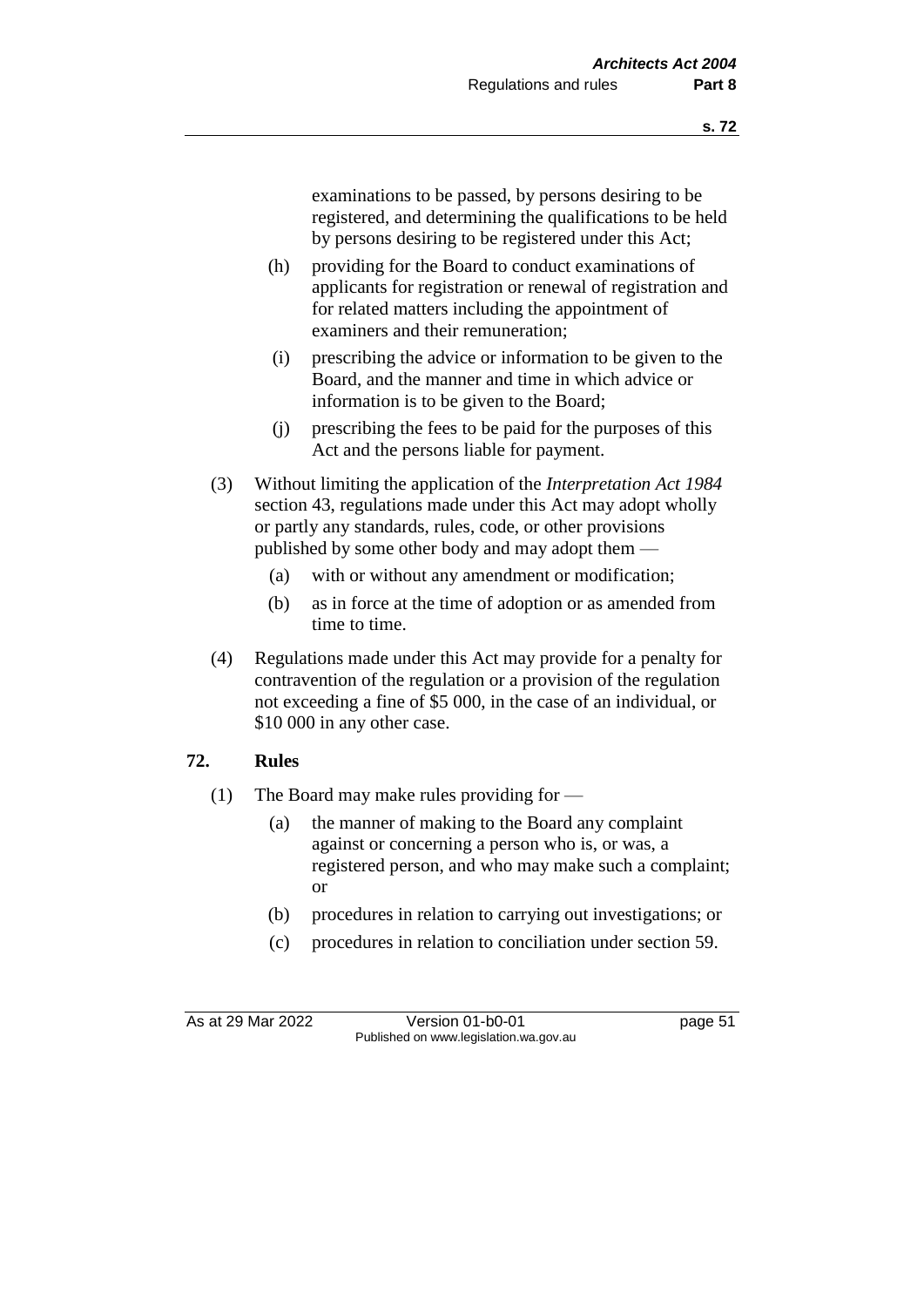- (2) A rule made under subsection (1) has no effect unless and until it is confirmed by the Governor.
- (3) Nothing in subsection (2) affects the operation of Part VI of the *Interpretation Act 1984*.
- (4) Where a rule is inconsistent with a regulation the regulation prevails to the extent of the inconsistency.

page 52 Version 01-b0-01 As at 29 Mar 2022 Published on www.legislation.wa.gov.au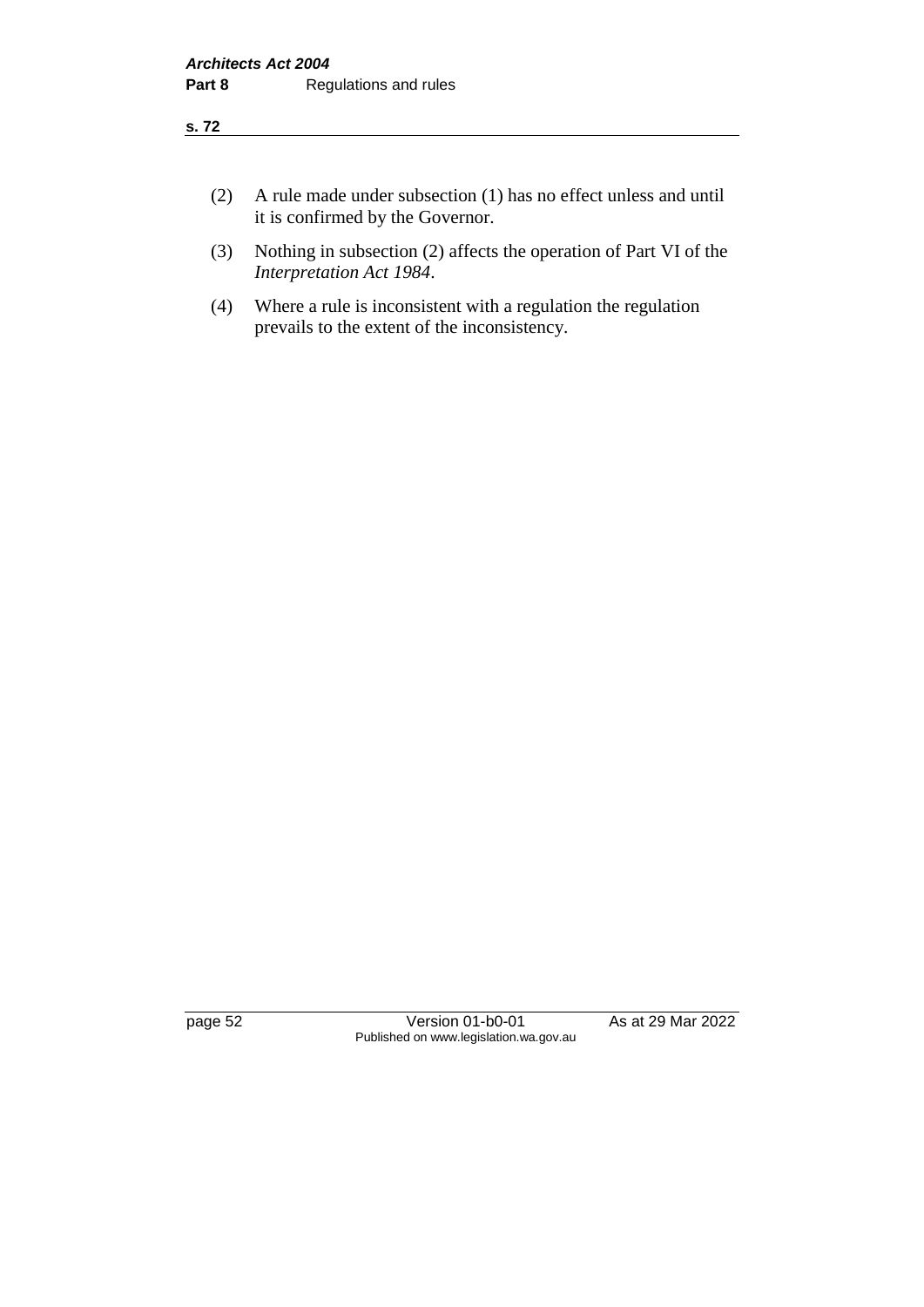# **Part 9 — Miscellaneous**

## **73. Recovery of fees**

Fees payable under this Act to the Board may be recovered by the Board in a court of competent jurisdiction.

# **74. Evidentiary**

In the absence of evidence to the contrary —

- (a) a certificate of registration is evidence that the person to whom the certificate is issued is registered for the period specified in the certificate; and
- (b) a licence document is evidence that the corporation to which the licence is issued is licensed for the period specified in the licence.

# **75. Legal proceedings**

- (1) Any proceedings for an offence under this Act, and any civil proceedings in which the Board is a party, may be taken in the name of the Board by the registrar or any other person authorised in that behalf by the Board.
- (2) All proceedings for offences under this Act are to be heard by a court of summary jurisdiction constituted by a magistrate.
- (3) In any proceedings no proof is required of
	- (a) the appointment or election of a member of the Board or a committee; or
	- (b) the authorisation of a person under subsection (1),

but an averment in a prosecution notice that the person is so appointed, elected or authorised is to be taken to be proved in the absence of evidence to the contrary.

(4) Subsection (1) does not limit the ability of a person to commence or conduct a prosecution of an offence if the person has authority at law to do so.

As at 29 Mar 2022 Version 01-b0-01 page 53 Published on www.legislation.wa.gov.au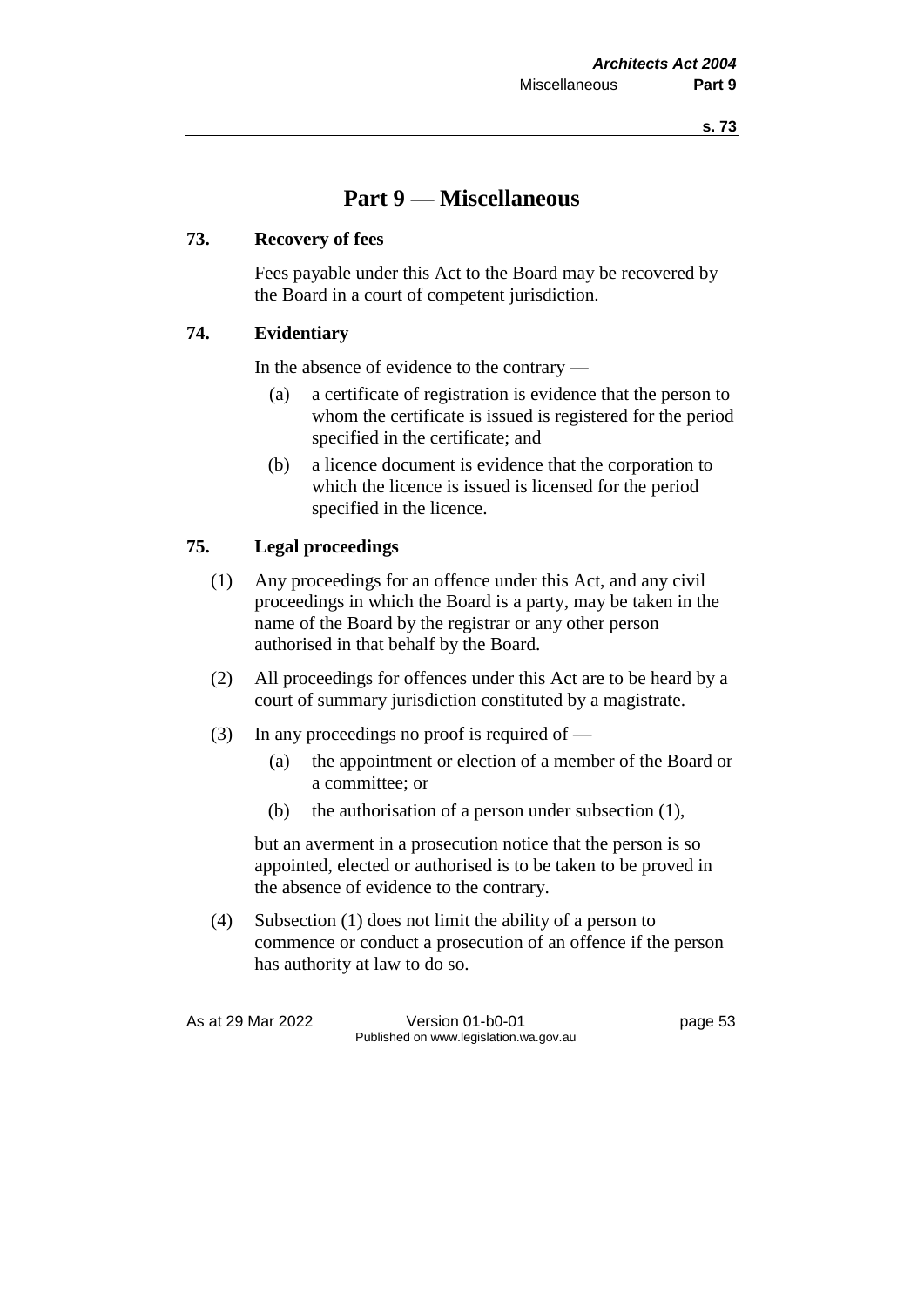- (5) In all courts and before all persons and bodies authorised to receive evidence, in the absence of evidence to the contrary —
	- (a) a certificate purporting to be issued on behalf of the Board and stating —
		- (i) that a person was or was not registered or licensed;
		- (ii) any condition to which a person's registration or licence was subject;
		- (iii) that a person's registration or licence was suspended or cancelled;
		- (iv) that the name of a person or corporation is or is not entered in a particular division of the register,

on any day or days or during a period mentioned in the certificate, is evidence of the matters so stated; and

- (b) a copy of, or extract from, the register or any statement that purports to reproduce matters entered in the register and that is certified by the registrar as a true copy, extract or statement, is evidence of the facts appearing in that copy, extract or statement; and
- (c) it is to be presumed that a document purporting to have been signed by the registrar for the purposes of paragraph (b) was signed by the registrar.
- (6) This section is in addition to and does not affect the operation of the *Evidence Act 1906*.

*[Section 75 amended: No. 84 of 2004 s. 80.]*

## **76. Liability of certain officers of body corporate: offences**

- (1) If a body corporate is charged with an offence under this Act, every person who was an officer of the body corporate at the time of the alleged offence may also be charged with the offence.
- (2) If a body corporate and an officer are charged as permitted by subsection (1) and the body corporate is convicted of the

page 54 Version 01-b0-01 As at 29 Mar 2022 Published on www.legislation.wa.gov.au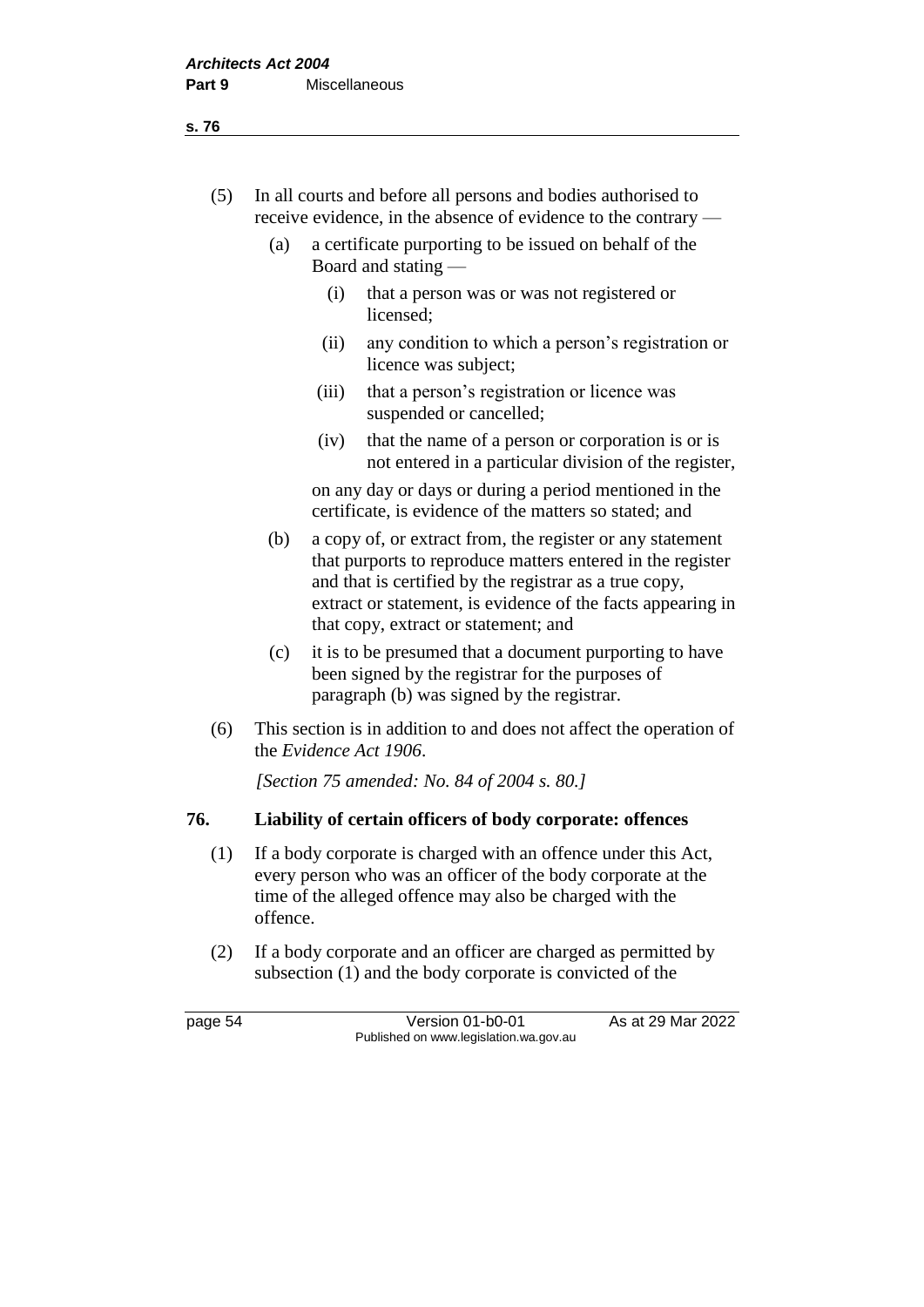offence, the officer is to be taken to have also committed the offence, subject to subsection (5).

- (3) If a body corporate commits an offence under this Act, then, although the body corporate is not charged with the offence, every person who was an officer of the body corporate at the time the offence was committed may be charged with the offence.
- (4) If an officer is charged as permitted by subsection (3) and it is proved that the body corporate committed the offence, the officer is to be taken to have also committed the offence, subject to subsection (5).
- (5) If under this section an officer is charged with an offence it is a defence to prove —
	- (a) that the offence was committed without the officer's consent or connivance; and
	- (b) that the officer took all the measures to prevent the commission of the offence that he or she could reasonably be expected to have taken having regard to the officer's functions and to all the circumstances.

## **77. Liability of partners: offences**

- (1) If a person who is a partner in a firm is charged with an offence under this Act in relation to the firm, every person who was a partner in the firm at the time of the alleged offence may also be charged with the offence.
- (2) If a person and a partner are charged as permitted by subsection (1) and the person is convicted of the offence, the partner is to be taken to have also committed the offence, subject to subsection (5).
- (3) If a person who is a partner in a firm commits an offence under this Act, then, although the person is not charged with the offence, every other person who was a partner in the firm at the

As at 29 Mar 2022 Version 01-b0-01 page 55 Published on www.legislation.wa.gov.au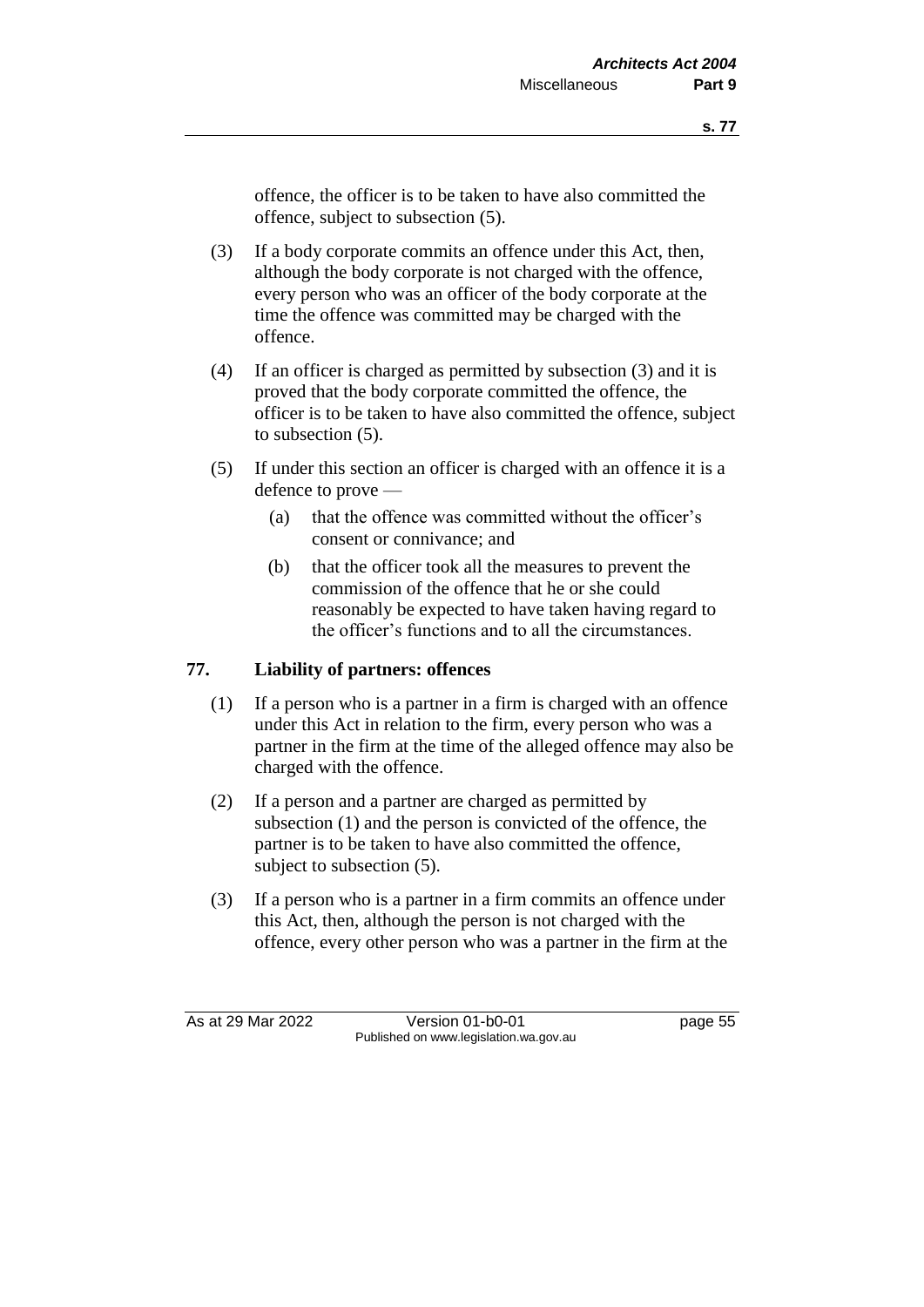**s. 78**

time the offence was committed may be charged with the offence.

- (4) If a partner is charged as permitted by subsection (3) and it is proved that the person first mentioned in that subsection committed the offence, the partner is to be taken to have also committed the offence, subject to subsection (5).
- (5) If under this section a partner is charged with an offence it is a defence to prove —
	- (a) that the offence was committed without the partner's consent or connivance; and
	- (b) that the partner took all the measures to prevent the commission of the offence that he or she could reasonably be expected to have taken having regard to the partner's functions and to all the circumstances.

# **78. Repeal of** *Architects Act 1921***, savings and transitional provisions**

- (1) The *Architects Act 1921* is repealed.
- (2) The *Architects' Board of Western Australia By-laws 1965* are repealed.
- (3) Schedule 2 has effect in relation to the repeal effected by subsection  $(1)$ .
- *[79-80. Omitted under the Reprints Act 1984 s. 7(4)(e).]*

# **81. Review of Act**

- (1) The Minister is to carry out a review of the operation and effectiveness of this Act as soon as is practicable after the expiration of 5 years from its commencement, and in the course of that review the Minister is to consider and have regard to —
	- (a) the effectiveness of the operations of the Board; and
	- (b) the need for the continuation of the functions of the Board; and

page 56 Version 01-b0-01 As at 29 Mar 2022 Published on www.legislation.wa.gov.au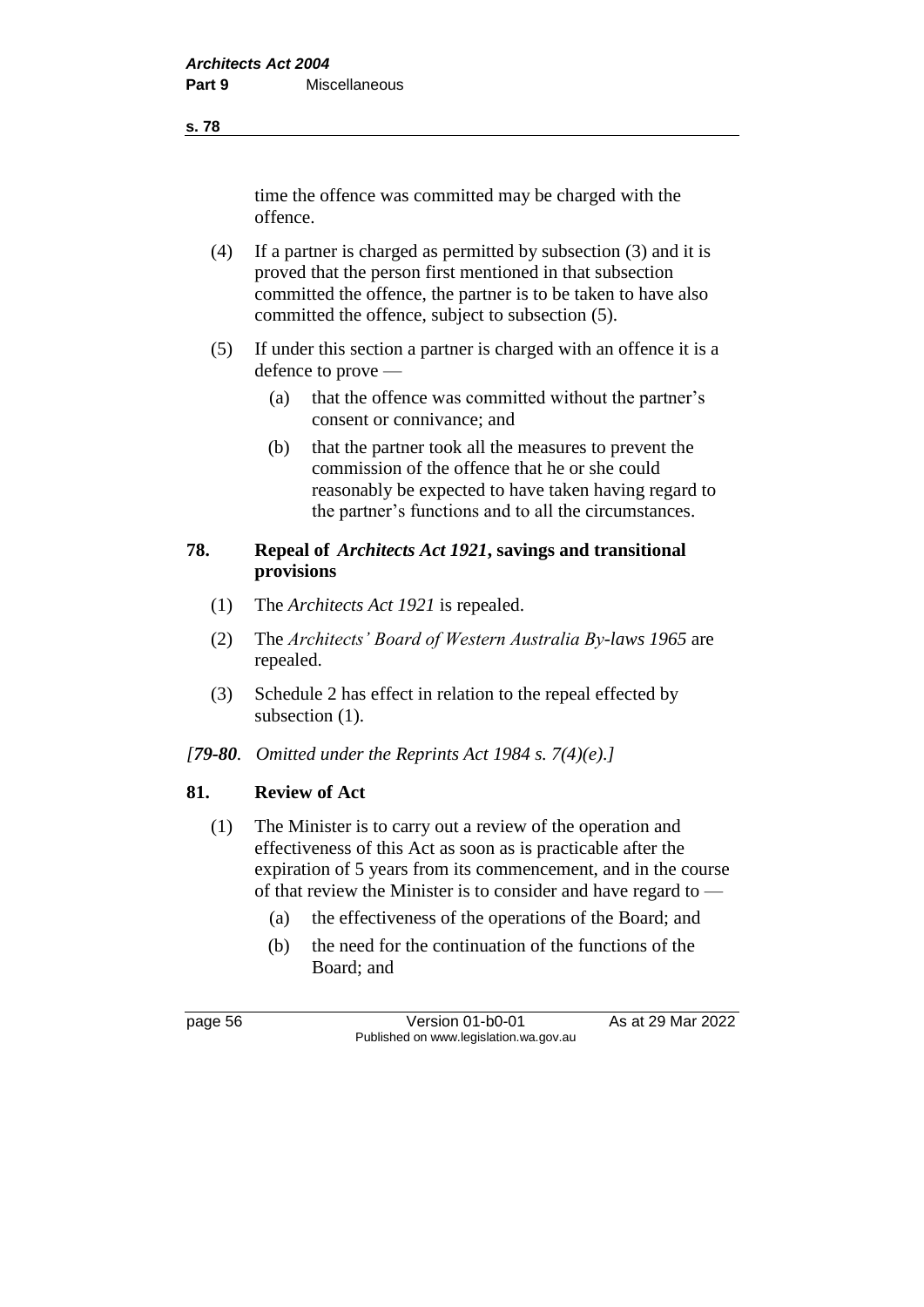- (c) any other matters that appear to the Minister to be relevant to the operation and effectiveness of this Act.
- (2) The Minister is to prepare a report based on the review made under subsection (1) and as soon as is practicable after the preparation of the report, cause it to be laid before each House of Parliament.

As at 29 Mar 2022 Version 01-b0-01 page 57 Published on www.legislation.wa.gov.au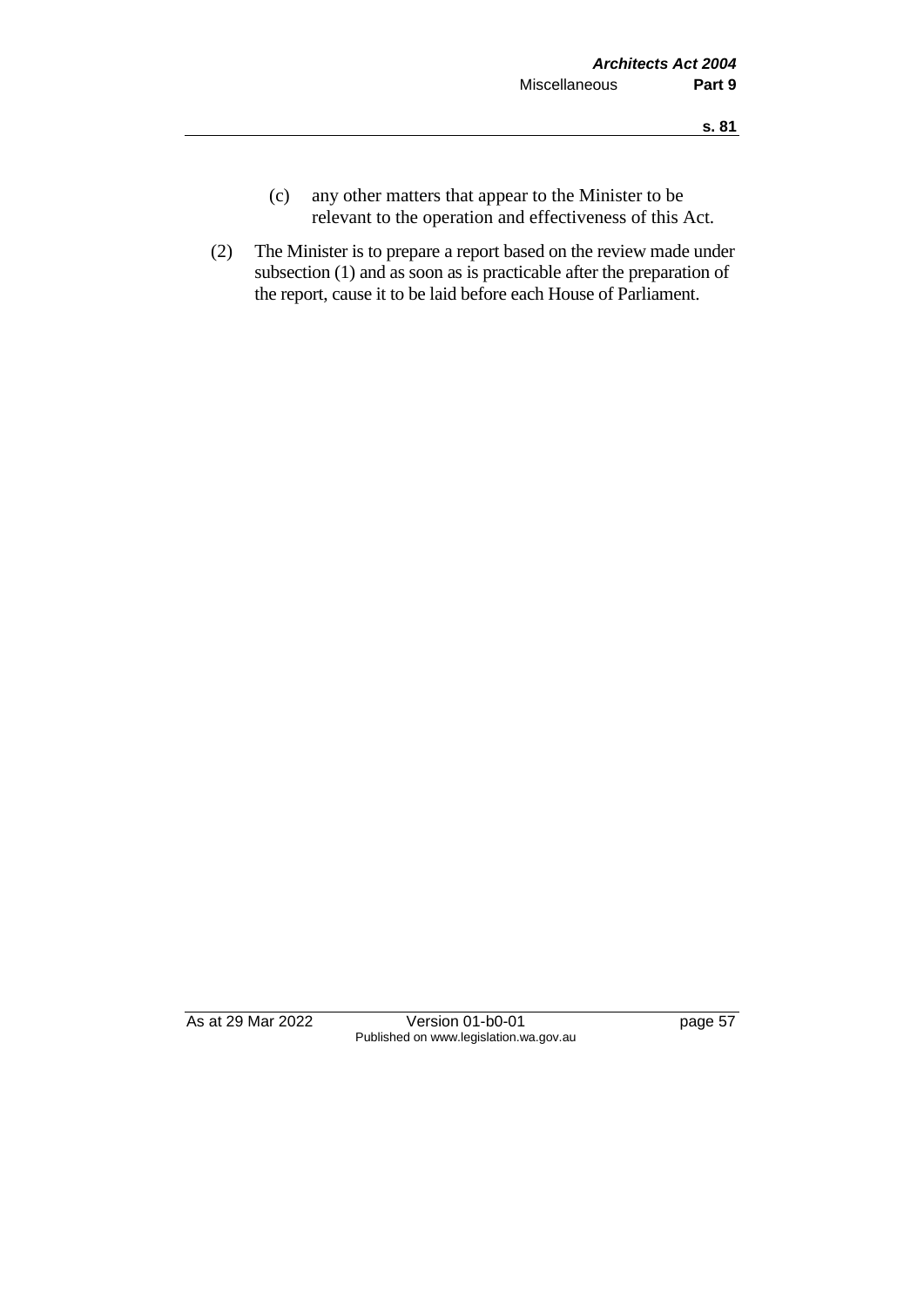# **Schedule 1 — Constitution and proceedings of the Board**

[s. 8]

#### **Division 1** — **General provisions**

#### **1. Terms of office of Board members**

- (1) Subject to clause 3
	- (a) a Board member appointed under section  $7(1)(a)$  or (b) holds office for the period (not exceeding 2 years) that is specified in the member's instrument of appointment; or
	- (b) an elected Board member holds office for the period (not exceeding 2 years) for which the member was elected,

and is eligible (if otherwise qualified) for reappointment or re-election.

- (2) A Board member whose term of office expires by the passage of time without a person having been appointed or elected to fill the vacancy continues in office until —
	- (a) a person is appointed or elected to fill the vacancy; or
	- (b) a period of 3 months elapses after the expiry of the period of office,

whichever occurs first.

#### **2. Vacancy in office of elected member**

Whenever the office of an elected Board member is vacant or is due to become vacant an election is to be conducted among registered persons in accordance with the regulations to elect a person to fill the vacancy.

#### **3. Resignation, removal etc.**

- (1) The office of a Board member becomes vacant if the member
	- (a) resigns the office by written notice addressed to the Minister; or
	- (b) becomes ineligible to hold office as a member; or
	- (c) is an elected member and ceases to be a registered person; or

page 58 Version 01-b0-01 As at 29 Mar 2022 Published on www.legislation.wa.gov.au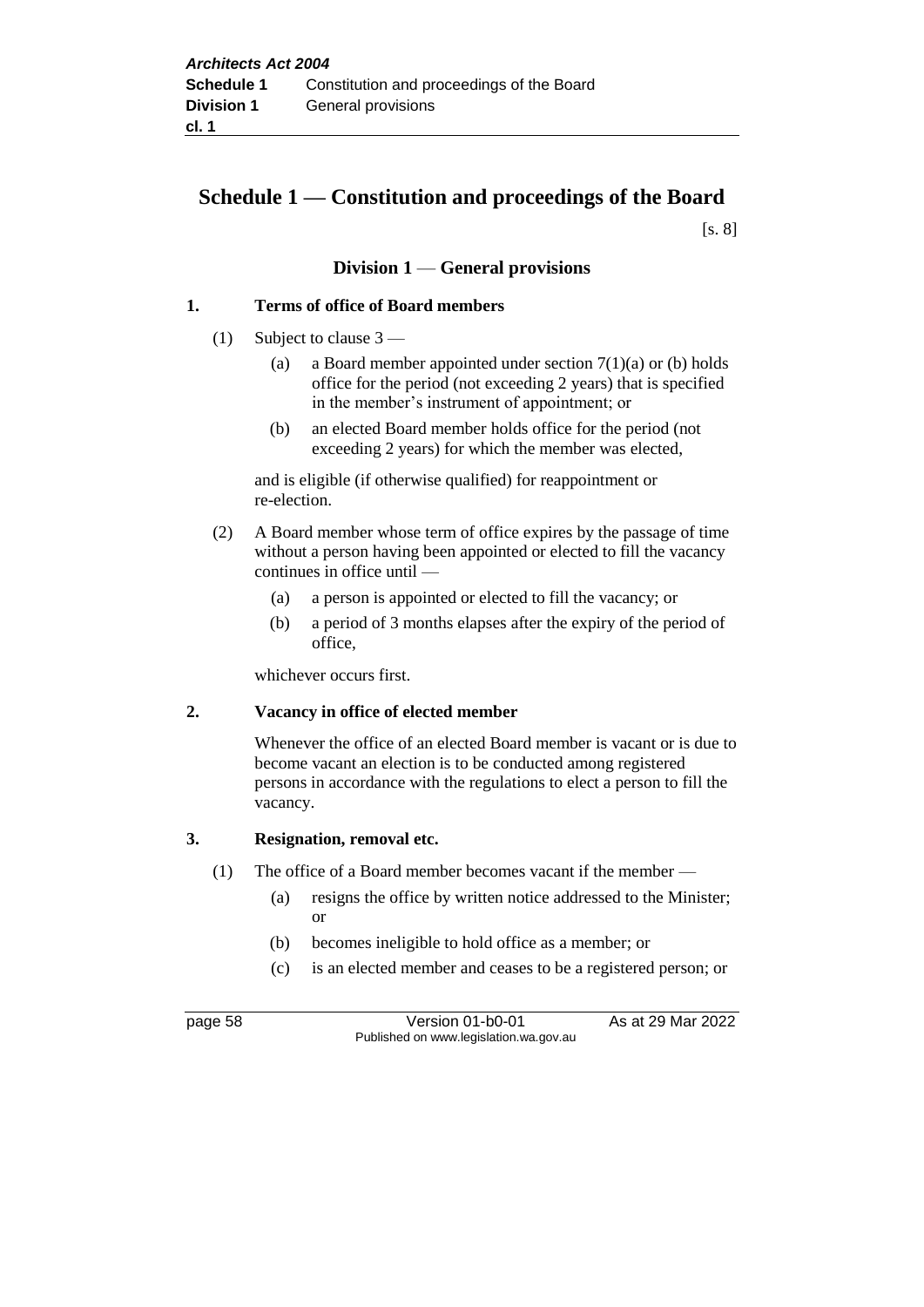- (d) is an insolvent under administration, as that term is defined in the Corporations Act; or
- (e) is removed from office by the Minister under subclause (2).
- (2) The Minister may remove a Board member from office for
	- (a) misbehaviour or incompetence; or
	- (b) mental or physical incapacity, other than temporary illness, impairing the performance of the member's functions under this Act; or
	- (c) absence, without leave or reasonable excuse, from 3 consecutive meetings of the Board of which the member has had notice.
- (3) In subclause  $(2)(a)$  —

*misbehaviour* includes conduct that renders the member unfit to hold office even though the conduct does not relate to any function of the office.

#### **4. Chairperson and deputy chairperson**

- (1) The chairperson and the deputy chairperson of the Board are to be elected by the Board from its members.
- (2) The Board may remove a person from the office of chairperson or deputy chairperson of the Board at any time.
- (3) The office of chairperson or deputy chairperson of the Board becomes vacant if the holder of the office —
	- (a) resigns the office by written notice addressed to the Board; or
	- (b) ceases to be a Board member; or
	- (c) is removed from the office by the Board under subclause (2).
- (4) The deputy chairperson is to perform the functions of the chairperson —
	- (a) when the chairperson is unable to act because of illness, absence or other cause; or
	- (b) during any vacancy in the office of chairperson.

As at 29 Mar 2022 Version 01-b0-01 page 59 Published on www.legislation.wa.gov.au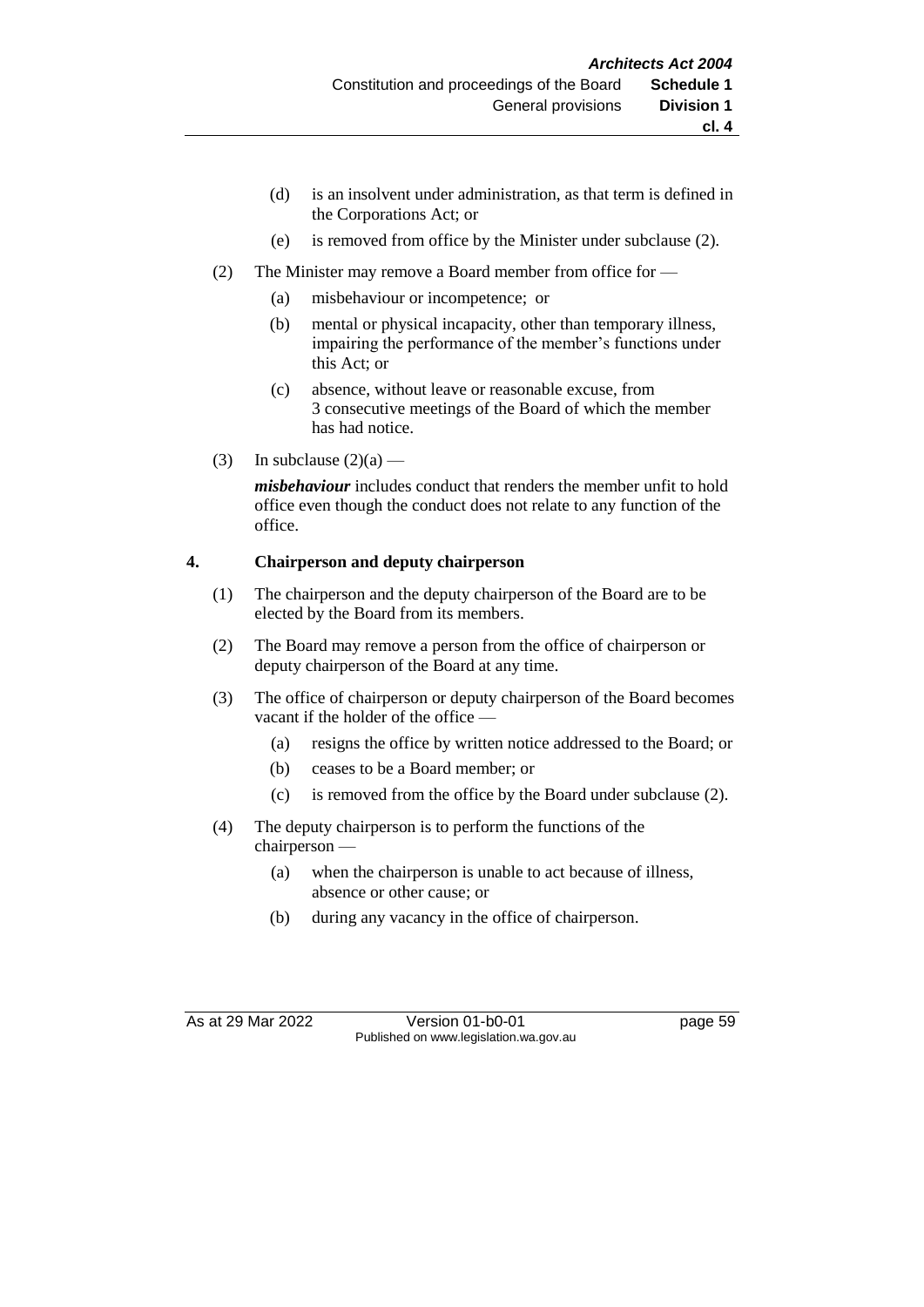#### **5. Leave of absence**

The Board may grant leave of absence to a Board member on the terms and conditions determined by the Board.

#### **6. Board member temporarily unable to act**

- (1) The Minister may appoint a person to act temporarily in the place of a Board member, other than the chairperson or an elected member, when the Board member is unable to act because of illness, absence or other cause.
- (2) A person who is to act temporarily in the place of a member appointed under section  $7(1)(a)$  is to be suitable to represent the respective interests referred to in that provision.
- (3) A person who is to act temporarily in the place of a member appointed under section  $7(1)(b)$  is to be selected from the nominations that were provided to the Minister under section 7(2) for the purpose of appointing the member.
- (4) The Board may appoint a registered person, who is suitable to represent the interests of registered persons, to act temporarily in the place of an elected member when the member is unable to act because of illness, absence or other cause.
- (5) A person who acts in the place of a Board member is to be regarded as a Board member while the person is acting in accordance with the terms of the person's appointment.
- (6) The Minister may, at any time, terminate the appointment of a person to act in the place of a Board member other than the chairperson or an elected member.
- (7) The Board may, at any time, terminate the appointment of a person to act in the place of an elected member.

#### **7. Saving**

No act or omission of a person acting in place of another under clause 4 or 6 is to be questioned on the ground that the occasion for the person's appointment or acting had not arisen or had ceased.

page 60 **Version 01-b0-01** As at 29 Mar 2022 Published on www.legislation.wa.gov.au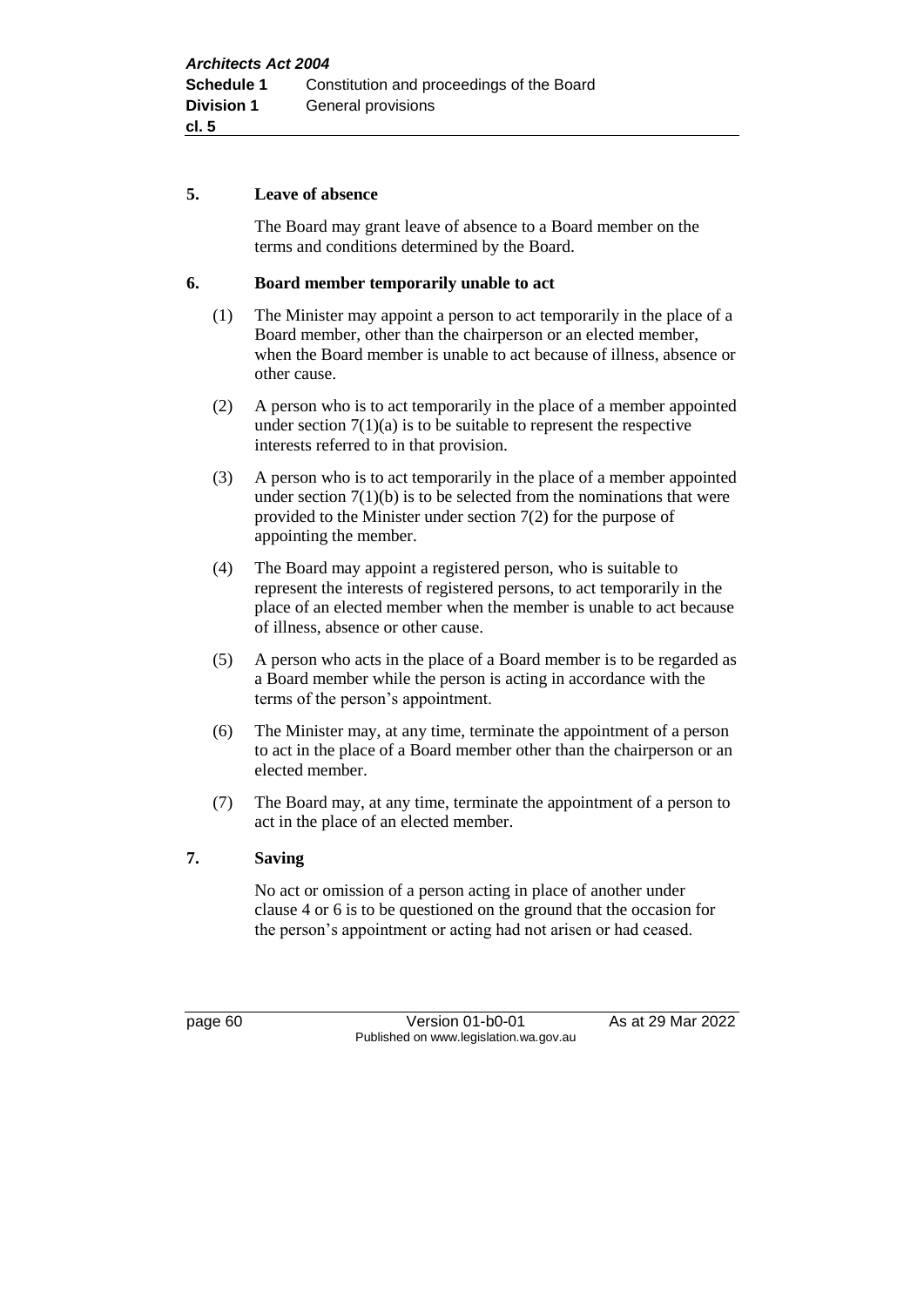#### **8. Calling of meetings**

- (1) Subject to subclause (2), meetings of the Board are to be held at the times and places that the Board determines.
- (2) A special meeting of the Board may at any time be convened by the chairperson.

#### **9. Presiding officer**

- (1) The chairperson is to preside at all meetings of the Board at which the chairperson is present.
- (2) If both the chairperson and the deputy chairperson are absent from a meeting the members present are to appoint one of their number to preside.

#### **10. General procedures**

Subject to this Act, the Board may determine its own procedures for the calling of meetings of the Board and for the conduct of business at those meetings.

#### **11. Quorum**

The quorum for a meeting of the Board is at least 5 members.

#### **12. Voting**

- (1) At any meeting of the Board each member present has a deliberative vote.
- (2) The person presiding at a meeting of the Board has a deliberative vote and, in the event of an equality of votes, has a second or casting vote.
- (3) To have effect
	- (a) a decision of the Board to register a person or to grant a licence to a corporation must be supported by at least 5 members; and
	- (b) any other decision of the Board must be supported by a majority of the votes cast at a meeting of the Board at which a quorum is present.

As at 29 Mar 2022 Version 01-b0-01 page 61 Published on www.legislation.wa.gov.au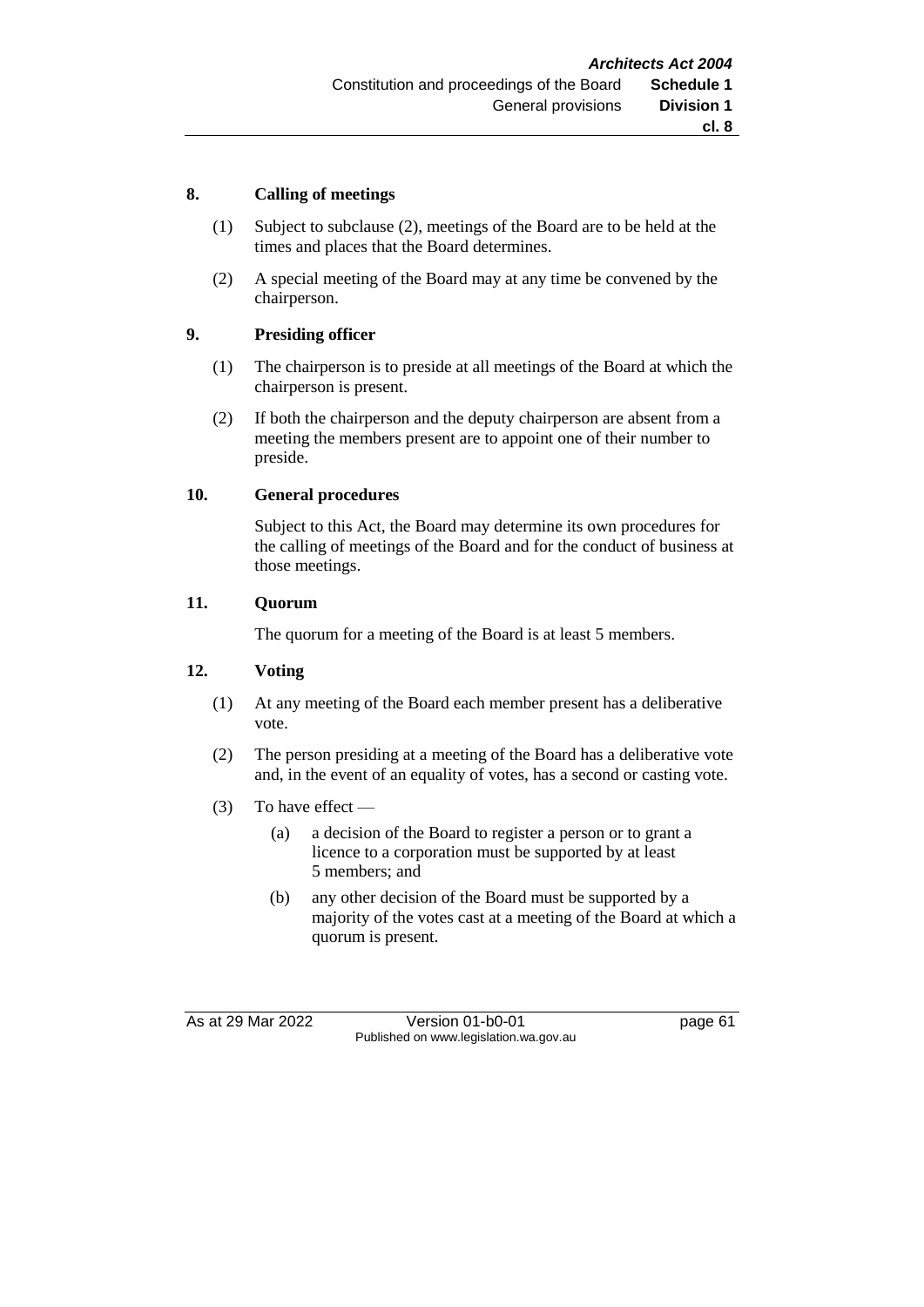#### **13. Minutes**

The Board is to cause accurate minutes to be kept of the proceedings at each of its meetings and each meeting of its committees.

#### **14. Resolution without meeting**

A resolution in writing signed by each member of the Board or assented to by each member by letter, facsimile transmission, electronic mail or other written means has effect as if it had been passed at a meeting of the Board.

#### **15. Holding meetings remotely**

The presence of a person at a meeting of the Board need not be by attendance in person but may be by that person and each other person at the meeting being simultaneously in contact by telephone, or other means of instantaneous communication.

#### **16. Committees of the Board**

- (1) The Board may, from time to time, appoint committees to assist it in the performance of its functions, and may discharge or alter any committee so appointed.
- (2) A committee may include persons who are not members of the Board but must include at least one person who is a member of the Board or the registrar or another member of staff of the Board.
- (3) Subject to this Act and to any directions of the Board, a committee may determine its own procedures for the calling of meetings of the committee and for the conduct of business at those meetings.

#### **Division 2** — **Disclosure of interests, etc.**

#### **17. Term used: member**

In this Part —

*member* means a member of the Board or a member of a committee.

#### **18. Disclosure of interests**

(1) A member who has a material personal interest in a matter being considered or about to be considered by the Board must, as soon as

page 62 Version 01-b0-01 As at 29 Mar 2022 Published on www.legislation.wa.gov.au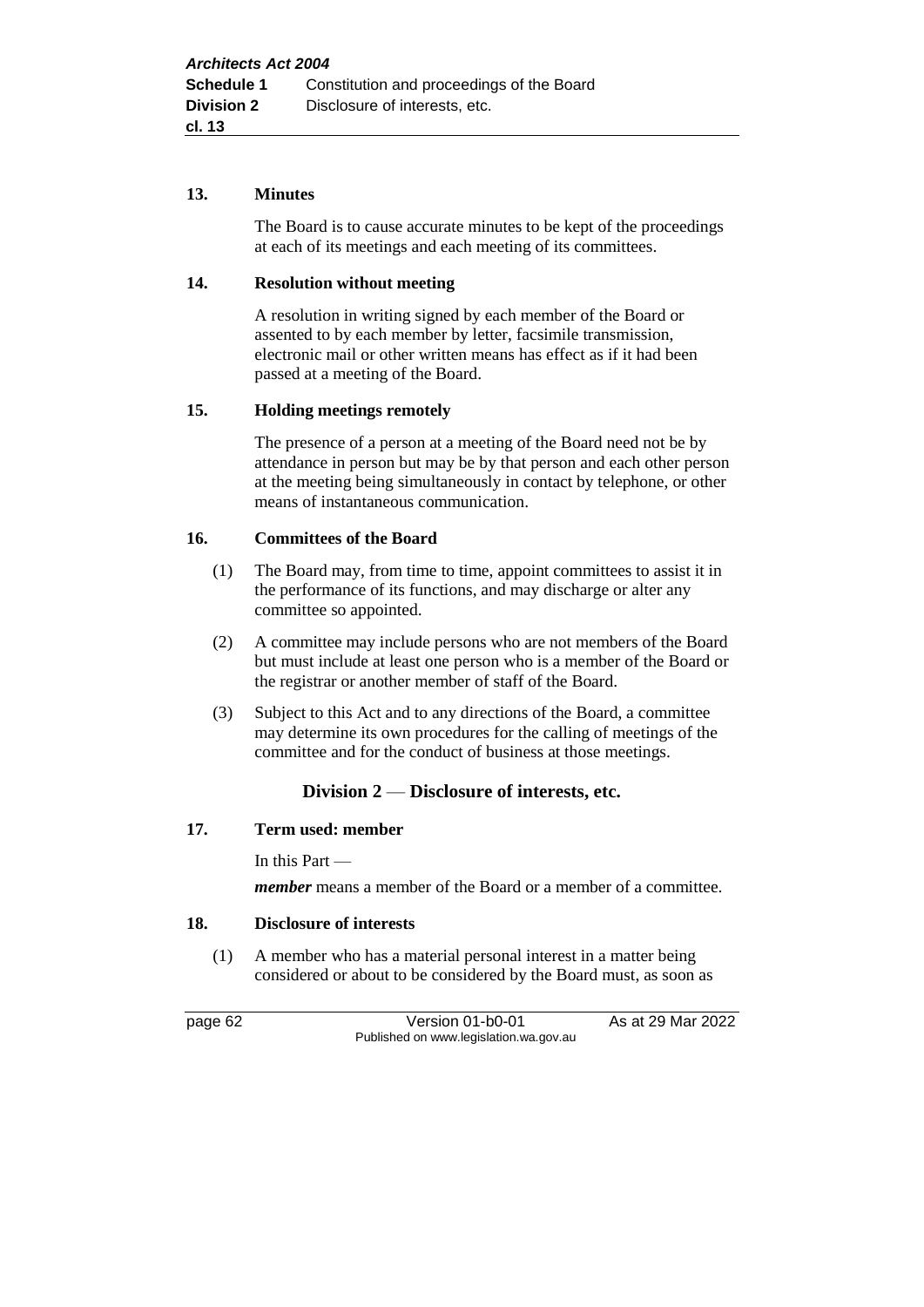possible after the relevant facts have come to the member's knowledge, disclose the nature of the interest at a meeting of the Board.

Penalty: \$5 000.

(2) A disclosure under subclause (1) is to be recorded in the minutes of the meeting.

#### **19. Voting by interested members**

A member who has a material personal interest in a matter that is being considered by the Board —

- (a) must not vote whether at a meeting or otherwise
	- (i) on the matter; or
	- (ii) on a proposed resolution under clause 20 in respect of the matter, whether relating to that member or a different member;

and

- (b) must not be present while
	- (i) the matter; or
	- (ii) a proposed resolution of the kind referred to in paragraph (a)(ii),

is being considered at a meeting.

#### **20. Clause 19 may be declared inapplicable**

Clause 19 does not apply if the Board has at any time passed a resolution that —

- (a) specifies the member, the interest and the matter; and
- (b) states that the members voting for the resolution are satisfied that the interest should not disqualify the member from considering or voting on the matter.

#### **21. Quorum where clause 19 applies**

(1) Despite clause 11, if a member of the Board is disqualified under clause 19 in relation to a matter, a quorum is present during the consideration of the matter if at least 4 members are present who are

As at 29 Mar 2022 Version 01-b0-01 page 63 Published on www.legislation.wa.gov.au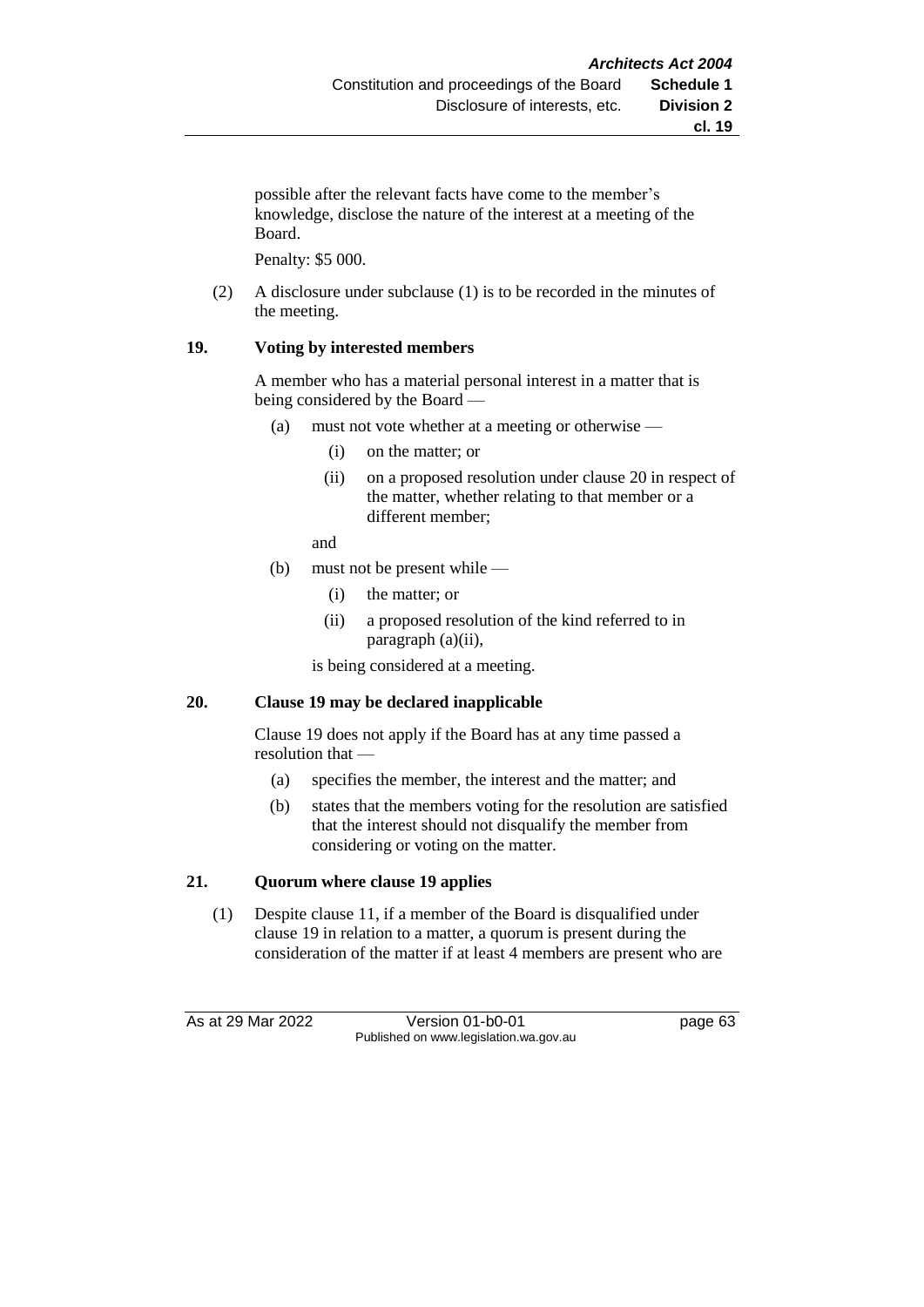entitled to vote on any motion that may be moved at the meeting in relation to the matter.

(2) The Minister may deal with a matter in so far as the Board cannot deal with it because of subclause  $(1)$ .

#### **22. Minister may declare clauses 19 and 21 inapplicable**

- (1) The Minister may by writing declare that clause 19 or 21 or both of them do not apply in relation to a specified matter either generally or in voting on particular resolutions.
- (2) The Minister must cause a copy of a declaration made under subclause (1) to be laid before each House of Parliament within 14 sitting days of that House after the declaration is made.

page 64 Version 01-b0-01 As at 29 Mar 2022 Published on www.legislation.wa.gov.au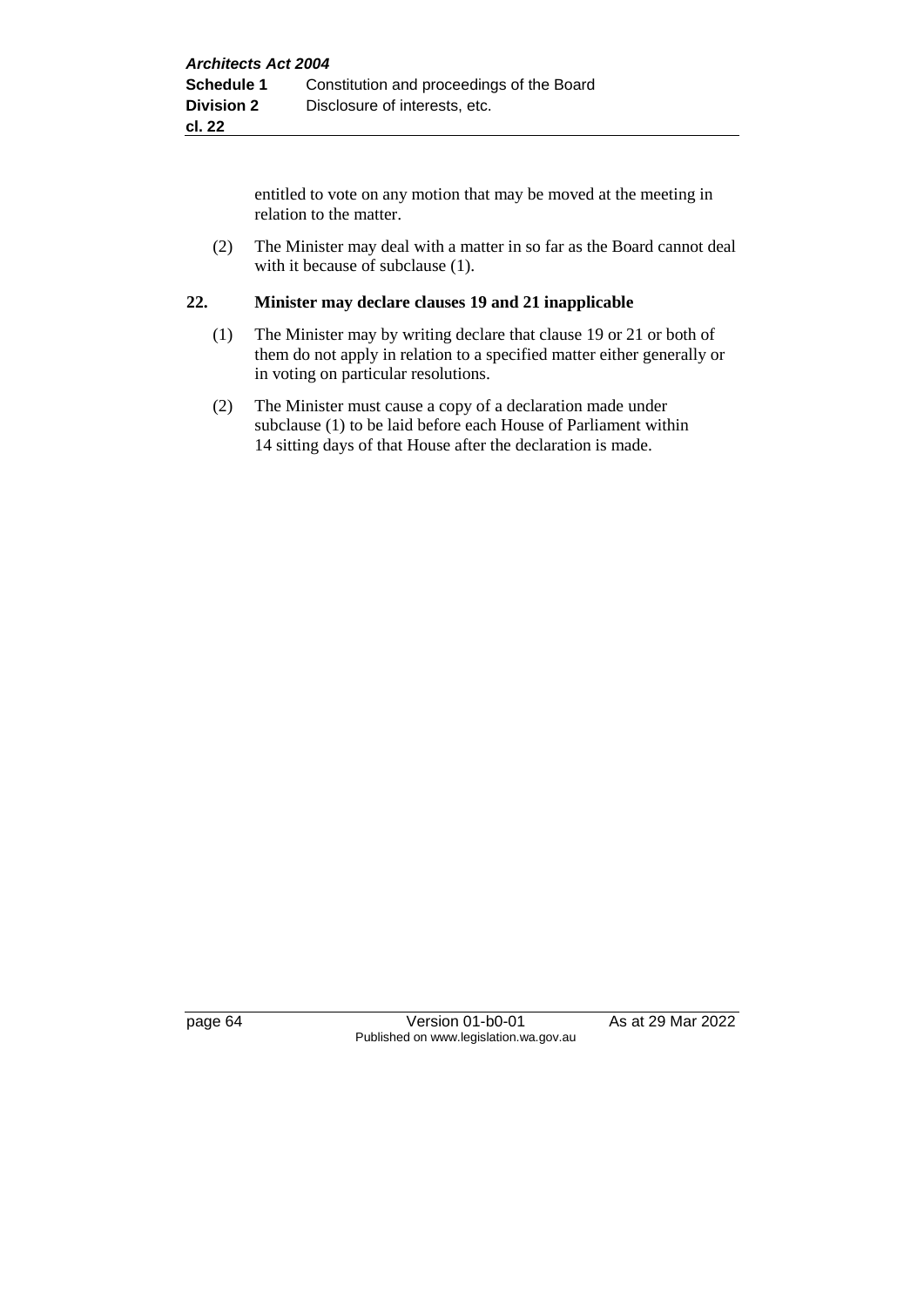**cl. 1**

## **Schedule 2 — Savings and transitional provisions**

 $[s. 78(3)]$ 

#### **1. Terms used**

In this Schedule —

*commencement* means the commencement of this Act;

*former Board* means The Architects' Board of Western Australia established under the repealed Act;

*new Board* means Architects Board of Western Australia established under this Act;

*repealed Act* means the *Architects Act 1921*.

#### **2.** *Interpretation Act 1984* **not affected**

The provisions of this Schedule do not prejudice or affect the application of the *Interpretation Act 1984* to and in relation to the repeal effected by section 78(1).

## **3. Board (body corporate) continues**

- (1) The new Board is the same entity as, and a continuation of, the former Board, and the rights and liabilities of or in relation to the former Board continue as rights and liabilities of or in relation to the new Board.
- (2) If in a written law or other document or instrument there is
	- (a) a reference to the former Board; or
	- (b) a reference that is read and construed as a reference to the former Board,

the reference may, where the context so requires, be read as if it had been amended to be a reference to the new Board.

- (3) If in a written law or other document or instrument there is
	- (a) a reference to the chairman or member of the former Board; or

As at 29 Mar 2022 Version 01-b0-01 page 65 Published on www.legislation.wa.gov.au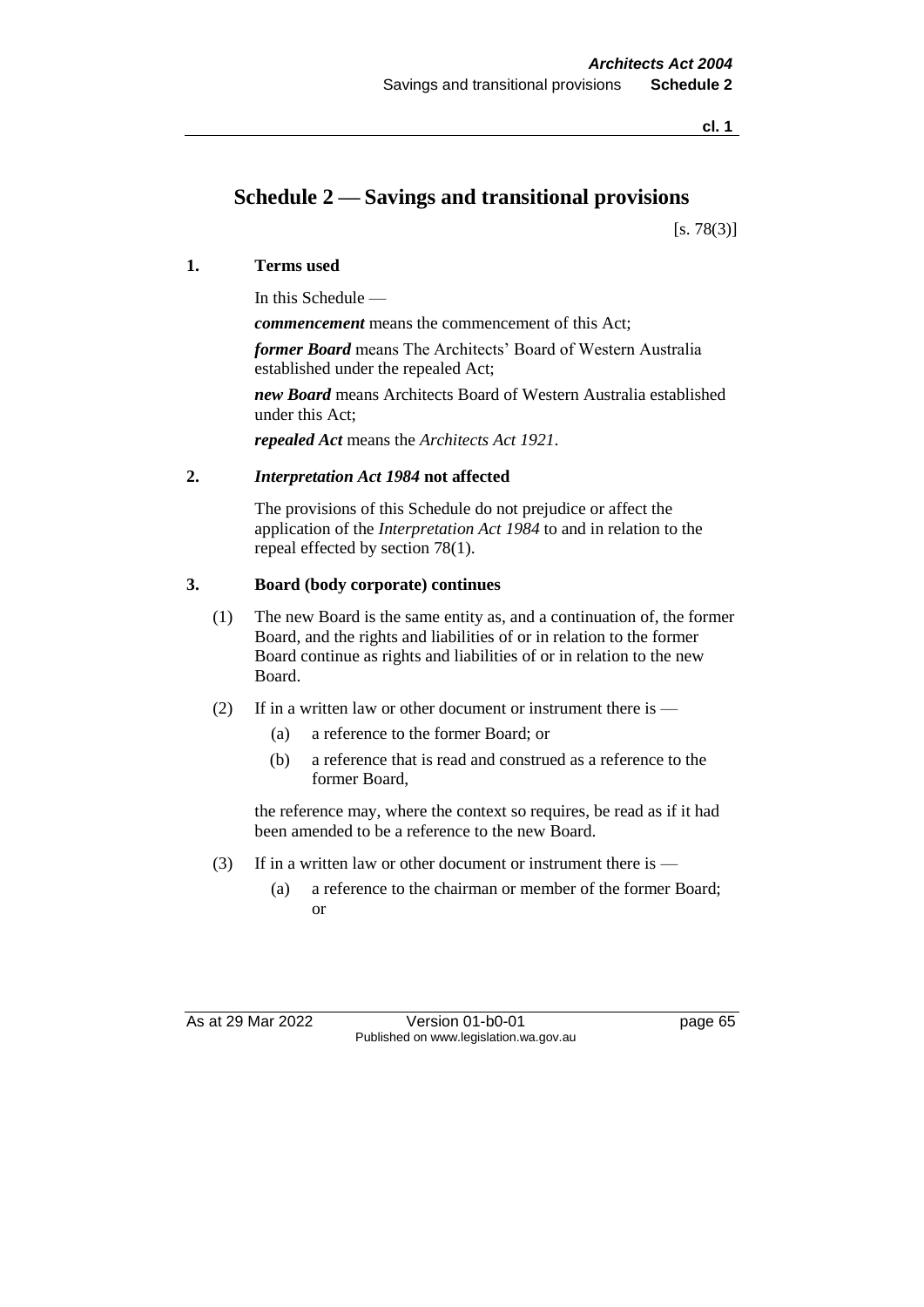(b) a reference that is read and construed as a reference to the chairman or a member of the former Board,

the reference may, where the context so requires, be read as if it had been amended to be a reference to the chairperson or a member of the new Board.

#### **4. Membership of new Board**

- (1) The persons who, immediately before commencement, were members of the former Board go out of office as members of the Board on commencement.
- (2) Despite Schedule 1 clause  $1(1)(a)$ , in the case of the first 4 members of the new Board appointed under section  $7(1)(a)$  —
	- (a) 2 members are to be appointed to hold office for 2 years; and
	- (b) 2 members are to be appointed to hold office for 1 year.
- (3) Despite Schedule 1 clause  $1(1)(a)$ , in the case of the first 2 members of the new Board appointed under section  $7(1)(b)$  —
	- (a) one member is to be appointed to hold office for 2 years; and
	- (b) one member is to be appointed to hold office for 1 year.
- (4) Despite section  $7(1)(b)$ , the Minister is to appoint the first 2 members of the new Board under that paragraph from at least 4 nominations of the Royal Australian Institute of Architects (WA Chapter) and section 7(4) applies as if that body were prescribed by the regulations for the purposes of section  $7(1)(b)$ .
- (5) Despite Schedule 1 clause 1(1)(b), in the case of the first 4 members of the new Board to be elected under section  $7(1)(c)$  —
	- (a) 2 members are to be elected to hold office for 2 years; and
	- (b) 2 members are to be elected to hold office for 1 year.
- (6) Despite the repeal effected by section 78(1), the First Schedule to the repealed Act continues to have effect for the purposes of the first election of members of the new Board under section  $7(1)(c)$  and, for that purpose, references in that Schedule to "the Board" are to be regarded as references to the first 4 members of the new Board appointed under section  $7(1)(a)$  and the first 2 members of the new Board appointed under section 7(1)(b).

page 66 **Version 01-b0-01** As at 29 Mar 2022 Published on www.legislation.wa.gov.au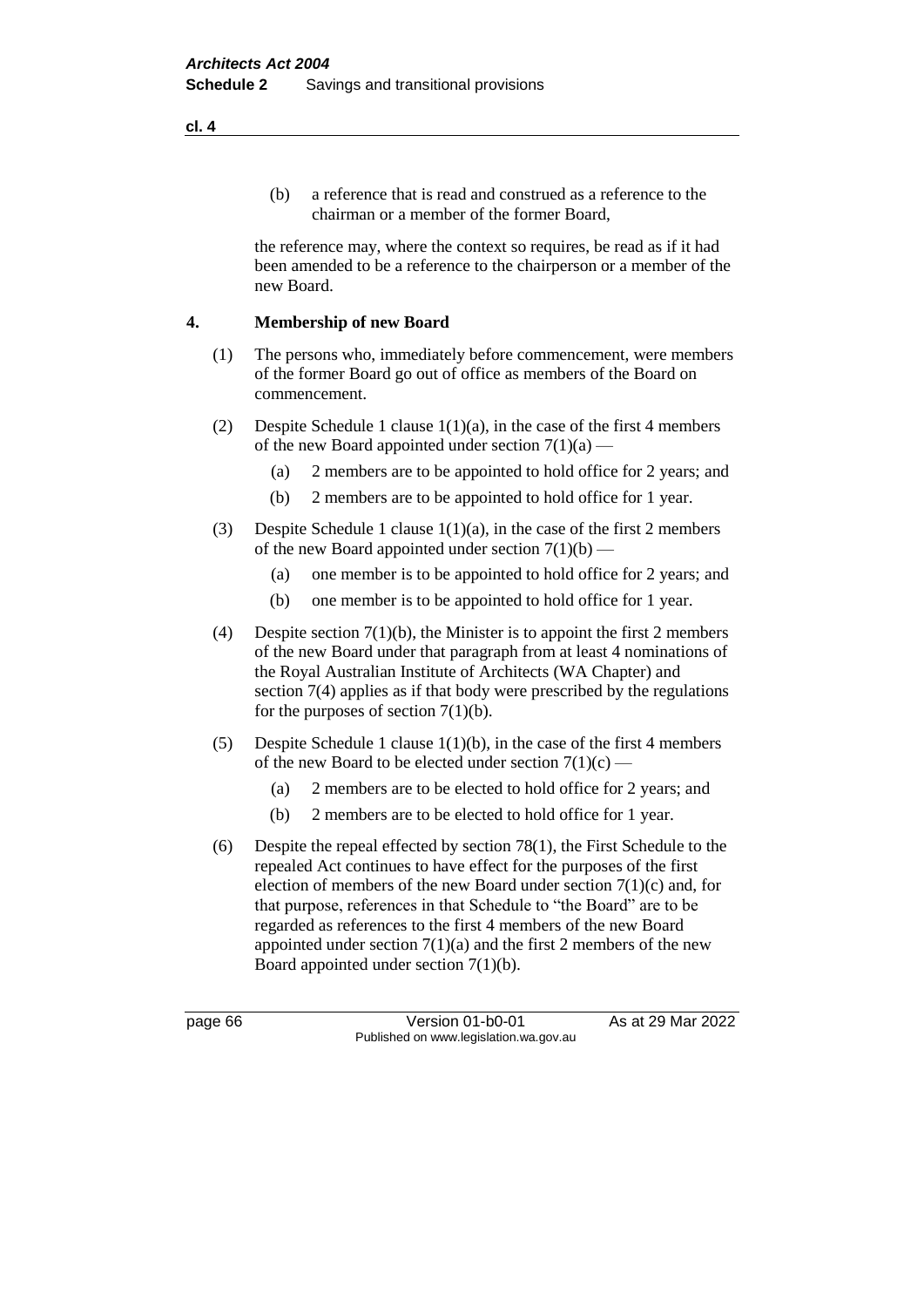#### **5. Registrar and other staff**

- (1) The registrar of the former Board who held office immediately before commencement continues in office, under and subject to this Act, as the registrar of the new Board.
- (2) The other officers of the former Board who held office immediately before commencement continue in office, under and subject to this Act, as officers of the new Board.
- (3) A person mentioned in subclause (1) or (2) is to be regarded as having been employed or engaged, as is relevant to the terms of the person's appointment, under this Act.
- (4) Except as otherwise agreed by a person mentioned in subclause (1) or (2), the remuneration, existing or accrued rights, rights under a superannuation scheme or continuity of service of the person are not affected, prejudiced or interrupted by the operation of subclause (1) or (2) or the repeal of the *Architects Act 1921*.
- (5) The rights under a superannuation scheme of a person who was a registrar or officer of the former Board are not affected, prejudiced or interrupted by the repeal of the *Architects Act 1921*.

#### **6. Persons registered under repealed Act**

- (1) The registration of a natural person who immediately before commencement was registered under the repealed Act continues, under and subject to this Act, as a registration under this Act —
	- (a) until 31 December in the year of commencement or for a longer period that is prescribed by the regulations; and
	- (b) on the same terms as applied under the repealed Act to the registration.
- (2) A person mentioned in subclause (1) is to be regarded as having been registered under this Act.
- (3) The registration of a corporation that immediately before commencement was registered under the repealed Act continues, under and subject to this Act, as a licence under this Act —
	- (a) until 31 December in the year of commencement or for a longer period that is prescribed by the regulations; and

As at 29 Mar 2022 Version 01-b0-01 page 67 Published on www.legislation.wa.gov.au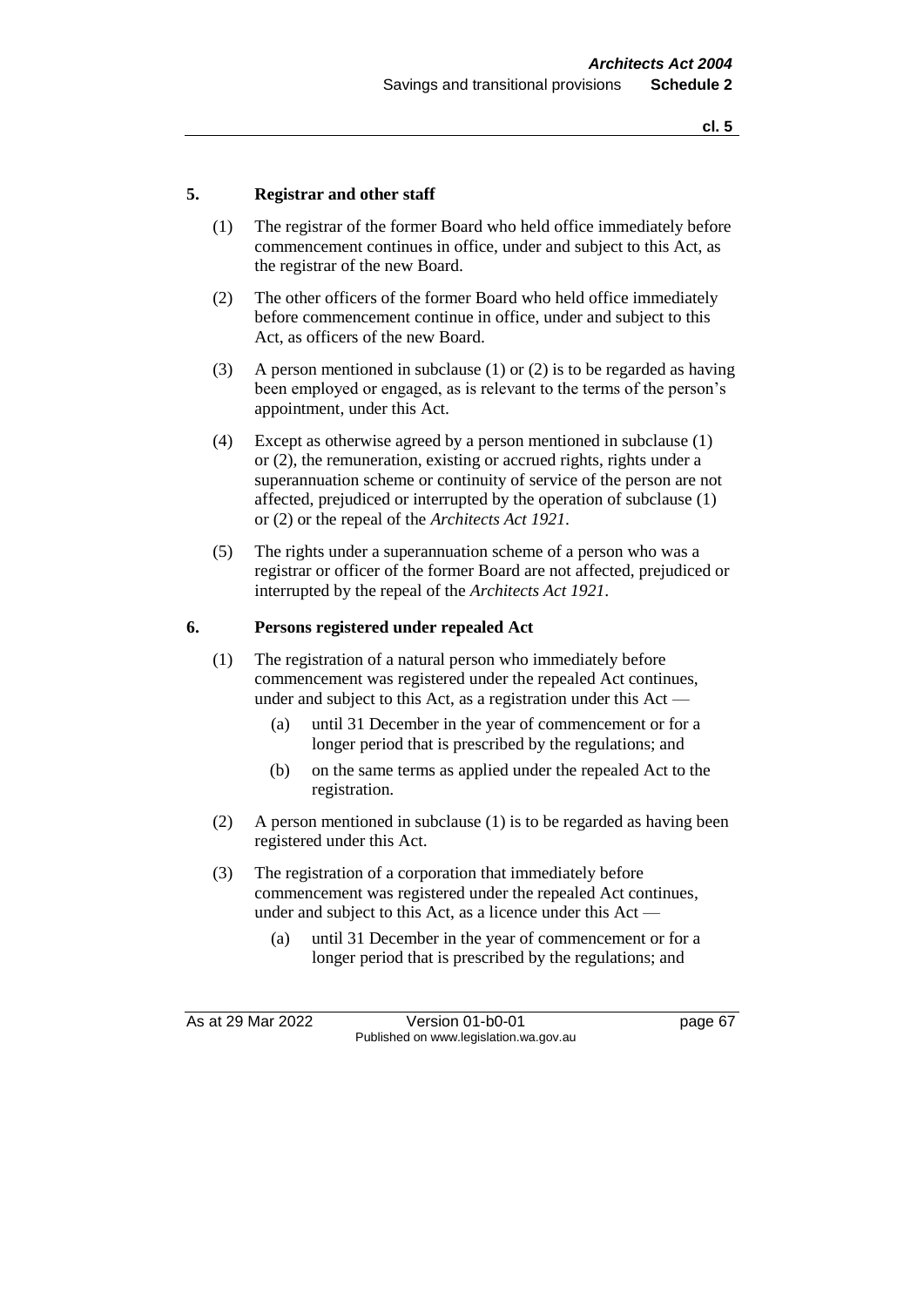- (b) on the same terms as applied under the repealed Act to the registration.
- (4) A corporation mentioned in subclause (3) is to be regarded as having been licensed under this Act.

#### **7. Register**

The register under the repealed Act as it exists immediately before commencement continues, under and subject to this Act, as the register under this Act.

## **8. Certificates under repealed Act**

- (1) A certificate of registration that was issued under the repealed Act to a natural person and that is in effect immediately before commencement continues, under and subject to this Act, as a certificate of registration for the purposes of this Act and has effect until 31 December in the year of commencement or for a longer period that is prescribed by the regulations.
- (2) A certificate of registration that was issued under the repealed Act to a corporation and that is in effect immediately before commencement continues, under and subject to this Act, as a licence document for the purposes of this Act and has effect until 31 December in the year of commencement or for a longer period that is prescribed by the regulations.

## **9. Transitional provision as to applications for registration**

- (1) An application by a natural person for registration under the repealed Act that is not finalised before commencement is to be dealt with as if sections 14, 14A, 14C and 15 of the repealed Act had not been repealed by this Act.
- (2) An application by a corporation for registration under the repealed Act that is not finalised before commencement is to be dealt with as if the application had been made under section 33(1) for the grant of a licence to the corporation.

page 68 Version 01-b0-01 As at 29 Mar 2022 Published on www.legislation.wa.gov.au

**cl. 7**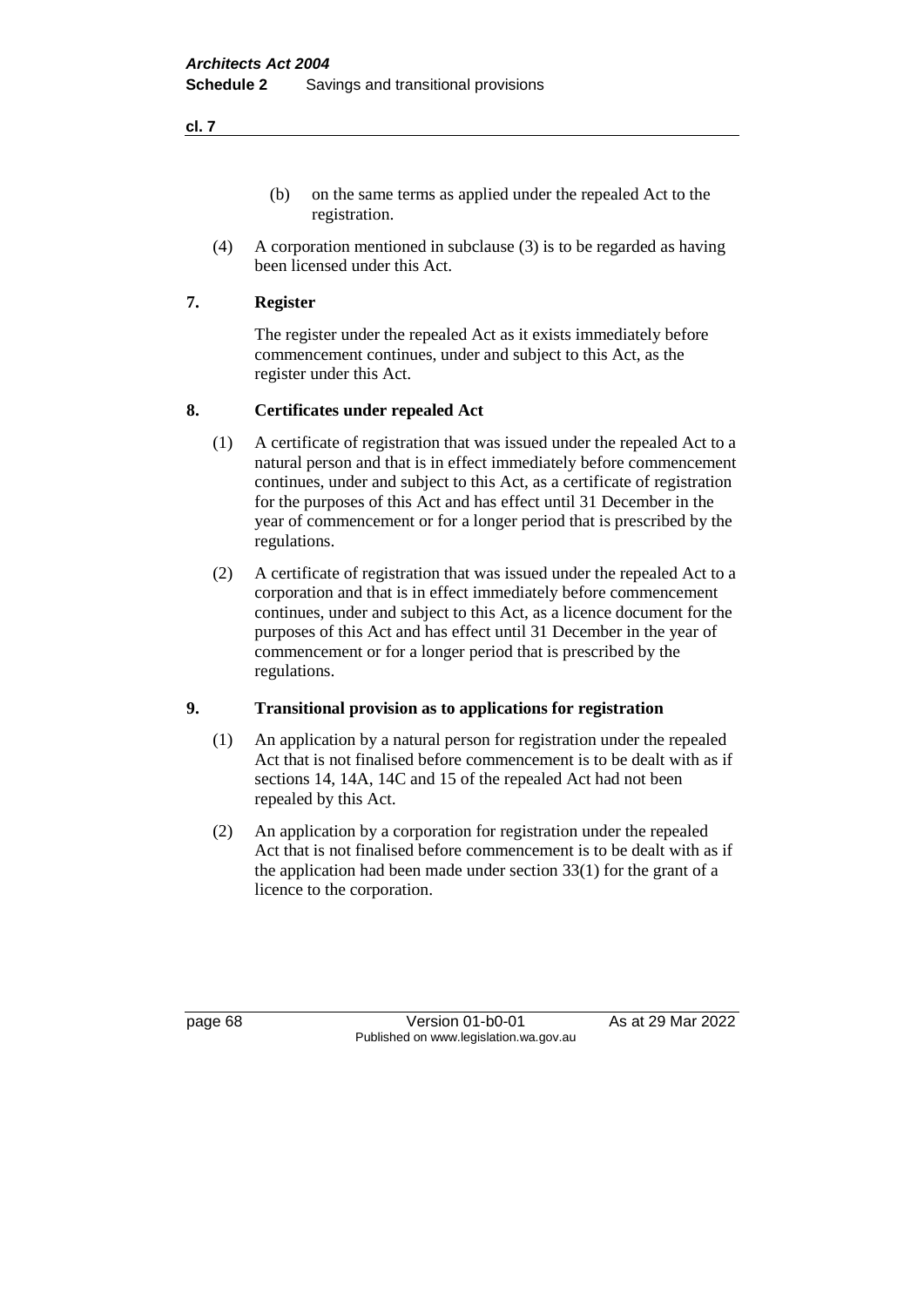#### **10. First annual report**

- (1) In its first annual report under section 28 the new Board is also to report on the proceedings of the former Board for the period from 1 January in the preceding year to commencement.
- (2) Subclause (1) does not apply to the extent that the former Board has reported under section 35 of the repealed Act on those proceedings.

#### **11. Powers in relation to transitional provisions**

If there is no sufficient provision in this Schedule for dealing with a transitional matter the Governor may make regulations prescribing all matters that are required, necessary or convenient to be prescribed in relation to that matter.

As at 29 Mar 2022 Version 01-b0-01 page 69 Published on www.legislation.wa.gov.au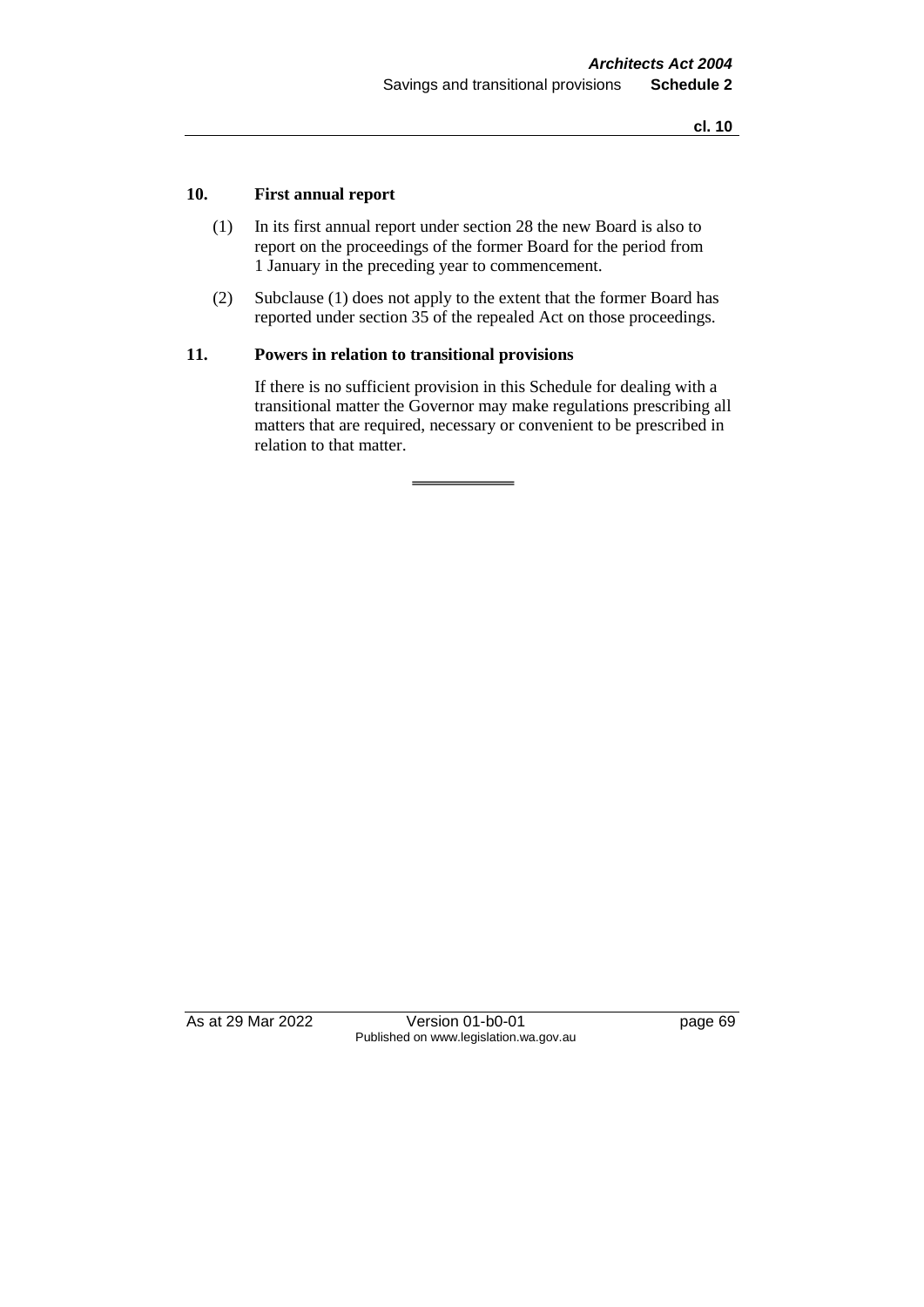# **Notes**

This is a compilation of the *Architects Act 2004* and includes amendments made by other written laws. For provisions that have come into operation, and for information about any reprints, see the compilation table. For provisions that have not yet come into operation see the uncommenced provisions table.

## **Compilation table**

| <b>Short title</b>                                                                                 | <b>Number</b><br>and year | Assent      | Commencement                                                                                                              |  |  |
|----------------------------------------------------------------------------------------------------|---------------------------|-------------|---------------------------------------------------------------------------------------------------------------------------|--|--|
| Architects Act 2004                                                                                | 75 of 2004                | 8 Dec 2004  | s. 1 and 2: 8 Dec 2004;<br>Act other than s. 1 and 2:<br>16 Nov 2005 (see s. 2 and<br><i>Gazette</i> 15 Nov 2005 p. 5597) |  |  |
| Criminal Procedure and<br>Appeals (Consequential and<br>Other Provisions) Act 2004<br>s. 80 and 82 | 84 of 2004                | 16 Dec 2004 | 2 May 2005 (see s. 2 and<br>Gazette 31 Dec 2004 p. 7129<br>(correction in Gazette)<br>7 Jan 2005 p. 53))                  |  |  |
| Statutes (Repeals and<br><i>Miscellaneous</i><br>Amendments) Act 2009<br>s. 21                     | 8 of 2009                 |             | 21 May 2009 22 May 2009 (see s. 2(b))                                                                                     |  |  |
| <b>Public Sector Reform</b><br>Act 2010 s. 89                                                      | 39 of 2010                | 1 Oct 2010  | 1 Dec 2010 (see s. 2(b) and<br><i>Gazette</i> 5 Nov 2010 p. 5563)                                                         |  |  |
| <b>Reprint 1: The Architects Act 2004 as at 6 May 2016</b> (includes amendments listed above)      |                           |             |                                                                                                                           |  |  |

#### **Uncommenced provisions table**

To view the text of the uncommenced provisions see *Acts as passed* on the WA Legislation website.

| <b>Short title</b>                                                                     | <b>Number</b><br>and year | Assent | Commencement                                                 |
|----------------------------------------------------------------------------------------|---------------------------|--------|--------------------------------------------------------------|
| <b>Mutual Recognition</b><br>(Western Australia)<br>Amendment Act 2022 Pt. 3<br>Div. 1 | 7 of 2022                 |        | 29 Mar 2022 1 Jul 2022 (see s. 2(b) and<br>SL 2022/80 cl. 2) |

## **Other notes**

<sup>1</sup> The provisions in this Act amending those Acts have been omitted under the *Reprints Act 1984* s. 7(4)(e).

page 70 Version 01-b0-01 As at 29 Mar 2022 Published on www.legislation.wa.gov.au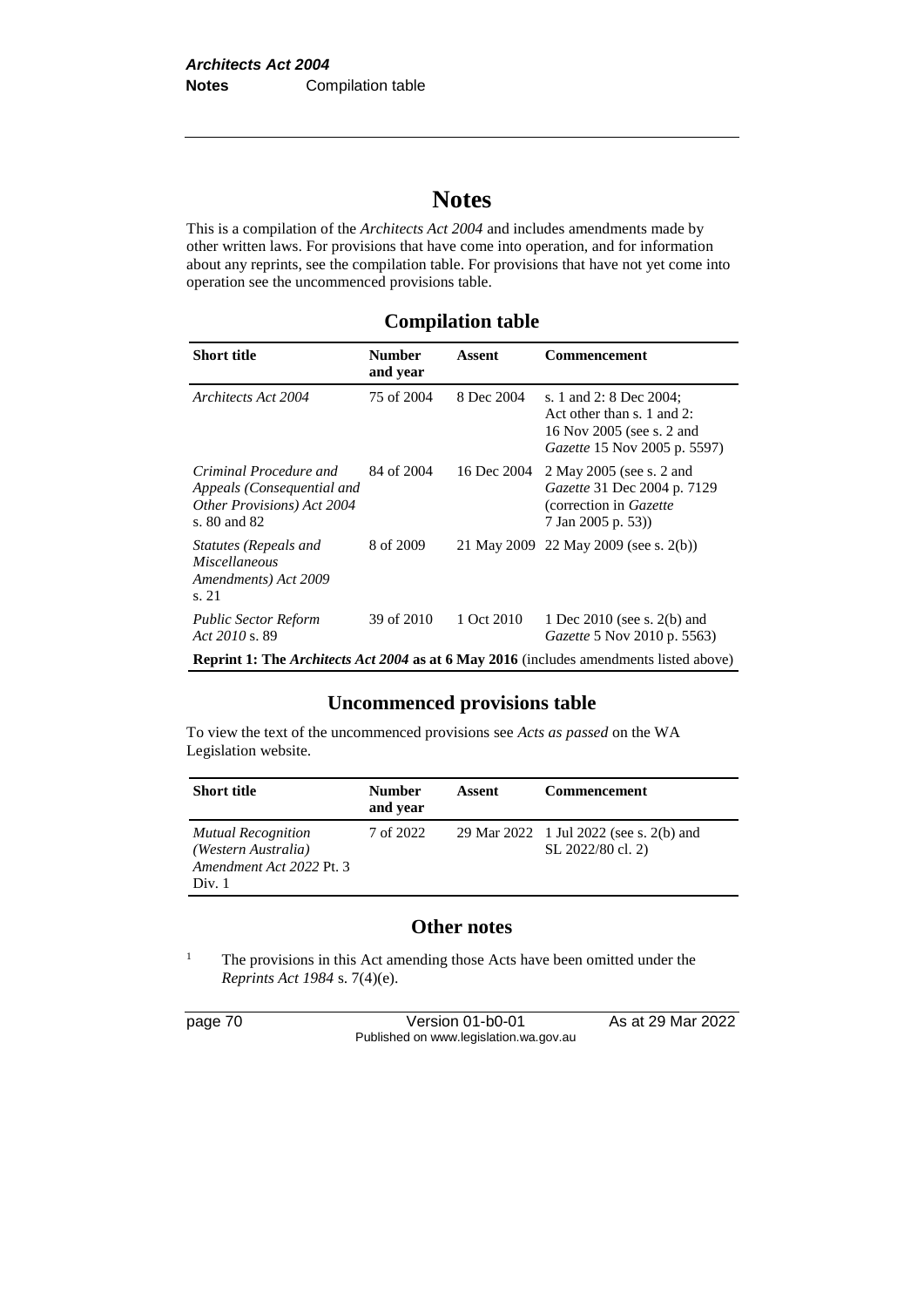<sup>2</sup> The *Mutual Recognition (Western Australia) Act 2010* expired on 28 Feb 2021 (see s. 6(3) of that Act). The *Mutual Recognition (Western Australia) Act 2020*  (Act No. 44 of 2020) commenced on 1 Mar 2021 and adopts the *Mutual Recognition Act 1992* (Commonwealth) (see s. 4 of that Act).

As at 29 Mar 2022 Version 01-b0-01 page 71 Published on www.legislation.wa.gov.au